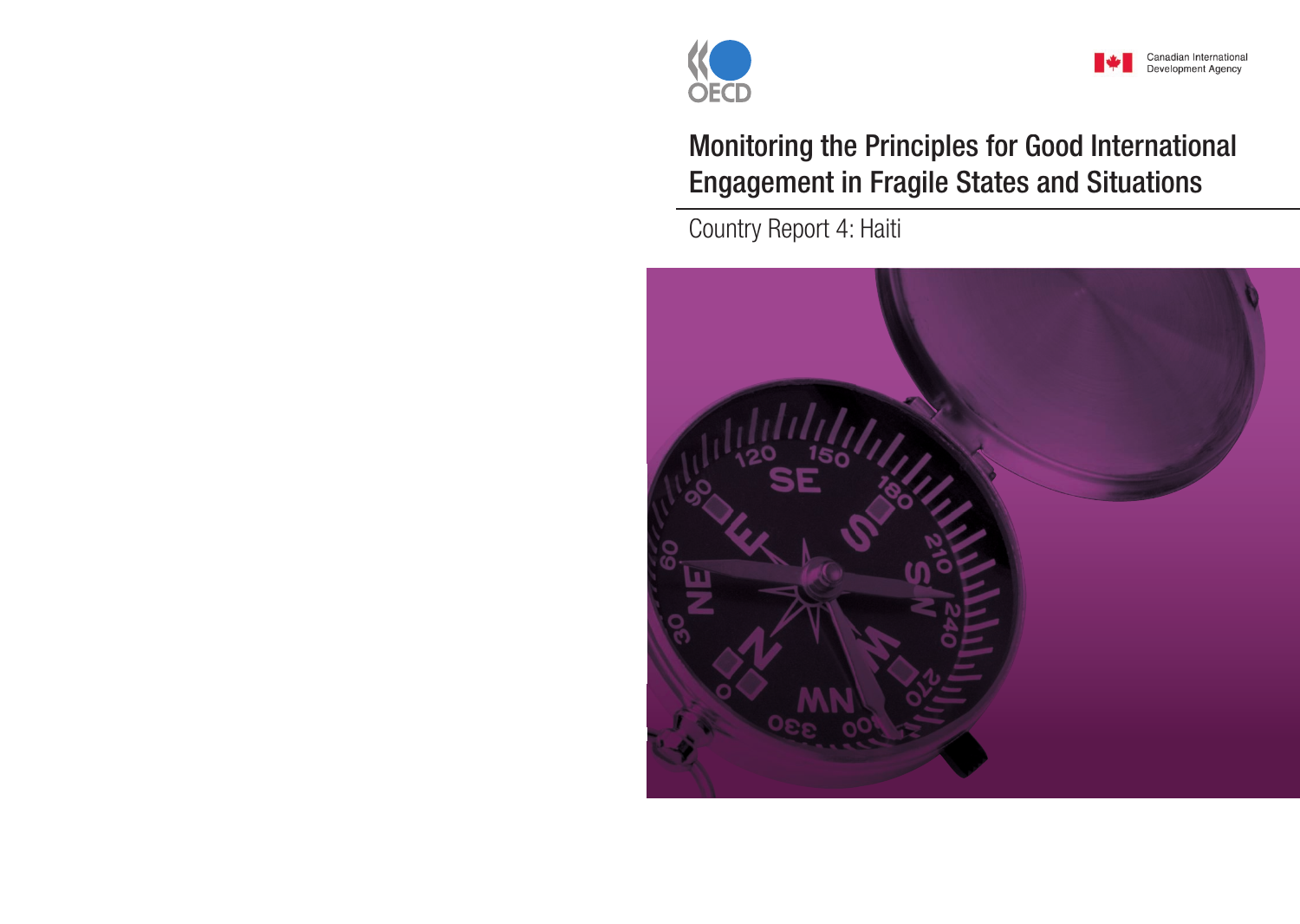# Monitoring the Principles for Good International Engagement in Fragile States and Situations

Country Report 4: Haiti (Translation from original version in French)



Canadian International Development Agency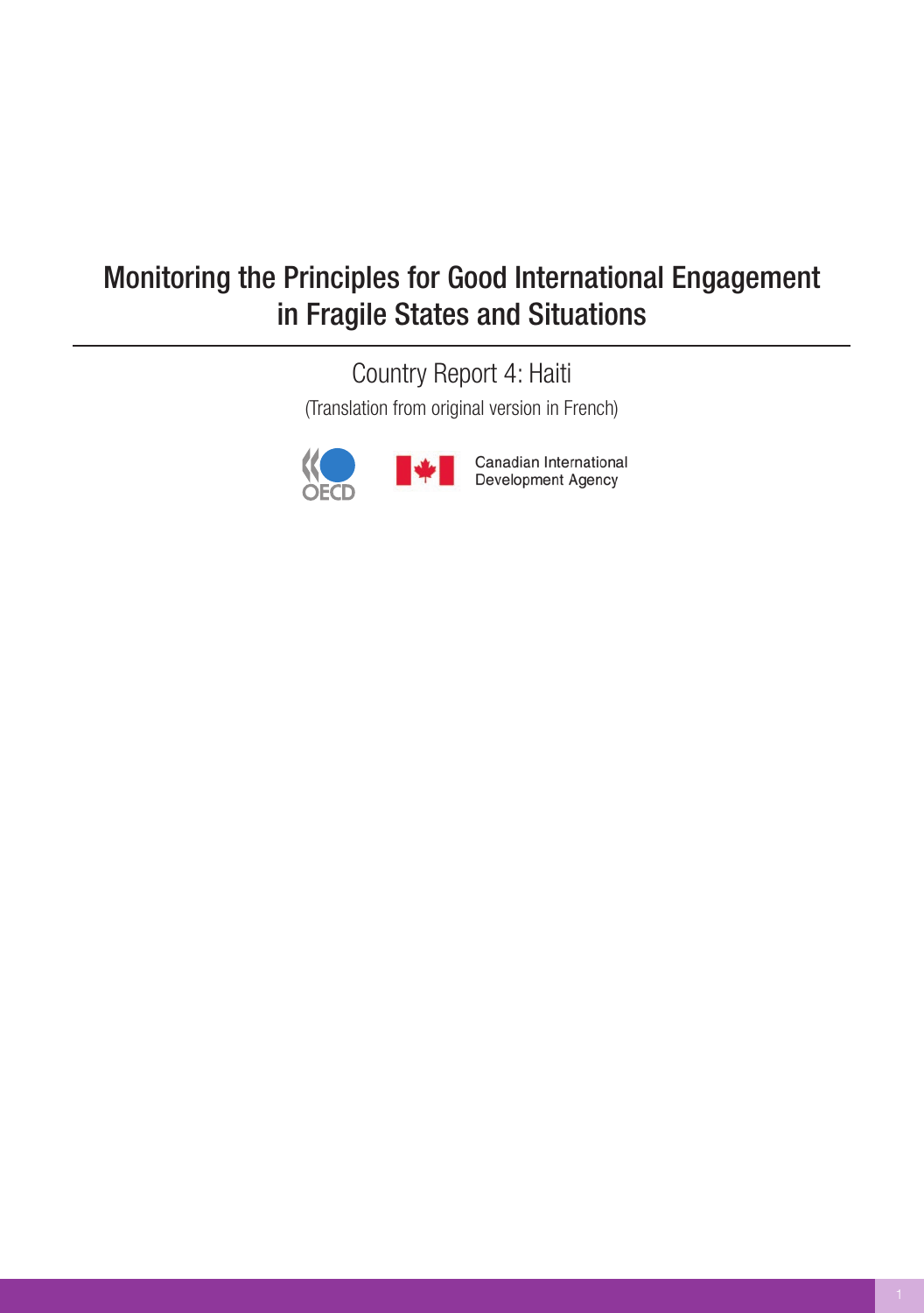### ORGANISATION FOR ECONOMIC CO-OPERATION AND DEVELOPMENT

The OECD is a unique forum where the governments of 30 democracies work together to address the economic, social and environmental challenges of globalisation. The OECD is also at the forefront of efforts to understand and to help governments respond to new developments and concerns, such as corporate governance, the information economy and the challenges of an ageing population. The Organisation provides a setting where governments can compare policy experiences, seek answers to common problems, identify good practice and work to co-ordinate domestic and international policies.

The OECD member countries are: Australia, Austria, Belgium, Canada, the Czech Republic, Denmark, Finland, France, Germany, Greece, Hungary, Iceland, Ireland, Italy, Japan, Korea, Luxembourg, Mexico, the Netherlands, New Zealand, Norway, Poland, Portugal, the Slovak Republic, Spain, Sweden, Switzerland, Turkey, the United Kingdom and the United States. The Commission of the European Communities takes part in the work of the OECD.

OECD Publishing disseminates widely the results of the Organisation's statistics gathering and research on economic, social and environmental issues, as well as the conventions, guidelines and standards agreed by its members.

*This work is published on the responsibility of the Secretary-General of the OECD. The opinions*  expressed and arguments employed herein do not necessarily reflect the official views of the *Organisation or of the governments of its member countries.*

### © OECD 2010

You can copy, download or print OECD content for your own use, and you can include excerpts from OECD publications, databases and multimedia products in your own documents, presentations, blogs, websites and teaching materials, provided that suitable acknowledgment of OECD as source and copyright owner is given. All requests for public or commercial use and translation rights should be submitted to rights@oecd.org. Requests for permission to photocopy portions of this material for public or commercial use shall be addressed directly to the Copyright Clearance Center (CCC) at info@copyright.com or the Centre français d'exploitation du droit de copie (CFC) at contact@cfcopies.com.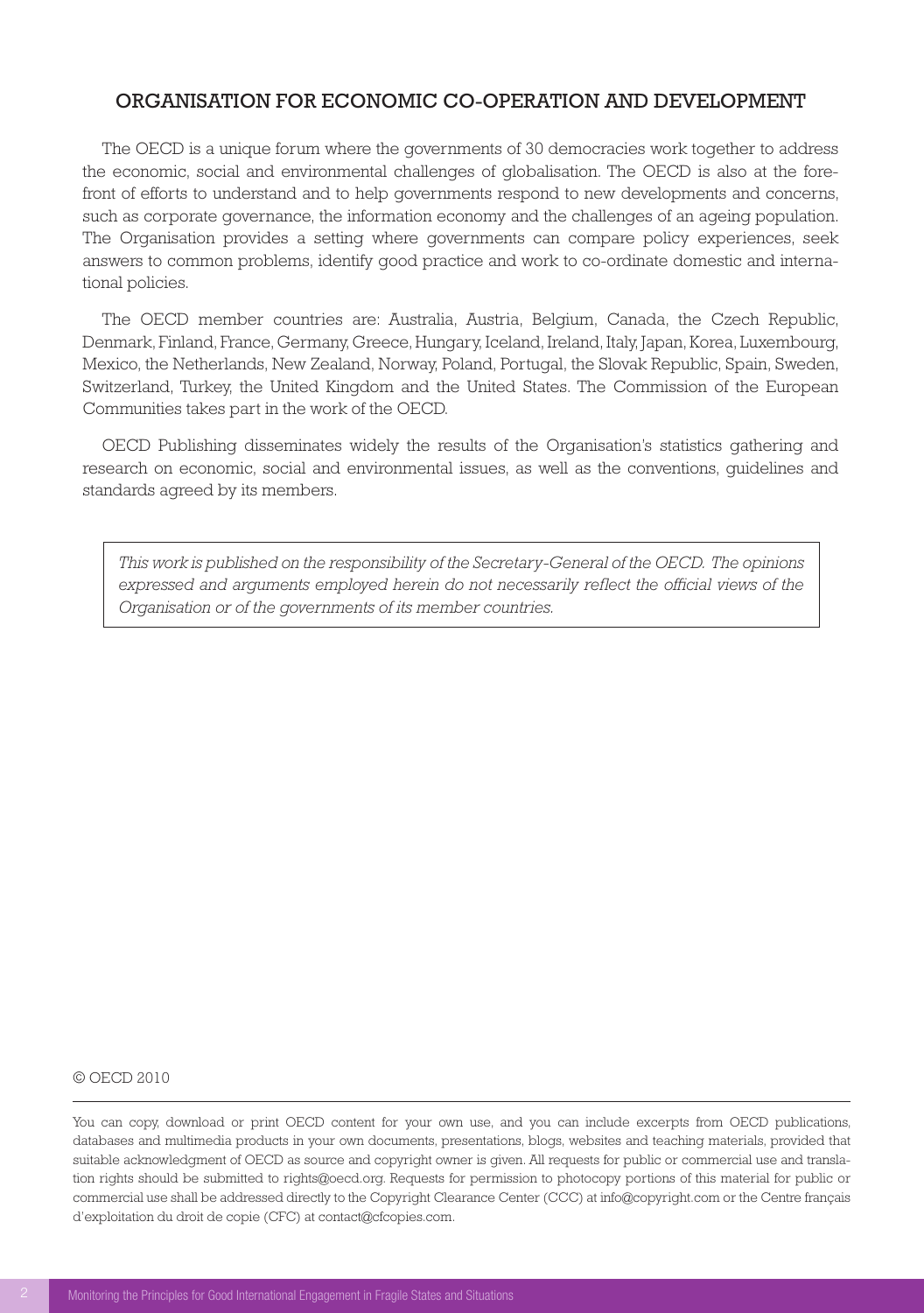## Foreword

After the 12 January 2010 earthquake which devastated Port-au-Prince, Haiti needs effective international support more than ever. But whilst we need an immediate response, we must not lose sight of the challenges we were facing before the earthquake. These persistent challenges include the lack of jobs and economic opportunities, physical and food insecurity, political instability, and a lack of dialogue between the elite and ordinary citizens, particularly those in the countryside.

This disaster has struck a blow to the progress we had made since 2006 – the reform of the national police, the gradual securing of the Cité Soleil slum, the holding of general elections, better macroeconomic management, public reform and an infrastructure programme. However, we have no choice but to persist and make further progress.

Haiti is committed to monitoring the *Principles for Good International Engagement in Fragile States and Situations*  launched at the High-Level Forum on Aid Effectiveness in Accra in September 2008. This commitment was made during a national consultation on 20-21 May 2009 which brought together all echelons of Haitian society as well as international partners. We are convinced that monitoring these principles will, over time, improve development effectiveness in Haiti.

The lessons learned from this national consultation, which are synthesised in this report (written before the latest crisis), must act as points of reference as we co-ordinate and implement the support we receive. The *Principles of Good Humanitarian Donorship* adopted in 2003 also remind us that humanitarian aid must contribute to long-term development and must not affect pre-existing efforts.

We must put the essential challenges identified during the national consultation at the centre of the recovery effort. We have more to rebuild than our homes – we must rebuild our society and our networks. This is an opportunity for us to "build back better": by reinforcing capacities, by promoting mutual accountability, and by resuming the democratic and economic transition that was taking gradually place before disaster struck. Seizing this opportunity will demand strong political will on our part, as well as the stable and sustained support of international partners.

Mente

H.E. Mr. Jean-Max BELLERIVE Prime Minister Minister of Planning and External Co-operation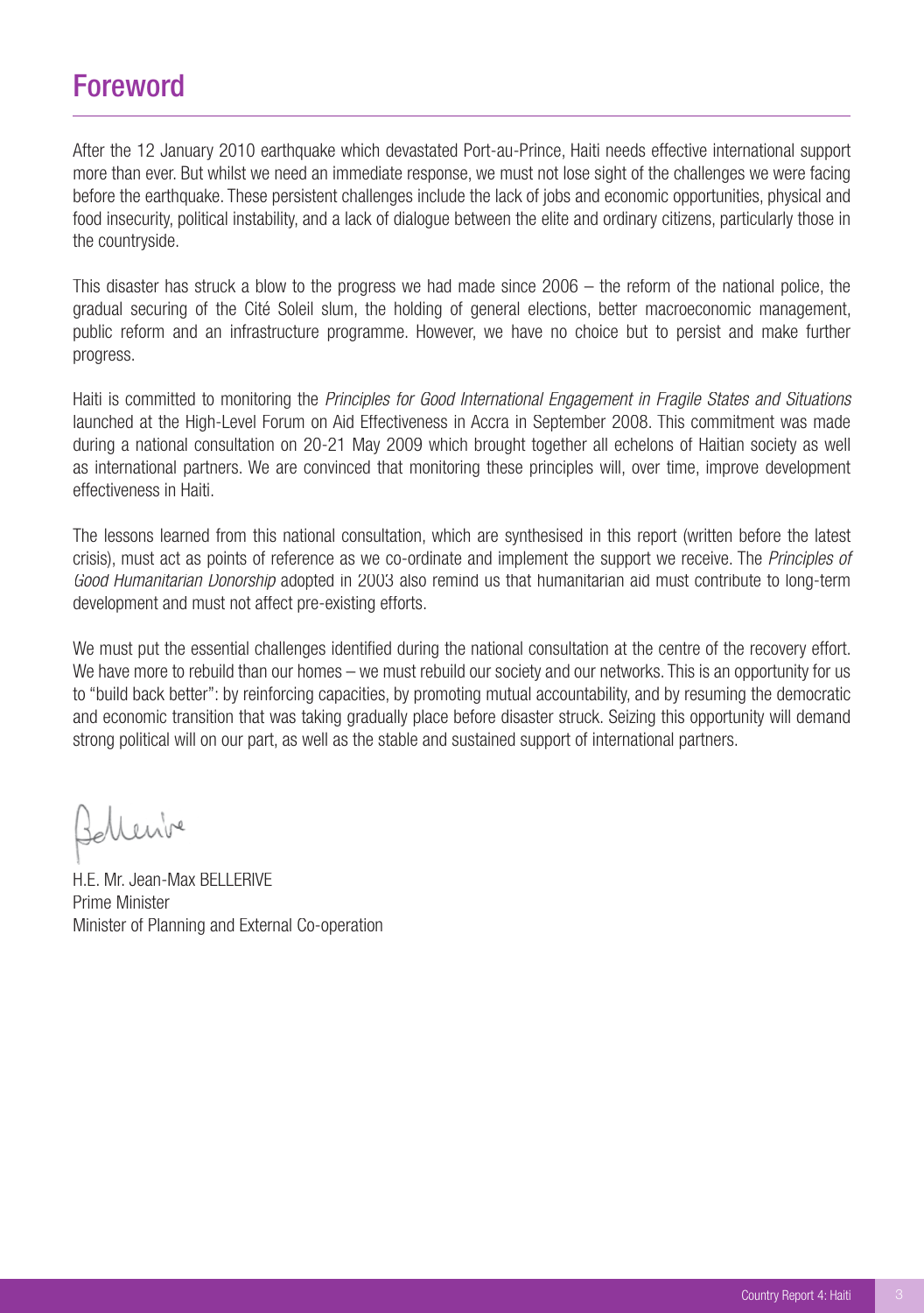## Acknowledgments

This report is part of the Fragile States Monitoring Survey, chaired by Mr Olivier KAMITATU ETSU, Minister of Planning of the Democratic Republic of the Congo; and supported by the International Network on Conflict and Fragility (INCAF) of the Development Assistance Committee of the Organisation for Economic Co-operation and Development (OECD-DAC). This network's mission is to improve the effectiveness of international engagement in fragile countries (www.oecd.org/incaf).

This report was drafted by Mr Pierre-Antoine BRAUD (Bridging International), under the direction of Ms Juana de CATHEU (OECD). It is based on a multi-actor consultation which took place on 20 and 21 May 2009 in Port-au-Prince. Its checking and confirmation by the various stakeholders was carried out by the National Co-ordinator, Mr Yves Robert JEAN, and international focal point, Mr Roberts WADDLE (Canada). This report thus represents the analysis of the main stakeholders in Haiti, rather than of the author or the OECD.

Haiti acknowledges with thanks all the participants at the multi-actor consultation, as well as Mr Jean-Philippe BERNARDINI (United Nations Development Programme); Mr Francesco GOSETTI DI STURMECK (European Union); Ms Mélanie BOULET, Mr Jean COUTURIER, Mr Alexandre GUIMOND and Mr Dominique ROSSETTI (Canadian International Development Agency); and Mr Jean-Robert SIMONISE, Ms Caroline LEGROS, Mr OGE and Mr Richard MATHELIER (consultation facilitators) for their contributions. The report was translated into English by Ms Juliette LINDSAY. Ms Maria ZANDT contributed statistical data. The first round of the Fragile States Monitoring Survey has generated six country reports and one global report, available on the survey website: www.oecd.org/fsprinciples.

A second round will take place in 2011 – if conditions permit – and will allow progress to be measured. All the results will be presented at the fourth High-Level Forum on Aid Effectiveness to be held in Seoul in 2011.

*This report was originally written in French. Please refer to the original French version for the official text, which has been agreed by the various stakeholders.*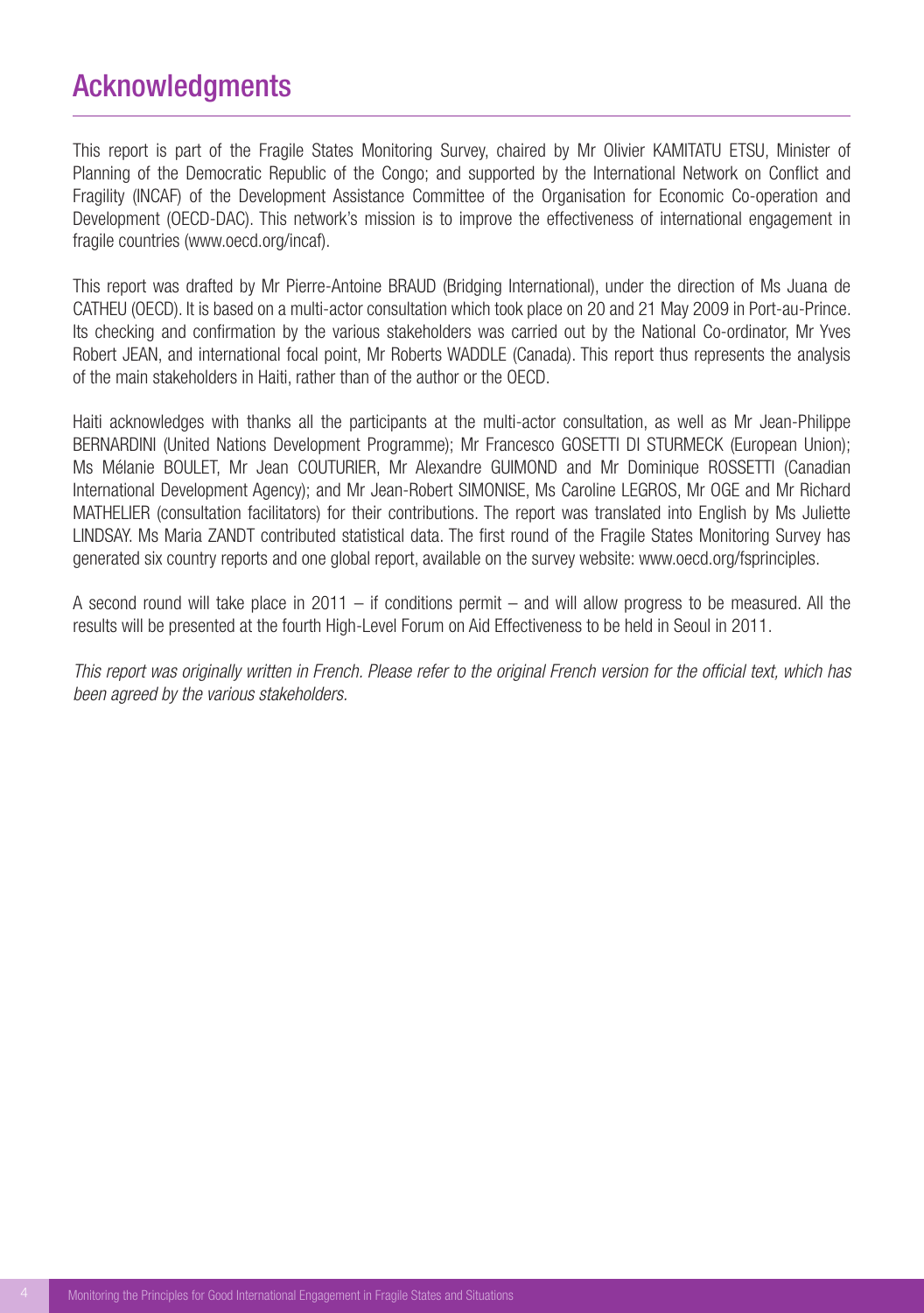# Table of contents

| Foreword                                                                                | 3  |
|-----------------------------------------------------------------------------------------|----|
| Executive summary                                                                       | 8  |
| Part I: Common diagnosis, principle by principle                                        | 14 |
| Principle 1: Take context as the starting point                                         | 14 |
| Principle 2: Do no harm                                                                 | 15 |
| Principle 3: Focus on statebuilding as the central objective                            | 17 |
| Principle 4: Prioritise prevention                                                      | 19 |
| Principle 5: Recognise the links between political, security and development objectives | 20 |
| Principle 6: Promote non-discrimination as a basis for inclusive and stable societies   | 21 |
| Principle 7: Align with local priorities in different ways in different contexts        | 23 |
| Principle 8: Agree on practical co-ordination mechanisms                                | 25 |
| Principle 9: Act fast but stay engaged                                                  | 27 |
| Principle 10: Avoid pockets of exclusion                                                | 29 |
| Part II: Priority actions                                                               | 30 |
| <b>Annexes</b>                                                                          |    |
| Annex A. Principles for good international engagement in fragile states and situations  | 32 |
| Annex B. Statistical data on international engagement in Haiti                          | 35 |
| Annex C. The co-ordination of technical and financial partners                          | 37 |
| Annex D. Bibliography                                                                   | 39 |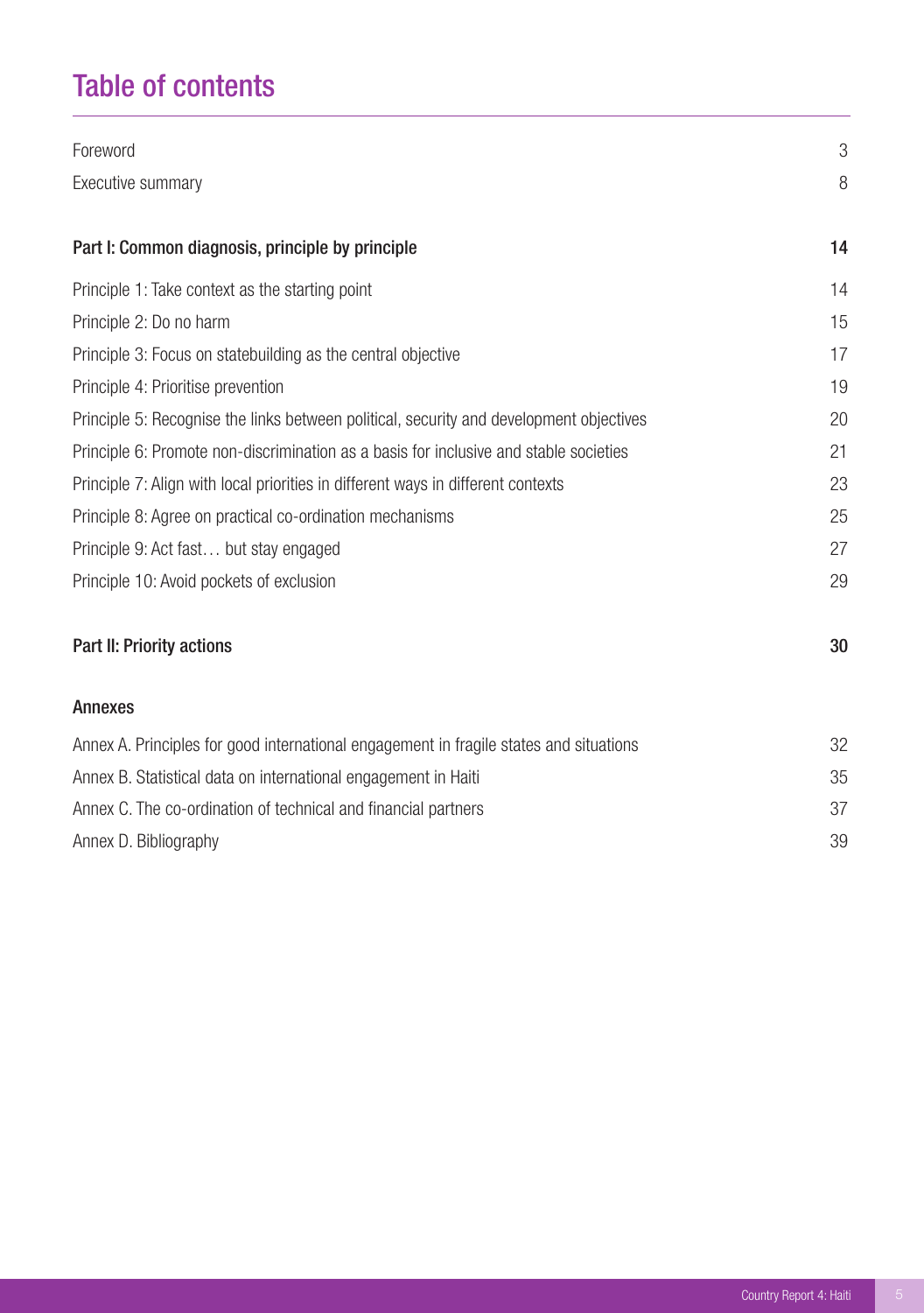# Boxes

Box 1. Co-ordination at the subnational level 24

# **Chart**

| Chart 1. Distribution of gross domestic product by sector                              | 21. |
|----------------------------------------------------------------------------------------|-----|
| Chart 2. Mapping out poverty: geographical variations                                  | 29  |
| Chart 3. Peacekeeping, official development assistance and emergency aid (Haiti, 2007) | 35  |
| Chart 4. Structure of sector groups                                                    | 38  |

# **Tables**

| 12 |
|----|
| 23 |
| 27 |
| 27 |
| 35 |
| 36 |
| 36 |
|    |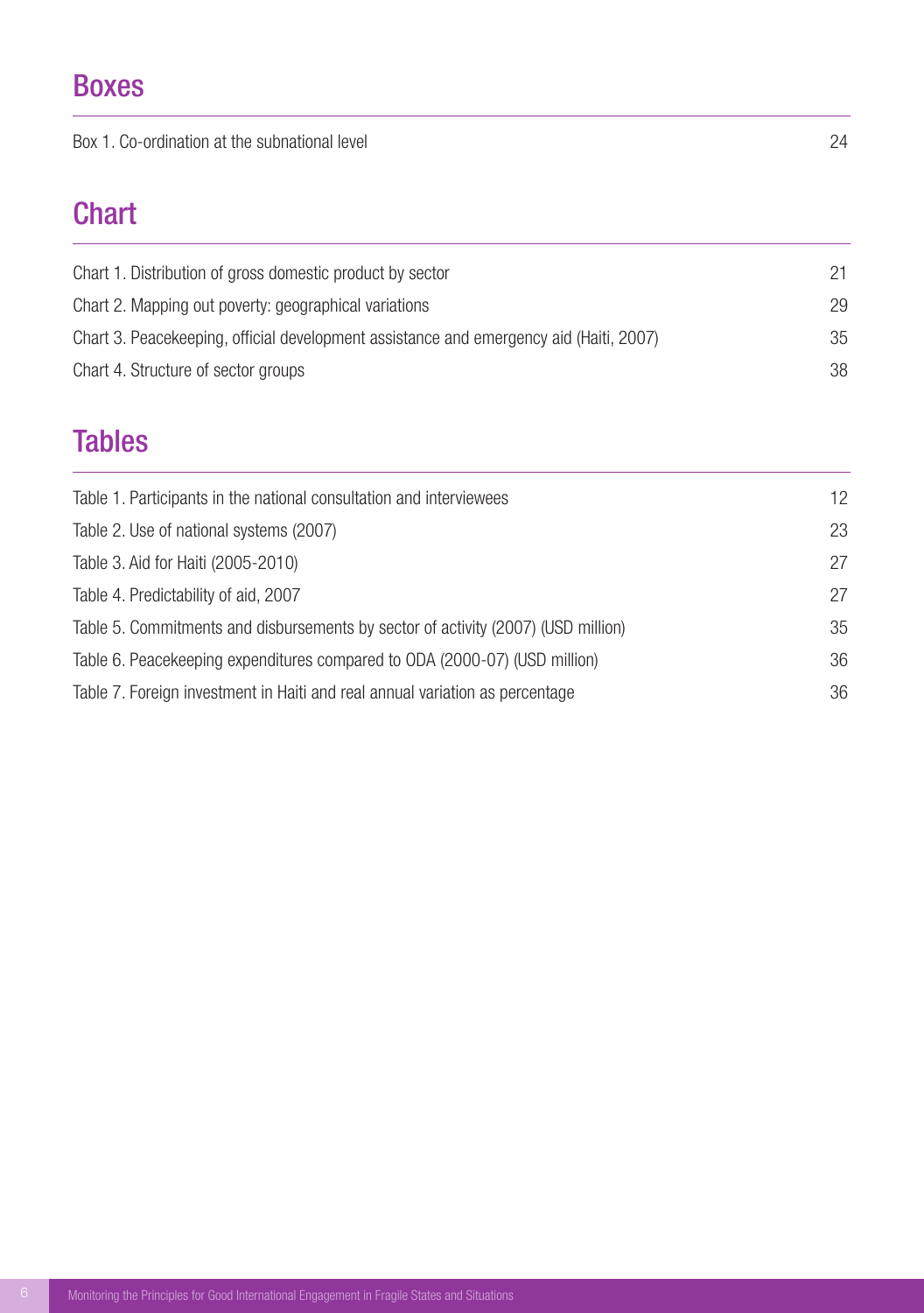# Acronyms and abbreviations

| <b>CPA</b>      | Country programmable aid                                                                                                                                                                                                                                                  |
|-----------------|---------------------------------------------------------------------------------------------------------------------------------------------------------------------------------------------------------------------------------------------------------------------------|
| <b>DSNCRP</b>   | National growth and poverty reduction strategy paper                                                                                                                                                                                                                      |
| <b>EVD</b>      | Dutch Agency for International Business and Cooperation                                                                                                                                                                                                                   |
| <b>FAES</b>     | Economic and Social Assistance Fund                                                                                                                                                                                                                                       |
| G11             | Group comprising the EU, World Bank, Inter-American Development Bank, International Monetary Fund,<br>United Nations, Canada, Spain, France, the United States, Japan and a representative (rotating every<br>six months) of the ABC countries (Argentina, Brazil, Chile) |
| <b>IDB</b>      | Inter-American Development Bank                                                                                                                                                                                                                                           |
| <b>IHSI</b>     | Haitian Institute of Statistics and Information                                                                                                                                                                                                                           |
| IMF             | <b>International Monetary Fund</b>                                                                                                                                                                                                                                        |
| <b>MARNDR</b>   | Ministry of Agriculture, Natural Resources and Rural Development                                                                                                                                                                                                          |
| <b>MINUSTAH</b> | United Nations Stabilization Mission in Haiti                                                                                                                                                                                                                             |
| NGO             | Non-governmental organisation                                                                                                                                                                                                                                             |
| <b>OAS</b>      | Organization of American States                                                                                                                                                                                                                                           |
| 0IF             | International Organisation of La Francophonie                                                                                                                                                                                                                             |
| <b>ONPES</b>    | National Observatory of Poverty and Social Exclusion                                                                                                                                                                                                                      |
| PAPDA           | Haitian Platform to Advocate for an Alternative Development                                                                                                                                                                                                               |
| <b>PEMFAR</b>   | Public expenditure management and financial accountability review                                                                                                                                                                                                         |
| PIUs            | Project implementation units                                                                                                                                                                                                                                              |
| PNH             | Haitian National Police                                                                                                                                                                                                                                                   |
| <b>SCTICS</b>   | Interministerial technical co-ordination and sector monitoring                                                                                                                                                                                                            |
| <b>SRSG</b>     | Special Representative of the UN Secretary General                                                                                                                                                                                                                        |
| <b>TFPs</b>     | Technical and financial partners                                                                                                                                                                                                                                          |
| <b>UCAONG</b>   | Co-ordination Unit for NGOs                                                                                                                                                                                                                                               |
| <b>ULCC</b>     | Unit for the fight against corruption                                                                                                                                                                                                                                     |
| <b>UNDAF</b>    | United Nations Development Assistance Framework                                                                                                                                                                                                                           |
| <b>UNDP</b>     | United Nations Development Programme                                                                                                                                                                                                                                      |
| <b>USAID</b>    | United States Agency for International Development                                                                                                                                                                                                                        |
| PIU             | Project implementation unit                                                                                                                                                                                                                                               |
| <b>WFP</b>      | World Food Programme                                                                                                                                                                                                                                                      |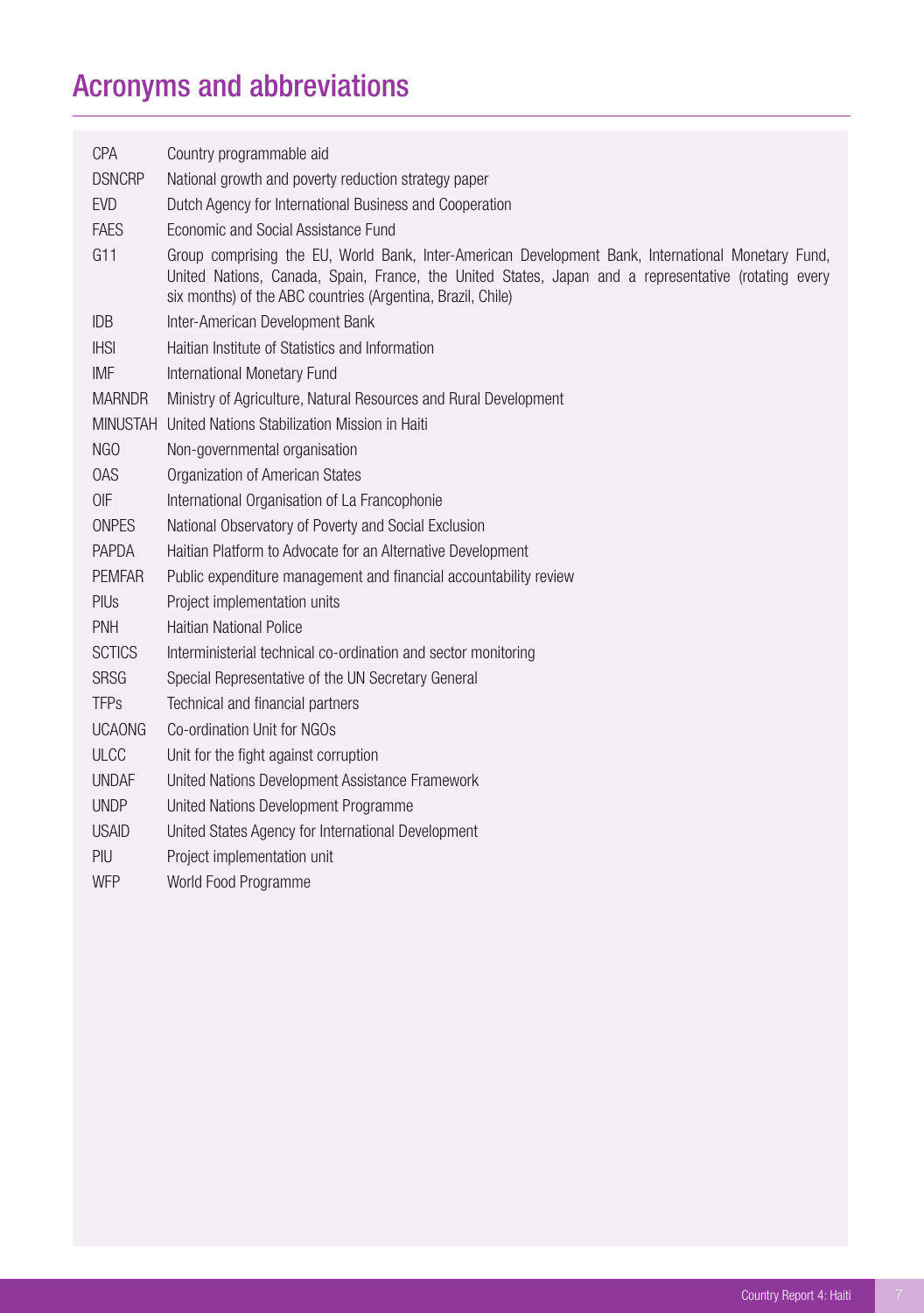# Executive summary

The Haiti Country Report reviews the implementation of the *Principles for Good International Engagement in Fragile States and Situations*, two years after they were endorsed by ministers of the OECD Development Assistance Committee's 23 member countries. It also identifies priority areas for improving the collective impact of international engagement.

The report summarises a discussion among 90 stakeholders representing both national and international institutions, complemented by interviews and data collection (see Introduction).

The implementation of the principles will be reviewed again in 2011 (conditions permitting).

### 1. Main issues

### Principle 1: Take context as the starting point.

- Haiti presents a complex set of deep-seated problems stemming from its context and history. These must be taken into account in the design of international interventions and development programmes. While stakeholders agreed on the importance of contextual understanding, **different stakeholders have interpreted** the Haitian context in different ways. There are important diverging opinions both within Haitian society  $$ reflecting a legacy of divisions and exclusion – and between Haitian and international actors, which have so far prevented the emergence of a common vision for Haiti's development priorities and for the country's direction and pace of change.
- These multiple readings of context, combined with a general failure to translate contextual analysis into programme design and implementation (*e.g.* on youth employment and regional disparities), has led to a lack of coherence in intervention strategies. This is reflected in the Haitian Poverty Reduction Strategy (DSNCRP), which provides a common vision for Haiti's long-term development, but does not highlight the immediate priorities.
- Stakeholders agreed on two main points: (1) the need to invest in a more joined-up understanding of the **Haitian context**, including its changing character, across national and international actors; and (2) the need to take greater account of the local context in defining programmes and projects, in particular in relation to the security agenda and democratic transition.

### Principle 2: Do no harm.

The consultation recognised the role of international assistance in stabilising the country, but also pointed to several unintended effects of international intervention:

- Aid delivery and modalities. There was a concern that the heavy international presence may undermine the capacity and legitimacy of the state, for example where international agencies seek to intervene too heavily in domestic policy debates or establish parallel project implementation units (PIUs) outside of regular government control. In addition, the major disparity in salary levels between government and international actors has drawn skilled labour out of government.
- Widening disparities. There is some evidence that development aid has been overly concentrated in certain geographical areas (such as the slum of Cité Soleil, while most rural areas were thought to be under-aided) and in certain sectors (the social sectors tend to be favoured over the productive sectors).
- Food aid. There was debate on whether the provision of food aid has diverted attention from tackling the longer term causes of food insecurity, which would require investing in agricultural development.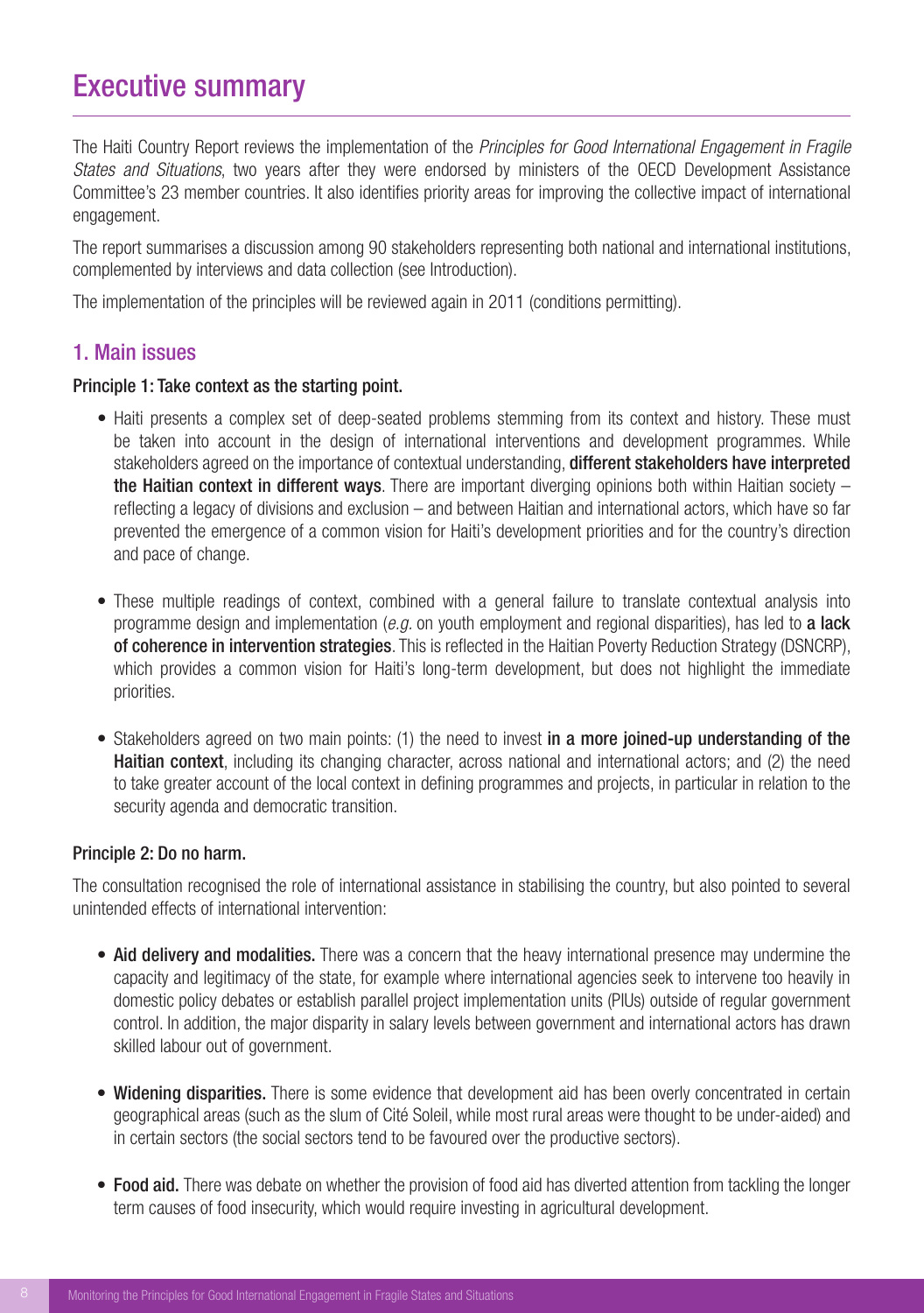### Principle 3: Focus on statebuilding as the central objective.

- There was firm consensus on the importance of statebuilding, but also some disagreement on how to put this principle into practice. It was noted that international support for institution building has focused only on selected parts of the executive, without taking a government-wide view or including state-society relations. There has been a tendency to ignore broader questions of public service reform. For example, the legacy of patron-client relations from the Duvalier era was emphasised as being an obstacle to establishing a modern civil service. And fiscal reform will be required to ensure that government capacity can be enhanced and sustained.
- The reform of the Haitian National Police (PNH) was cited as an example of successful statebuilding that has resulted in significant improvements in security. According to a recent opinion poll, 70% of Haitians view the police as the most reputable government institution. However, there were concerns that such improvements have not benefited all parts of the country, and have not been matched by a strengthening of the judicial system. International agencies have been working with the police for 14 years, while support for the justice system began only in the past year.
- The consultation revealed other examples of a lack of a joined-up approach to statebuilding. Some of the main gaps appear to be lack of donor interest in supporting political parties, contrasting with large-scale international support for parliament as a whole ("*a parliament without parliamentarians"*<sup>1</sup>); a tendency to focus on central government at the expense of local government; and the lack of initiatives to bridge the disconnect between Haitian civil society and government and to promote domestic accountability and partnerships in service delivery: there is *"a weak social contract"*.
- The proliferation of parallel project implementation units operating outside of regular government structures was viewed as being a major hindrance to building government capacity, ownership and legitimacy. However, reducing the number of PIUs will depend on international actors seeing progress in tackling corruption.

### Principle 4: Prioritise prevention.

- There was broad agreement on the importance of this principle, and recognition of the positive role of international support in stabilising the country over the past five years. However, the situation remains precarious as a result of dire poverty, the weakness of the social contract and the risk of further political instability. Hence, it will be important to maintain focus on conflict prevention even as security conditions improve.
- Particular emphasis was placed on the need for a more **holistic approach to conflict prevention** encompassing social, economic and environmental dimensions: (i) This should be based on an integrated approach recognising the links between good governance and security, tackling the problem of youth unemployment, and limiting the social and humanitarian impacts of natural disasters; (ii) A key element in the conflict prevention strategy will be to strengthen national stakeholder dialogue to improve communication and mediate between interest groups.

### Principle 5: Recognise the links between political, security and development objectives.

Everyone agreed on the importance of the principle. There was particular agreement on the **need for greater focus** on inter-sector approaches linking different ministries to achieve greater impact.

<sup>1</sup> Phrases in italics and quotations marks are quoted verbatim from the national consultation.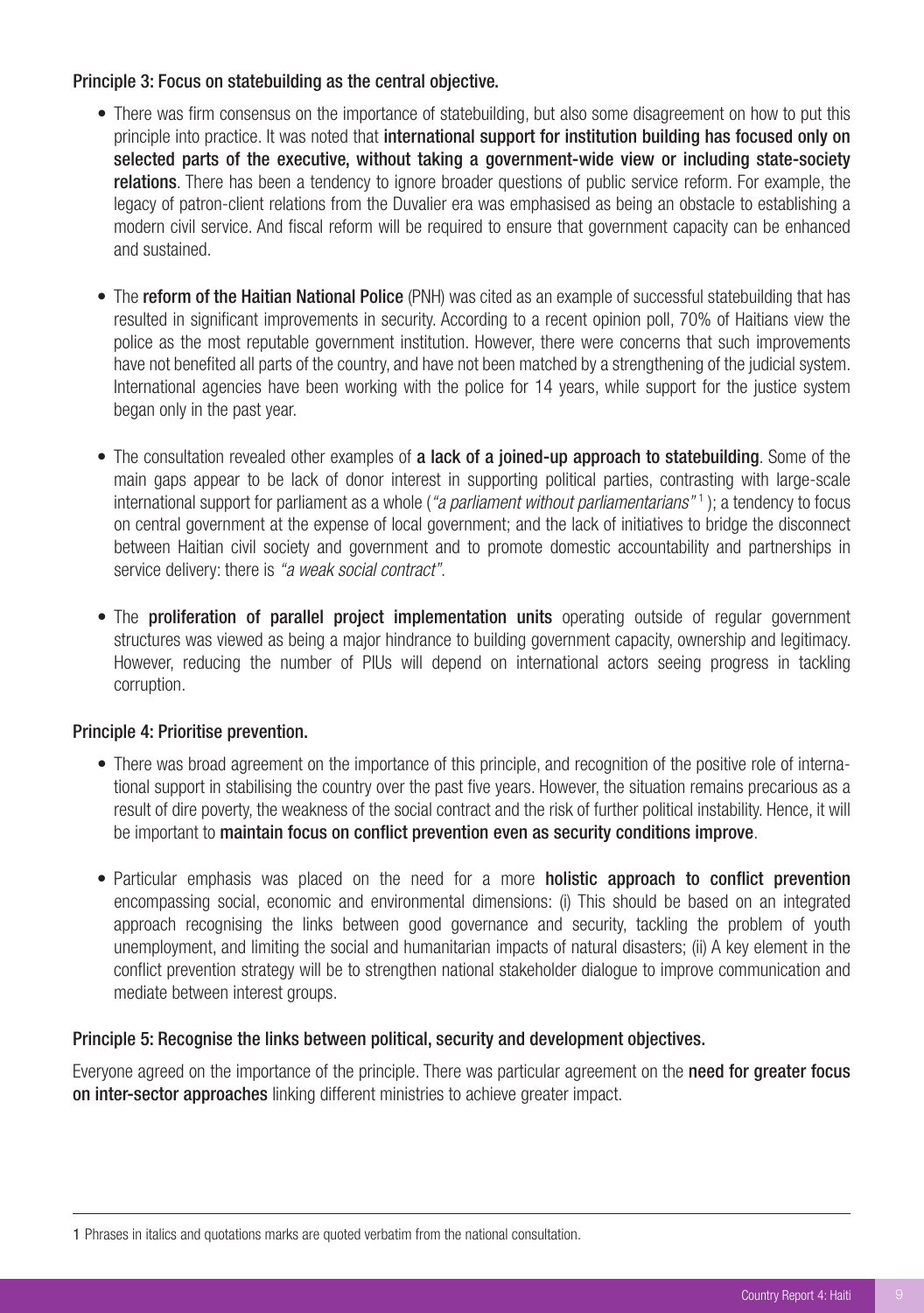### Principle 6: Promote non-discrimination as a basis for inclusive and stable societies.

The consultation concluded that international actors have actively promoted gender equity by encouraging the development of women's organisations and greater representation of women in positions of power. However, international action has generally failed to address other forms of social exclusion that are deeply rooted in Haitian society. These issues are leading to a rural/urban divide, large-scale unemployment and disillusionment among excluded young people.

### Principle 7: Align with local priorities in different ways in different contexts.

There has been some progress in strengthening alignment at the national level. Ninety-five percent of development aid provided to the public sector is now accounted for in the national budget, a figure that exceeds the Paris Declaration target (of 85%). The DSNCRP also provides a common point of reference for international support, in spite of its lack of prioritisation.

At the same time, the consultation suggested that there has been a lack of engagement between international and sub-national actors at the departmental and communal level. There has not been enough attention paid to specific needs at the local level, and international actors have become part of an essentially top-down planning system. Moving towards more bottom-up processes will be a major challenge in Haiti because of the weakness of representative and judicial structures at the local level.

### Principle 8: Agree on practical co-ordination mechanisms.

There are several mechanisms in place in Haiti for co-ordinating international actors. Their design generally satisfies the principles of the Paris Declaration. However, in practice there have been weaknesses in co-ordination resulting from the diversity of actors and their different ways of working, duplication of effort by donors and international NGOs, the fact that Southern donors do not participate in formal co-ordination structures, and the multiplication of co-ordination mechanisms, including the 22 sector working groups that some judge to be excessive in number.

Several examples were cited of how inadequate co-ordination has led to contradictory policies and aid delivery mechanisms: such as two NGOs simultaneously operating cost recovery and free distribution programmes for seed in the same place, and small-scale building works where different agencies had sought local labour on a paid and unpaid basis.

### Principle 9: Act fast… but stay engaged.

Recent events in Haiti and its continued fragility emphasise the need for rapid international response. The international community has generally met this need, but in responding quickly to crises there has been a tendency to lose sight of long-term development goals.

### Principle 10: Avoid pockets of exclusion.

The **geographical concentration of aid** was a recurring point of debate throughout the consultation. International agencies have tended to operate in the south of the country where infrastructure is better. Many consider that this has widened disparities between different parts of Haiti. However, others countered that this strategy is consistent with the immediate need to promote stabilisation and economic development, and also reflects the pattern of population density in Haiti.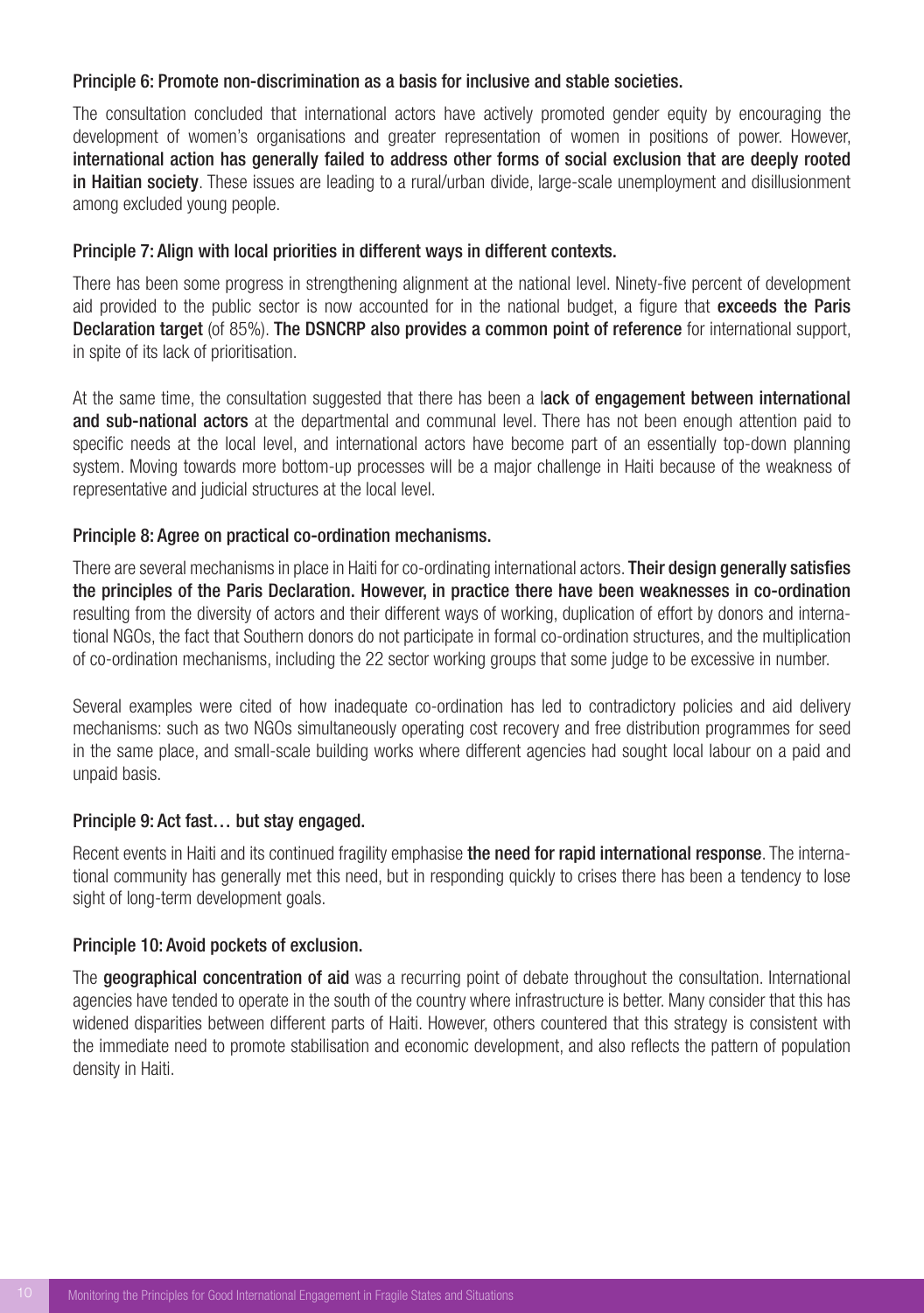### Summary table

| <b>PRINCIPLES</b>                                                                   | <b>FINDINGS</b>                                                                                                                                                                                                                                                                                                                                                                                                               | <b>PRIORITIES</b>                                                                                                                                                                                                                                                   |
|-------------------------------------------------------------------------------------|-------------------------------------------------------------------------------------------------------------------------------------------------------------------------------------------------------------------------------------------------------------------------------------------------------------------------------------------------------------------------------------------------------------------------------|---------------------------------------------------------------------------------------------------------------------------------------------------------------------------------------------------------------------------------------------------------------------|
| Take context as the<br>starting point                                               | There is no consensus between local and international<br>actors on the state of development or the priorities for the<br>country. This risks undermining coherence between the local<br>context and the choice of intervention. A more flexible vision<br>of the changing context is needed.                                                                                                                                  | Agree on a high-level mechanism to improve co-ordination<br>among the international actors and dialogue with Haitian<br>stakeholders, taking the poverty reduction strategy - the<br>$DSNCRP - as a model.$                                                         |
| Do no harm                                                                          | Parallel implementation structures and the concentration of<br>aid in certain geographical areas and sectors risk weaken-<br>ing the state. There are major disparities in conditions<br>between local employees and international employees.                                                                                                                                                                                 | Establish a mechanism for evaluating the immediate results<br>of the DSNCRP and its impact on social, economic and<br>governance dynamics.                                                                                                                          |
| Focus on statebuilding as<br>the central objective                                  | There has been an improvement in the operation and image<br>of the national police, the PNH. However, its absorption<br>capacity and ability to provide services remain limited.<br>Stakeholders recognise that the DSNCRP is the necessary<br>framework for implementing and improving the services for<br>the population. Support is concentrated in certain branches<br>of the executive and a sector approach is lacking. | Develop a strategic statebuilding plan. Reduce the number of<br>project implementation units.<br>Make a start on public sector reforms, particularly the preven-<br>tion of corruption and the mobilisation of national resources.                                  |
| Prioritise prevention                                                               | The situation has improved, but little account is being taken<br>of the socio-economic aspects of crisis prevention. There<br>is consensus on the need for a holistic approach to this<br>principle (youth unemployment, education, etc.).                                                                                                                                                                                    | Invest and facilitate investment in the social sector.<br>Strengthen contingency planning and rapid response capacity<br>of both government and international actors (e.g. for food<br>security). Maintain the focus on security even if the situation<br>improves. |
| Recognise the links<br>between political,<br>security and development<br>objectives | The situation has improved, but an interministerial and inter-<br>sector approach is lacking.                                                                                                                                                                                                                                                                                                                                 | Facilitate exchanges between the executive, legislators and<br>civil society and strengthen interministerial coherence using<br>existing interministerial co-ordination structures.                                                                                 |
| Promote<br>non-discrimination as<br>a basis for inclusive<br>and stable societies   | Positive progress on gender issues, but insufficient attention<br>to the rural population, the unemployed and young people.                                                                                                                                                                                                                                                                                                   | Identify elements of the DSNCRP that support disadvantaged<br>groups. Develop communication strategies oriented to the<br>various segments of Haitian society.                                                                                                      |
| Align with local priorities in<br>different ways in different<br>contexts           | The target set by the Paris Declaration has been reached:<br>95% of aid provided to the public sector is accounted for<br>in the national budget. But there is too little attention to the<br>priorities of local-level bodies.                                                                                                                                                                                               | Deepen alignment with sectors and local authorities.                                                                                                                                                                                                                |
| Agree on practical<br>co-ordination mechanisms                                      | The principles of the Paris Declaration are being met, but<br>the disparity between aid actors and sector groups makes<br>co-ordination difficult.                                                                                                                                                                                                                                                                            | Promote co-ordination between international actors through<br>joint missions, joint offices, common reporting formats and<br>the use of multi-donor trust funds.                                                                                                    |
| Act fast but stay<br>engaged                                                        | There are absorption capacity problems. The focus on rapid<br>response has reduced long-term engagement in certain<br>sectors and misalignment with the local context.                                                                                                                                                                                                                                                        | Introduce a bottom-up, participatory process at commune<br>level to complement the current approach, which is mainly<br>top down.                                                                                                                                   |
| Avoid pockets of<br>exclusion                                                       | There is a concentration of aid in the south of the country,<br>where infrastructure is better.                                                                                                                                                                                                                                                                                                                               | Standardise data collection.<br>Aim to build up an understanding of the constraints to this<br>and promote the use of common standards by international<br>and local actors.                                                                                        |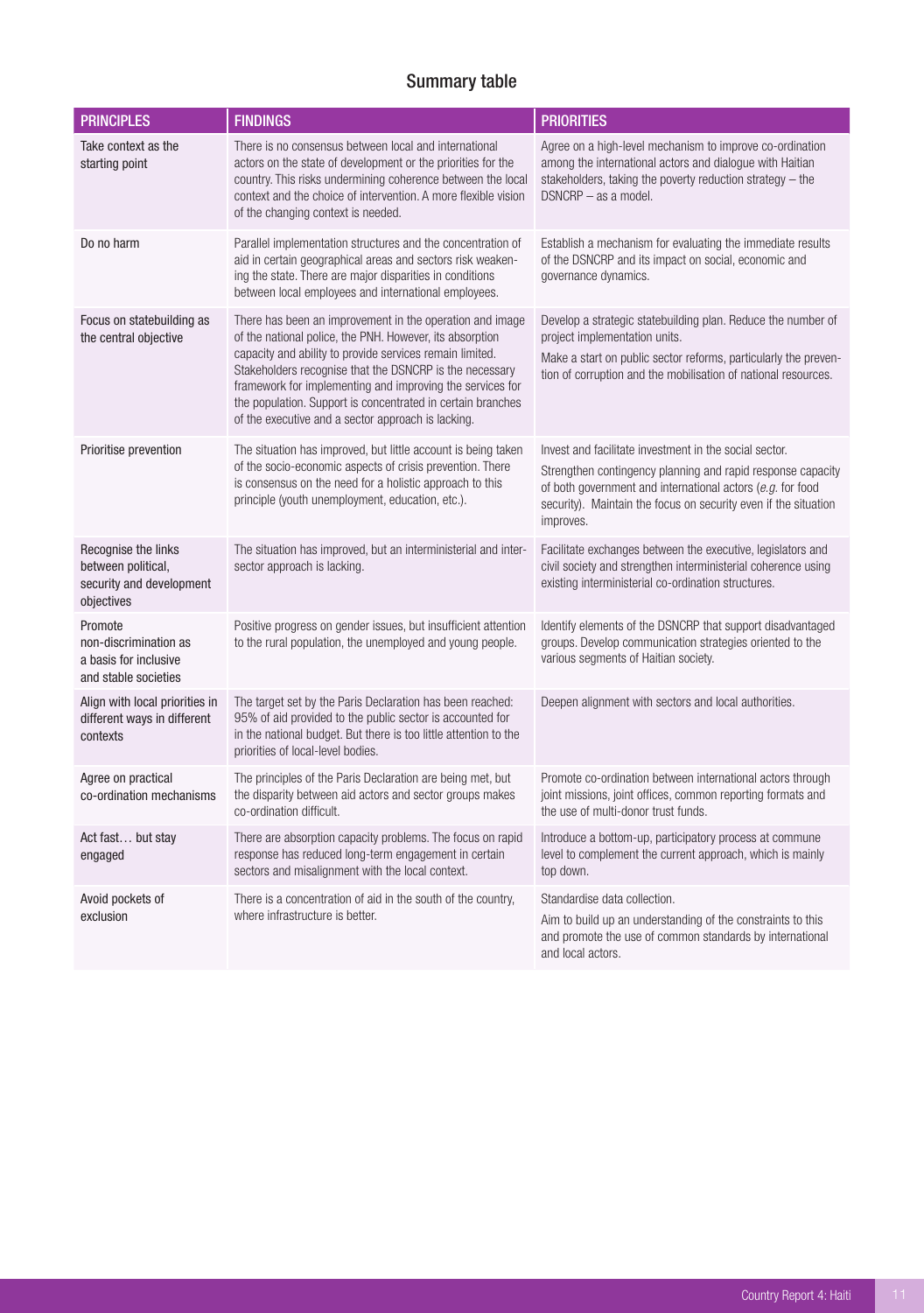# Introduction

This report on the implementation of the *Principles for Good International Engagement in Fragile States and Situations*  in Haiti summarises a multistakeholder national consultation held in Port-au-Prince on 20 and 21 May 2009.<sup>2</sup> This report is mainly based on the discussions that took place over those two days, and as such it reflects the views of the stakeholders in Haiti, rather than those of the author or the OECD.

The report is also based on:

- 1. A review of documents from the Haitian government and funding agencies, as well as from universities and research institutes (*see* Annex D: Bibliography).
- 2. Interviews conducted in Port-au-Prince from 22-26 May 2009 with: (i) Haitian government officials; (ii) a sample of donor representatives (selected to reflect the scale of funding agencies' activity) and representatives of the United Nations Stabilization Mission in Haiti (MINUSTAH); (iii) residents of the Bel-Air, Martissant, Paco and Pétionville districts of Port-au-Prince.

### Table 1. Participants in the national consultation and interviewees

| Government                                                                                                                     |
|--------------------------------------------------------------------------------------------------------------------------------|
| - Prime Minister                                                                                                               |
| - Ministry of Foreign Affairs                                                                                                  |
| - Ministry of Social Affairs and Labour (MAST)                                                                                 |
| - Ministry of Agriculture, Natural Resources and Rural Development                                                             |
| - Ministry of Education                                                                                                        |
| - Ministry of the Interior and Local Communities                                                                               |
| - Ministry of Justice and Public Safety (MJSP)                                                                                 |
| - Ministry of Planning and External Cooperation                                                                                |
| - Ministry of Public Health                                                                                                    |
| - Haitian National Police                                                                                                      |
| - Anti-Corruption Unit (ULCC)                                                                                                  |
|                                                                                                                                |
| <b>Civil Society</b>                                                                                                           |
| - A sample of Haitians from Port-au-Prince, including residents of the Bel-Air, Martissant, Paco and Pétionville districts.    |
| - Channel 11                                                                                                                   |
| - The Protestant Federation of Haiti                                                                                           |
| - FONDEVIH                                                                                                                     |
| - International Solidarity Commission (ISC)                                                                                    |
| - National Observatory of Poverty and Social Exclusion (ONPES)                                                                 |
| - National Radio                                                                                                               |
| - Telestar                                                                                                                     |
| - National Television of Haiti                                                                                                 |
| - Union des Jeunes Progressistes pour le Développement d'Haïti (UJDPH, or Union of Young Progressives for Haitian Development) |

2 *See* final agenda at: www.oecd.org/fsprinciples.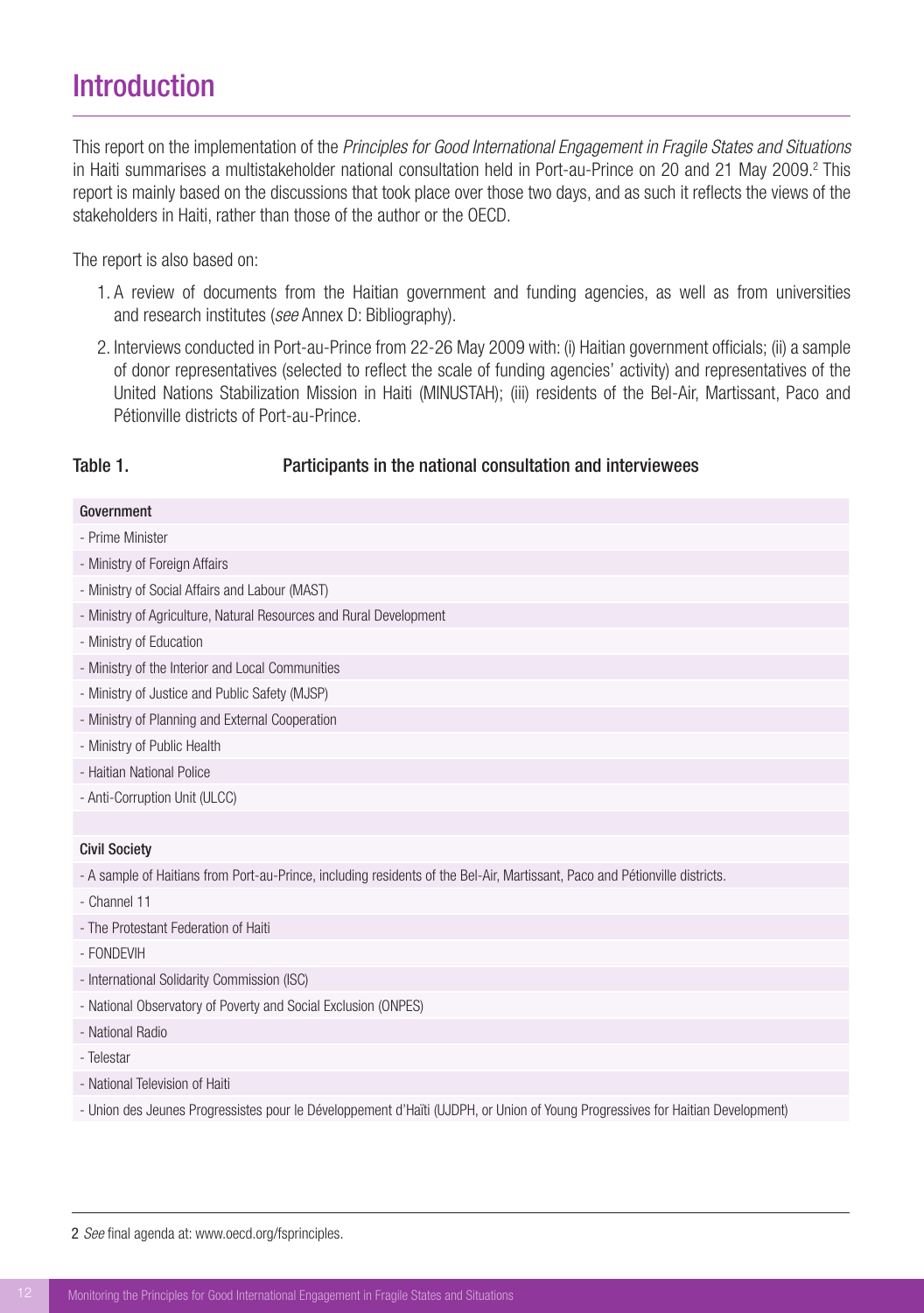| <b>International Partners</b>                              |
|------------------------------------------------------------|
| - German Embassy                                           |
| - Agro Action Allemande                                    |
| - Brazilian Embassy                                        |
| - Japanese Embassy                                         |
| - Venezuelan Embassy                                       |
| - Canadian Embassy; ACDI                                   |
| - United States Embassy                                    |
| - Norwegian Embassy                                        |
| - European Union                                           |
| - ABC (Argentina, Brazil, Chile)                           |
| - Inter-American Development Bank                          |
| - World Bank                                               |
| - United Nations Stabilization Mission in Haiti (MINUSTAH) |
| - UNDP                                                     |
| - Secretariat of the G11                                   |
| - UNICEF                                                   |
| - USAID                                                    |
| - EVD                                                      |
| - Groupe Croissance                                        |

This report follows the Principles Monitoring Plan (PMP), a methodology common to the six countries that took part in the 2009 survey of the principles (Afghanistan, Central African Republic, Democratic Republic of Congo, Haiti, Sierra Leone and Timor-Leste).3

Part One assesses the degree of application of each of the 10 *Principles for Good International Engagement in Fragile States and Situations* in Haiti (Annex A). Illustrative indicators have been used to complement the analysis and priority actions have been identified. The ultimate purpose is to improve the effectiveness of international engagement in Haiti – all the more critical in the current situation. Part Two summarises the priority actions identified by participants at the national consultation, principle by principle.

<sup>3</sup> *See* www.oecd.org/fsprinciples.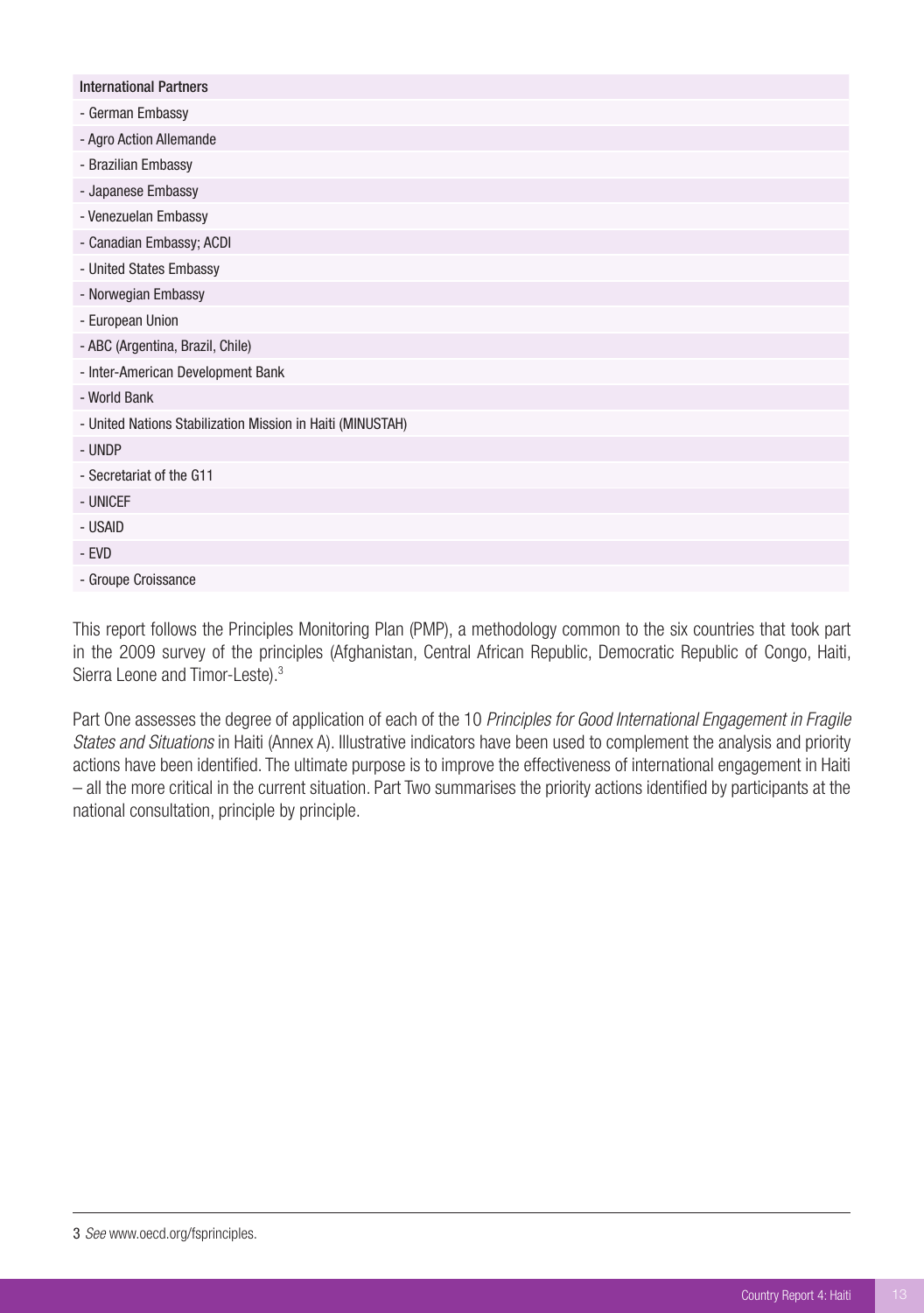### Principle 1: Take context as the starting point

The discussions during the multistakeholder national consultation in Port-au-Prince revealed significant differences in opinion between the international and Haitian actors, as well as among Haitian stakeholders. There are differences in the investments made in analysis on the Haitian context, in analytical approaches, in resulting typologies, and in operational implications.

- Analysis of the Haitian context tends to be both partial and static. Participants agreed that the Haitian context – and especially its dynamic, ever-evolving character – have not been taken into account sufficiently in analyses, in particular the tangible progress that was being made in security and democratic reform before the earthquake. However, all participants were willing to invest in joint analysis of the local context and translate it into programming,
- The need to agree a common vision and priorities. Given the many pressing priorities and implementation challenges facing Haiti, a vision shared by all stakeholders will be crucial for effective international engagement. However, the discussions reveal that this vision is still lacking because of the diversity of actors, their different interests and their different analyses of the current context and what underlies it. The Growth and Poverty Reduction Strategy Paper (DSNCRP), which embodies national ownership, does reflect a shared, holistic and long-term view. However, the views on the current *priorities* differ, which might explain why international programmes and projects are fragmented and not properly sequenced (*e.g.* security and justice, see Principle 5).

#### Illustrative Indicator

Indicator 1. Is most international actors' engagement based on sound political and social analysis, taking into account the situation in terms of national capacity, state-society relations and societal divisions?

*Not systematically.*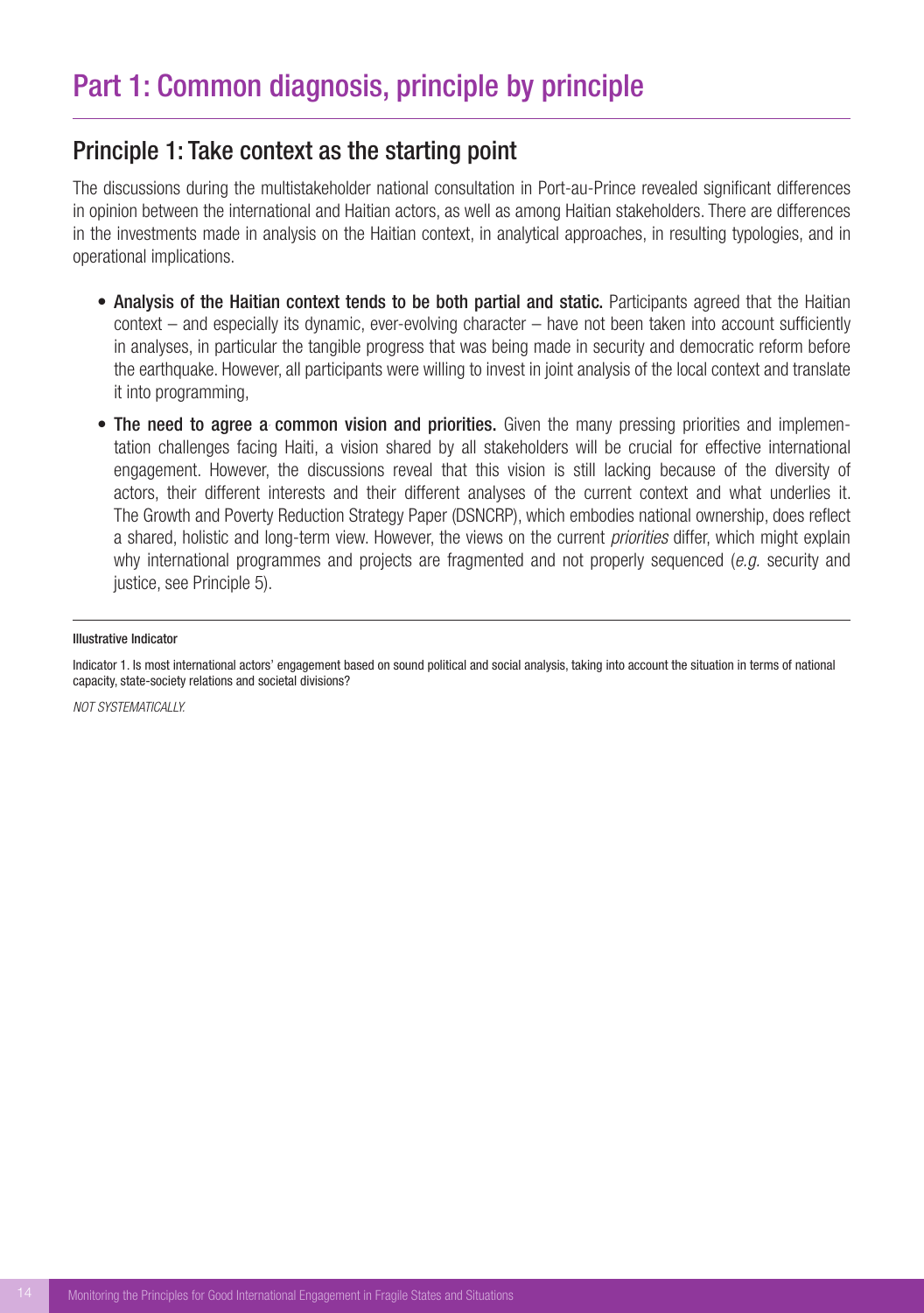### Principle 2: Do no harm

The Hippocratic oath "Do no harm" raises the sensitive issue that international interventions may not always be helpful, and could "inadvertently create societal divisions and worsen corruption and abuse, if they are not based on strong conflict and governance analysis, and designed with appropriate safeguards" (*Principles for Good International Engagement in Fragile States*, Annex A). On this subject, the debates have been structured around two questions: "Which aspects of international engagement are locally harmful?" and "What can we do to stop causing harm?".4 They have identified three sources of "harm" as follows:

### 1. The consequences of an international presence and the different forms of aid

Most participants highlighted that international engagement can undermine the legitimacy and the capacity of the state:

- Parallel project implementation units (PIUs). The multiplicity of PIUs that operate independently of Haiti's government system constrains long-term development. Despite being essential to get the job done in the short run, according to some participants PIUs *"weaken the state even more"* and create distortions in the job market.
- • National ownership and leadership. The *"funds which should be at the state's disposal are diverted [towards PIUs]"*, according to most Haitian participants. This raises the issue of national ownership and leadership. Many consider that the political and technical conditions are now in place to allow the Haitian leadership to assert its leadership and to manage aid (although the emergency situation still requires a pragmatic approach to the subject, see Principles 8 and 9). Some Haitian partners would like to limit the role of international partners to technical assistance and implementation, so that they are no longer involved in the design of strategies or policies.<sup>5</sup>
- Salary differences. The discrepancy between national pay scales and the levels of remuneration offered by international NGOs and donors to their employees is described as "harmful". Participants observed that state officials are deserting the Haitian public sector to join better-paying foreign-based organisations. Another problem compounds this phenomenon: it was felt that *"with comparable skills, a foreign official will always be preferred to a local official"*. Notwithstanding other elements of motivation, this perception reflects, on the part of national stakeholders, the centrality of salary issues in recruiting and retaining civil servants – although it would be wrong to assume that state officials are only motivated by salary levels. Personal commitment and ideological motivation can also be important.
- The *"lack of predictability and continuity of international engagement"*. The sometimes short-term approach of some international actors, their frequent changes in focus and the interruption of programmes without consultation could hinder medium-term planning and implementation and reduce the beneficial impact of aid.
- The lack of a joined-up approach to capacity development. This is most visible in the use of international technical assistants who often have disparate job descriptions and come from different administrative cultures. This problem is compounded by the lack of co-ordination among their Haitian counterparts.

### 2. The consequences of ignoring widening social and geographic disparities

Participants pointed out that international action risks worsening, indirectly and unintentionally, existing regional and sector disparities:

<sup>4</sup> Phrases in quotation marks are direct quotes from the consultation.

<sup>5</sup> This desire to consider aid from a technical perspective and to regard the state as solely responsible for defining policies is reminiscent of critiques of international aid and the conditions to which it is subject (see, for example, James Ferguson, 2006, *Global Shadows: Africa in the Neoliberal World Order*, Duke University Press.)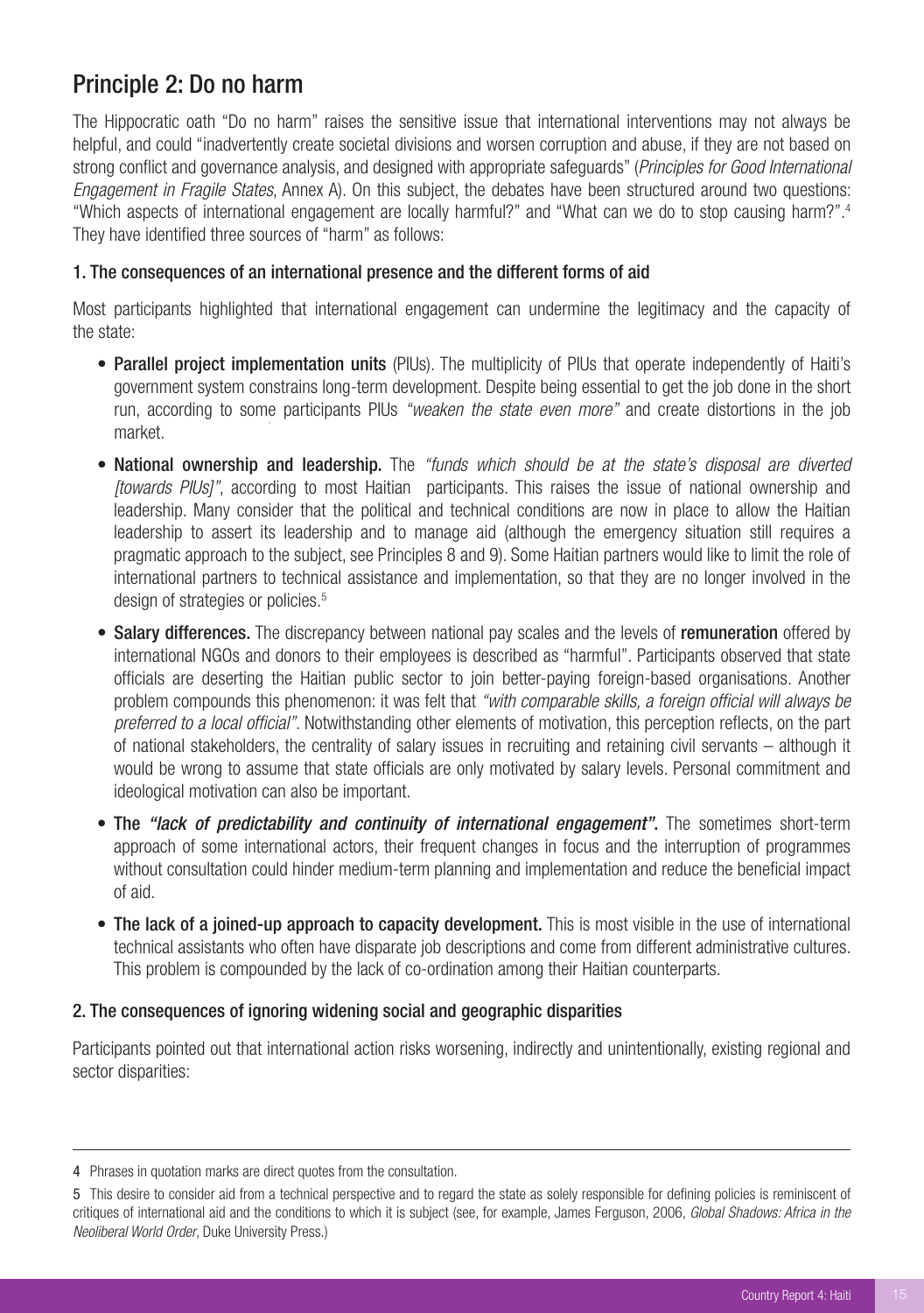- Geographical disparities: aid tends to be overly concentrated on specific areas such as the south, the so-called "Republic of Port-au-Prince". The "Cité Soleil Special Tour" is a case in point.<sup>6</sup>
- Sector disparities: participants note that programmes dedicated to revitalising social services have been at the expense of the productive sector, even though it is "the pillar and carrier of development". In this way international aid is acting as *"an ambulance: treating the injured instead of preventing injuries"*. 7

### 3. The consequences of an incoherent approach to food security

Participants emphasised the pointlessness of providing food aid whilst trying to simultaneously boost local agricultural production. They also underlined the vulnerability of the country both to natural disasters<sup>8</sup> and to price variations for commodities and basic needs on international markets.

Although some participants describe food aid as harmful over the long run, there are some counter arguments to this view in the literature: (i) the low level of food cover rate (56%) and the populations' urgent need for food; (ii) the methods for buying and distributing food aid have been designed to limit their impact on the prices of local products (Muggah, Collinson and Elhwary, 2009; Muggah, 2009).

#### Illustrative Indicators

Indicator 2. Does international engagement benefit one population group over another or contribute to social divisions?

*SOMETIMES.*

<sup>6</sup> This expression refers to the organisation of visits for foreign officials which systematically takes them to the slum called Cité Soleil. This place embodies extremes and is even more striking as it is situated close to the harbour, to the president's palace and key ministries and to richer areas like Pétionville.

<sup>7</sup> Various international programmes wish to qualify this point of view on prevention. To continue the ambulance metaphor, the International Committee of the Red Cross had thus implemented a system to allow the wounded to used local taxis and tap-taps operating in Cité Soleil. This insertion in the local economic fabric is not unique: several donors are developing support programmes for small and medium-sized companies.

<sup>8</sup> Hurricanes regularly destroy crops; during 2008 alone there were four hurricanes in a row (costing almost USD 230 million in damage to the agricultural sector). Furthermore, the resulting vast soil erosion redcues the productivity of agriculture, further worsening poverty and aid dependence. The effects of the 12 January 2010 earthquake on the infrastructure for agricultural production, on population movements into rural areas and on the prices of foodstuffs must also be underlined.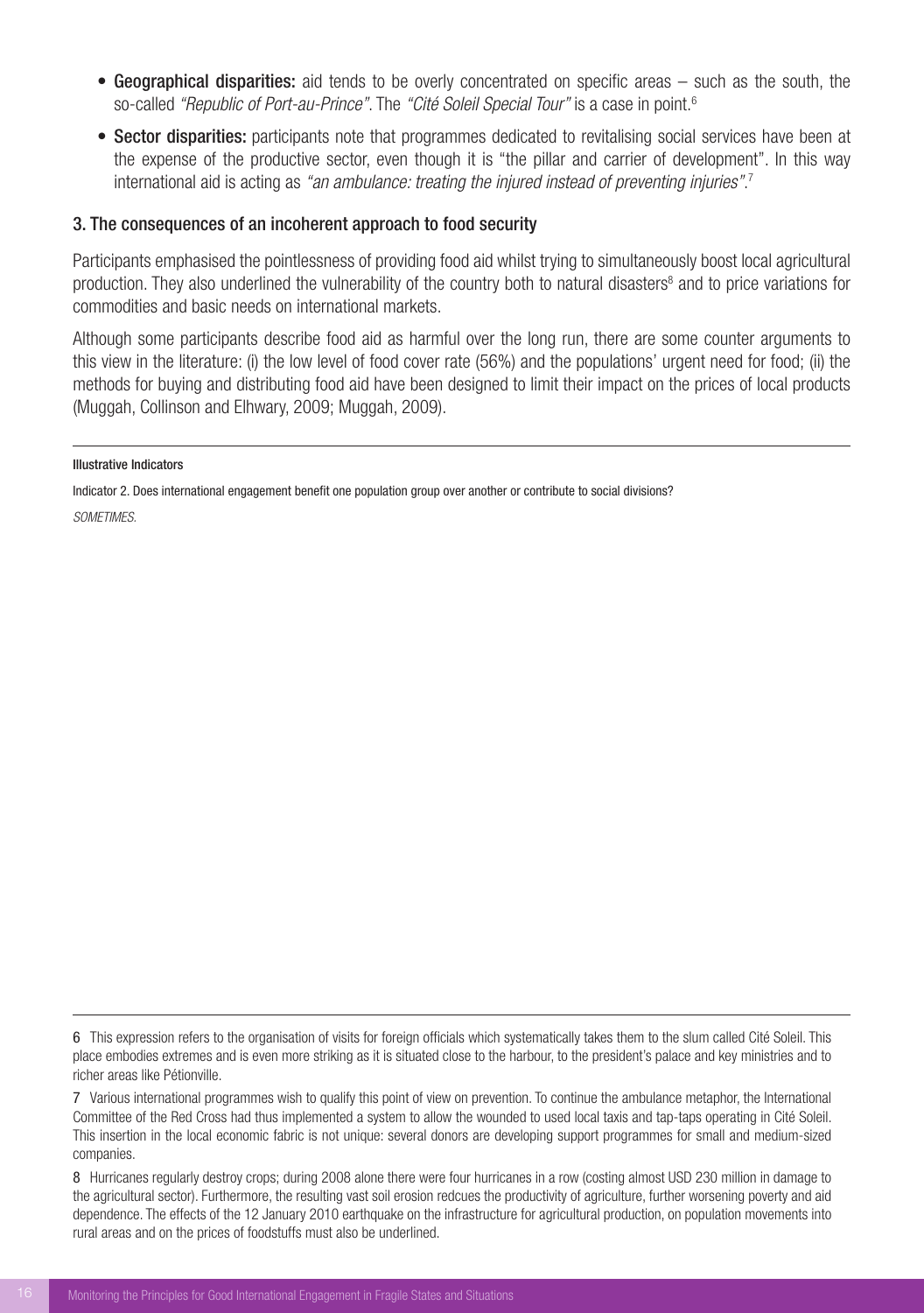### Principle 3. Focus on statebuilding as the central objective

This principle stresses (i) the capacity of the state to perform its core functions (such as the provision of basic social services and the restoration of a just, secure and effective environment); and (ii) the legitimacy of the state, of which accountability is a central element. Following the OECD's broad definition (see principle 3 in Annex A), the state was taken to mean the three branches of government, including local authorities.

Despite agreement that statebuilding should be a central objective, the implementation of this principle remains insufficient. For example, stakeholders do not agree on how much and how fast aid can be channelled through country systems.

### 1. Successful institutional transformations, but fragmented statebuilding

This discussion focused on three themes in particular: the National Haitian Police (PNH), justice and corruption.

There has been notable improvement in PNH's performance and its image among the population. According to one opinion poll, 70% of those polled found the PNH to be the most reputable government institution and 58% found it had improved its performance over the last year (pers. comm. from an international representative). This reflects strong and effective international support. Other elements that have contributed to the improved security environment include police "vetting" (process for verifying the police officers' or applicant police officers' skills), which has resulted in significant behavioural change among police officers.

However, a few reservations nuance this picture:

- Although the PNH has shown marked improvement over the last few years, there are notable differences in staff deployment across the different departments and communes in the country.<sup>9</sup> Even though it receives priority in terms of funds allocation, the PNH example shows the need for, and complexity of, balancing administration across the entire country. This not only raises the question of available resources, but also of budget arbitration and whether funding for state administration will be able to be maintained in the long term.
- The imbalances in investment and results between security and justice. This is a key concern because justice and policing should go hand in hand: while "The PNH has received a lot of support in the last 14 years, it has only been a year since some reforms for justice have been launched". Although the institutional framework is in place (*e.g.* the establishment of the *Unité de Lutte contre la Corruption*, ULCC), everything else remains to be done. Significantly, there has been no major prosecution for corruption yet.
- Issues of visibility and, thus, legitimacy: Some participants thought that the results obtained by the PNH benefited it less than it benefited MINUSTAH in terms of credit. In some cases, credit has been attributed to individuals rather than institutions.10
- 2. Capacity is a central challenge. The national and international records are both mixed: there is no national capacity development strategy and international actors lack a joined-up approach to capacity development.
	- Public reform programmes have begun and they prioritise professionalisation programmes for developing capacity. However, the pace of reforms should take into account the legacy of the past, including out-of-date legislation and patron-client relations inherited from the Duvalier regime. Because of these constraints, finding a balance between the qualitative improvement of public administrations and their quantitative expansion is essential to avoid the development of "a bureaucracy without bureaucrats": *i.e.* administrations which formally exist but lack staff able to deliver services.

<sup>9</sup> At the end of 2008, the central area had only 143 police agents for a population of 670 000. In the northern area, La Victoire municipality had no police officer at all, despite having a population of 9 431 (IHSI, 2008).

<sup>10</sup> For example, during discussions with communities in Martissant, Port-au-Prince (on 22 and 24 May 2009), people noted the key role of Lainé Aceleste, responsible for the Martissant sous-commissariat until his assassination in May 2009.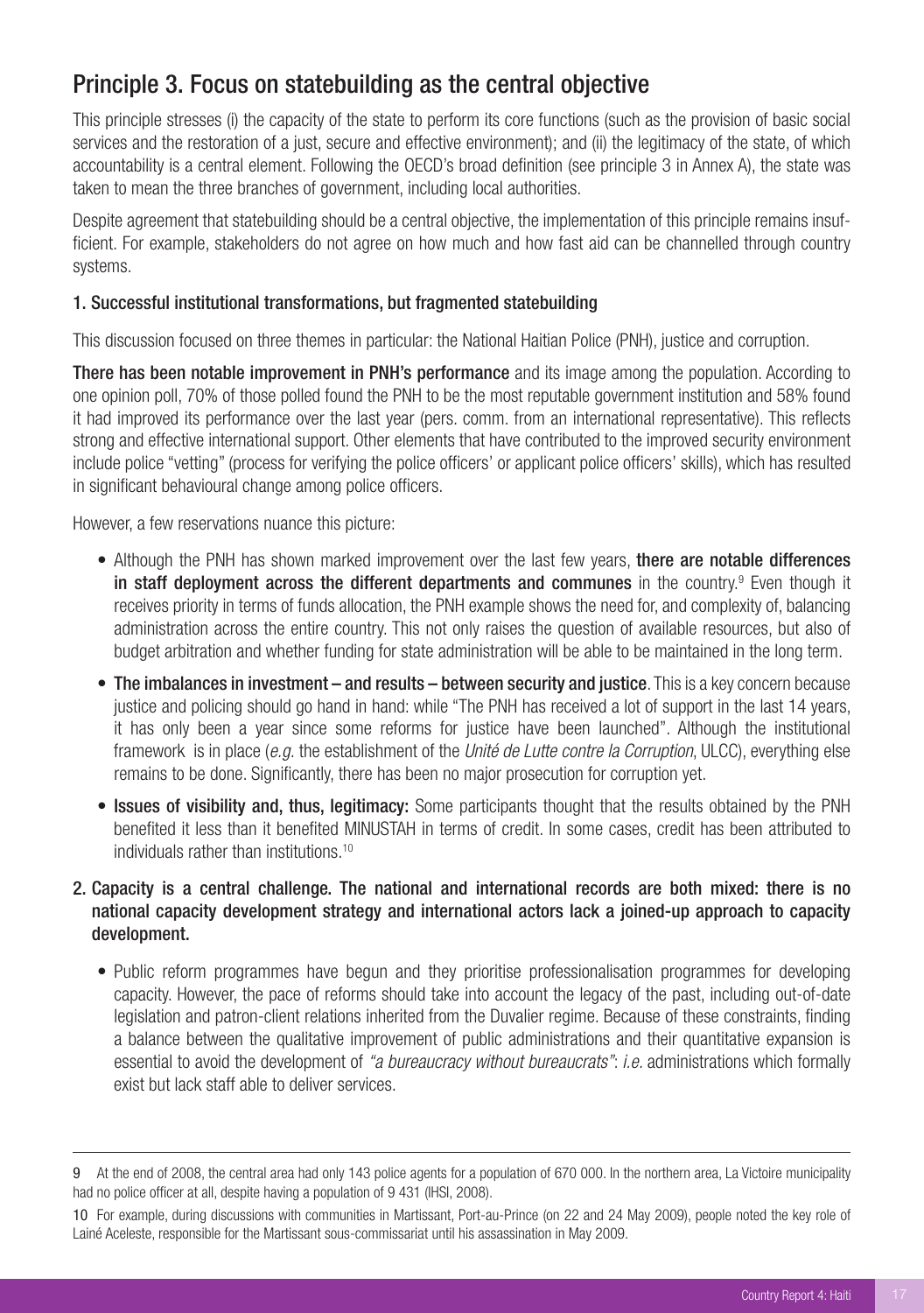• The international representatives present described their approach, which is to *"build the capacities of targeted units"* in Haitian administration.11 This raises the question of how to expand capacity beyond islands of excellence; how to sustain recurrent costs, such as the difficulties faced by the Haitian State in paying civil servants' salaries; and the need for fiscal reform. *"How to retain qualified officials?"* and *"Can the government afford to pay them?"* were recurrent questions during the discussion of Principle 2. Participants recognise that the long-term remuneration of Haitian officials is central to the issue of governance.

### 3. Improved state accountability is integral to statebuilding

Recognising that state performance in service delivery over time is a fundamental element of the social contract between the state and citizens, the Haitian executive must exert leadership to "develop an aid policy based on clear priorities" and "look at the political and administrative apparatus as a whole" to be able to formulate a Haitian expression of what the priorities are in terms of statebuilding. In this respect, participants have highlighted three relevant issues:

- A parliament without political parties? International support to parliament is unfortunately not backed up by support to political parties, despite a *"chronically weak multiparty system"* and the *"need to have good members of parliament to have a good parliament"*.
- • Local accountability and governance: *"Decentralisation has started but is slow"*. Participants wondered whether the delegation of authority to local communities should be stepped up, given the state's resource constraints, its limited reach beyond Port-au-Prince, as well as the need to build state legitimacy.
- Parallel PIUs, an operational issue or a symbol? PIUs are a recurring subject of controversy. They currently provide essential support for the delivery of services, and civil society organisations (CSOs) also have a history of delivering services when the state does not function. However, most participants agreed that in the long term parallel PIUs should not have a prominent role in service provision. The feeling is that they undermine accountability and deprive the public sector of opportunities for capacity development (such as "learning by doing"). Frustration with this model was so acute that international NGOs were referred to by one participant as *"AGOs – anti government agencies"*. Public-private partnerships are generally welcome, but with the caveat that there are *"red line[s] which should not be crossed"*. There is a Co-ordination Unit for NGOs (UCAONG) in the Ministry of Planning, but in practice it is noticeable that *"follow-up is not done"*, according to one of the representatives of this ministry. The overall assessment is that it is unclear who is doing what and therefore actions are uncoordinated and poorly targeted, and there are glaring geographical and sector disparities. Haitian and international stakeholders are united in their desire for better NGO co-ordination and impact evaluation. From the point of view of international actors, their resort to PIUs has been more of a necessity than a deliberate policy. If the international community is to reduce the number of PIUs, concrete and effective anticorruption measures will need to be put in place first. However, such measures have been timid so far. Moreover, the EU Head of Mission reminded participants that not all donors resort to PIUs, stating for example that less than 10% of the European Commission's official development aid is channelled through NGOs.<sup>12</sup>

In short, a balance between short-term and longer-term considerations is needed. Essential services must urgently reach those who need them, while the state's legitimacy and its financial and human capacities must also be built.

#### Illustrative Indicators 47

Indicator 3a. Is the PNH professional, balanced across social groups and does it have civilian oversight? *YES, but this image, backed up by opinion polls, should not be separated from the need to address issues of justice and impunity.* Indicator 3b. Ratio of tax revenue to gross domestic product: *6.3% (2005).*<sup>13</sup> Indicator 3c. Percent of aid disbursed that is focused on governance and security (average 2002-2004): *13.3%.14*

11 Various programmes are already in place. For example, the Canadian government has just launched a course to train Haitian civil servants through its public administration university (ENAP), which plans to support the creation of a senior civil servants' college in Haiti.

12 *See* Annex B: Statistical data on international engagement.

13 World Bank: http://siteresources.worldbank.org/INTHAITI/Resources/Haiti.AAG.pdf. For reference, a tax-to-GDP ratio of 15% is considered a reasonable target for most low-income countries (OECD, Resource Flows to Fargile and Conflict-Affected States, OECD, Paris).

14 According to OECD figures and the CRS, on the basis of aid actually disbursed.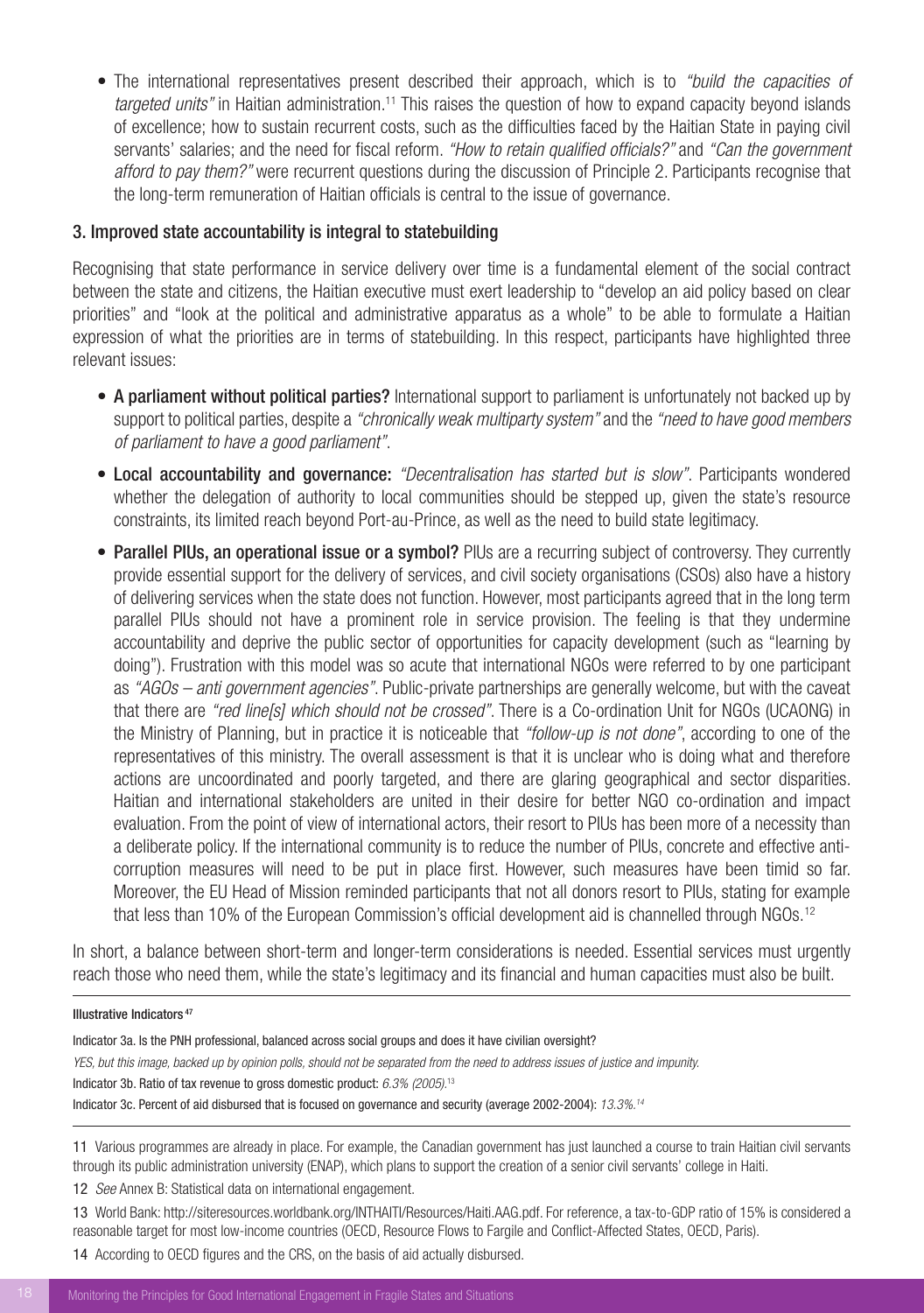### Principle 4. Prioritise prevention

Crisis prevention is recognised as *"fundamental"*. Participants agreed on the need to address prevention in a holistic manner rather than just focusing on security (however, without *"forgetting about security too soon"* – see below). Establishing dialogue platforms to bring the different stakeholders together was deemed essential for effective prevention.

### 1. A holistic approach to prevention

The many challenges facing Haiti – from political turmoil to criminal violence, without forgetting the 2008 food riots and the country's environmental vulnerability – have spurred Haiti's partners to reaffirm their commitment to prevention by taking into account the different social, economic and environmental parameters.15 In this holistic approach to prevention, aid is part of a larger equation which also includes security, education/training and disaster risk reduction:

- Crisis prevention implies long-term efforts for security. Security ranks high among the priorities of Haitian and international stakeholders. This is demonstrated by the *"massive investment"* of the international community in security system reform and the consensus on the need to improve the governance of the security system. While security and stabilisation have seen tangible and concrete improvements these last few years, participants still warn: *"do not forget about security too soon"*. Widespread and acute poverty, *"a dislocation of society"*, *"a fragile social contract"* and political instability make stabilisation a largely unfinished agenda.
- Education and training are central to crisis prevention in Haiti. Addressing the shortage of jobs, boosting youth education<sup>16</sup> and training public service staff are all top strategic priorities.
- Mitigating and managing the impact of natural disasters. Haiti is regularly stricken by deadly natural disasters. Floods, hurricanes and earthquakes claim thousands of victims every time and cause considerable damage. With each disaster, the lives and livelihoods of many Haitians are lost and infrastructure destroyed (*e.g.* the 2004 and 2008 hurricanes and the January 2010 earthquake). Natural disaster risk reduction should be central to crisis prevention in Haiti. The participants also agreed on the importance of rebuilding infrastructure. In addition to natural disasters, dramatic deforestation has led to massive erosion, further limiting farming potential.
- The debates emphasised a *"dialogue deficit"* and the need to build the processes and space for debates, both for Haitian stakeholders and international partners on the one hand, and the Haitian leadership and CSOs on the other. The Haitian government's commitment at the April 2009 Washington Conference "Towards a New Cooperation Paradigm for Growth and Development" to a political dialogue on governance was considered to be a significant step forward.<sup>17</sup> This would be the first step in a process of gradual convergence towards shared priorities.

#### Illustrative Indicators

Indicator 4. To what extent does international engagement "prioritise prevention" or fail to do so? With what impact?

*SUFFICIENTLY, on the critical issues of these last five years. However, it is increasingly necessary to widen the field of prevention to economic and social aspects, including youth unemployment and education.*

15 The economic impact of the hurricanes at the end of 2008 was to reduce GDP by15%. The Haitian Interior Ministry assessed the number of dead at 793, plus 310 missing people (National Emergency Operations Centre, Ministry of Interior and Territorial Collectivities, Civil Protection Directorate, *Final assessment of the impact of Fay, Gustav, Hanna and Ike, 1 October 2008,* 2008). The number of casualties of the January 2010 earthquake is estimated at more than 110 000 according to the Haitian Minister of Information and Telecommunication.

16 Only 49.6% of children attend primary school (47.9% of boys and 51.4% of girls); one child in eight (301 000) aged between 7 and 18 has never attended school (UNDAF 2009-2011).

17 The *Pact of Mutual Responsibility for Governance* of 1 April 2009 points out that the financial commitment of donors should be linked to the improvement of governance and to the drafting of a "road map".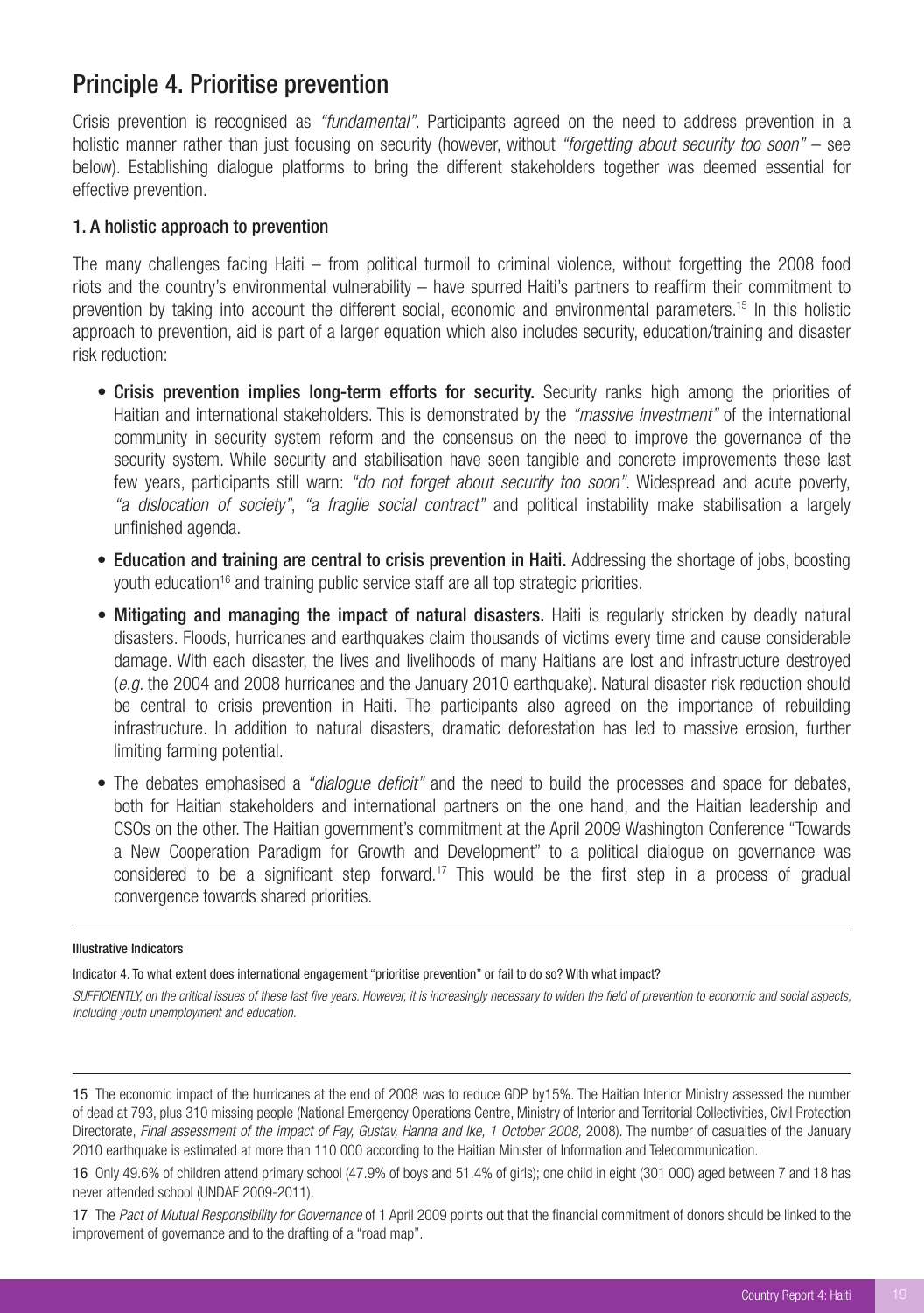### Principle 5. Recognise the links between political, security and development objectives

There was strong and immediate consensus on the need to recognise the links between political, security and development objectives. The debates highlighted two elements:

- There have been improvements during the last year in co-operation between sectors.<sup>18</sup> However, there is still a need for better working relationships between administrations.
- The Growth and Poverty Reduction Strategy Paper (DSNCRP) is recognised as the main strategic framework, and it appropriately integrates political, economic, security and development dimensions. However, it has some limitations, in particular the lack of hierarchy among the priorities identified by the Haitian executive (see also Principle 2).

#### Illustrative Indicators

Indicator 5. Percentage of assistance that aligns to an integrated multi-sector framework.

*There is no trust fund to support the DSNCRP: assistance to government goes directly through the national budget.* 

<sup>18</sup> Sectors in Haiti refer to activity categories, which are grouped into three themes: growth, human development and democratic governance. These are complemented by specific cross-disciplinary politics and strategies. A "sector group" therefore in general involves several ministries. See Chart 4 in Annex C for the structure of sector groups.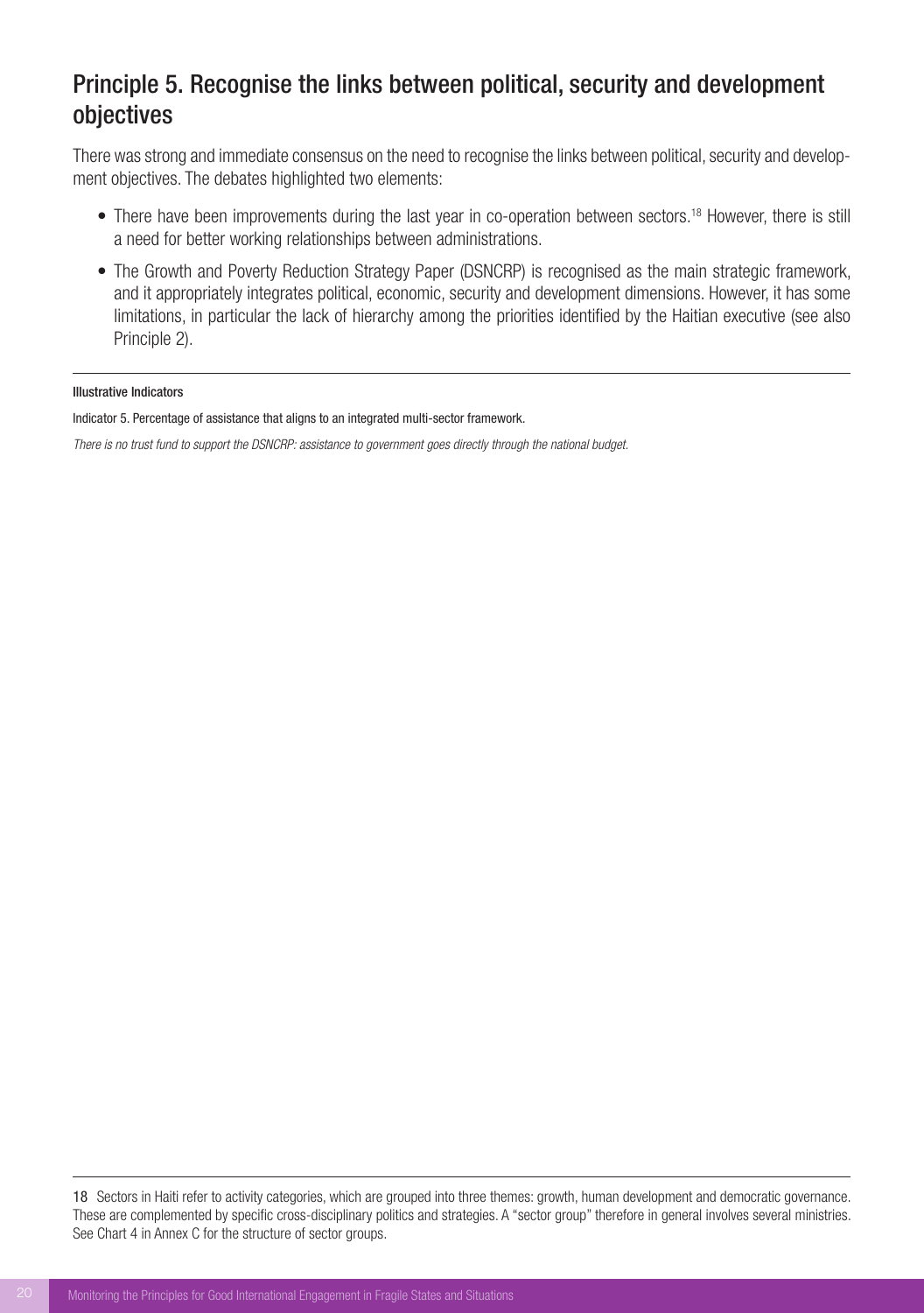### Principle 6. Promote non-discrimination as a basis for inclusive and stable societies

The discussion of this principle highlighted that in the Haitian context, the term "exclusion" (the result, intended or not, of certain policies and programmes) is more relevant than the term "discrimination" (which entails an element of intent). Exclusion is a major issue in Haiti, even though Haiti has a strong sense of nationhood and identity politics are limited.

### 1. The inclusion of women in society

There was strong agreement that the international community gives the highest priority to gender equality and has actively promoted non-discriminatory measures. Participants highlighted that gender equality is the only area where Haiti has experienced positive progress towards achieving the Millennium Development Goals. They noted the growth of organisations working in this area and the increasing number of female staff in senior positions.

On the other hand, the attention given to rural populations, unemployment and youth is considered to be insufficient. This is the result of current aid priorities, as well as the legacy of Haitian history and culture.

### 2. *"It is the [rural] majority that is excluded"*

The disconnect between the Port-au-Prince-based political and economic élite and the rest of the (largely rural) population, is rooted in Haitian history. Although the situation differs across departments, symptoms of this divide include conflicts over land rights; more limited access to healthcare and drinking water in rural areas than in urban areas;19 and "parallel structures" in the police and consequent abuse (MINUSTAH (2009; Haiti and MINUSTAH, 2009). Budget allocations and investment in agriculture and rural development are limited despite the contribution of these sectors to the Haitian economy (Chart 1).<sup>20</sup>



### Chart 1. Distribution of gross domestic product by sector

*Source:* Ministry of Finance and Economy, IHSI.

<sup>19</sup> Although the proportion is now less than in the 1980s, the majority of the Haitian population continues to live in rural areas: 55% in 2007 compared to 80% in the 80s. The contribution of agriculture to GDP fell from 40% in the early 1990s to 25% in 2006. Over the same period the tax rate on imports of basic produce like rice fell from 50% to 3% (World Bank, 2008; Lamaute-Brisson *et al.*, 2008; Haitian Platform to Advocate Alternative Development, 2008; cited in Fukuda-Parr, 2009). The poverty rate (58%) is higher in rural areas than the national average (50%), compared to 20% in the capital (survey on the conditions of life in Haiti, 2001, cited in Verner, 2008).

<sup>20</sup> The current budget allocations in these two areas are below 10% (Fukuda-Parr, 2009).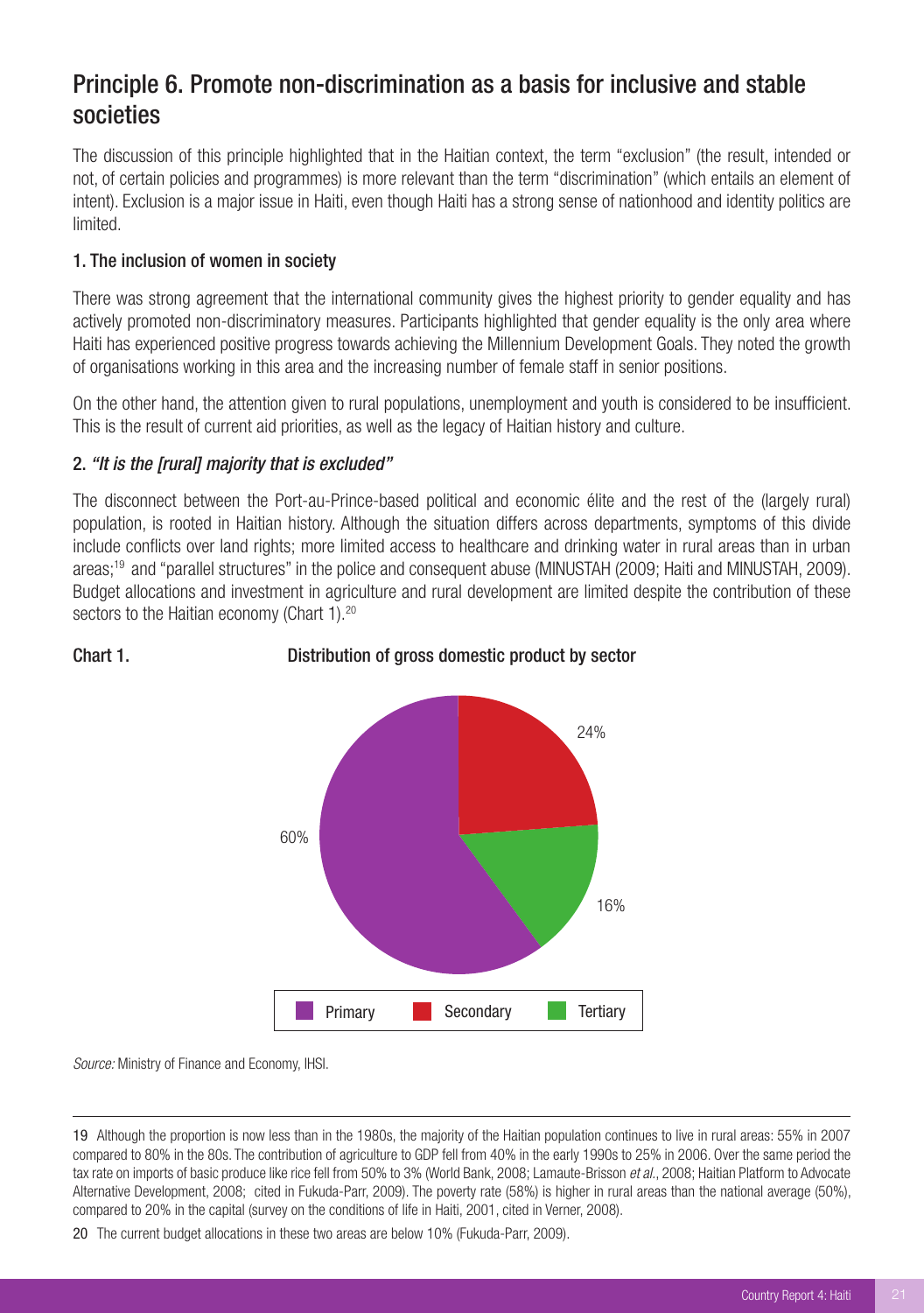### 3. Unemployment and youth

Participants described unemployment as *"a form of exclusion"*. The highly uneven distribution of wealth in Haiti and the uneven access to economic opportunities raise broader societal issues and sparked a debate about how the current economic development model does not give priority to agriculture and rural development.<sup>21</sup> The shortage of jobs is not only a social and security risk in the short-term, it is also a liability for the future, with Haiti the top emigration country in the Caribbean (International Crisis Group, 2007).

However, programmes and projects to address unemployment are currently being implemented with the hope that they will stimulate the job market and restore investors' confidence.

Participants agreed that engaging with young people and focusing on economic opportunities for them were critical to prevent crisis and further brain drain. They also highlighted the lack of inclusion of *"youth, [who] are absent from the dialogue"*. 22

#### Illustrative Indicators

Indicator 6. All things being equal, how does international engagement impact on social divides?

*POSITIVELY, but participants have requested that data be collected to support this positive perception.*

<sup>21</sup> The wealthiest 10% of Haitians receive 47.7% of the national revenues; the poorest 10% receive only 0.7% (Fukuda-Parr, 2009).

<sup>22</sup> The Haitian demographic structure is as follows: the 0 to 14 age-group makes up 42% of the population; 15 to 64-year-olds make up 54%, and the over-65s are 3%.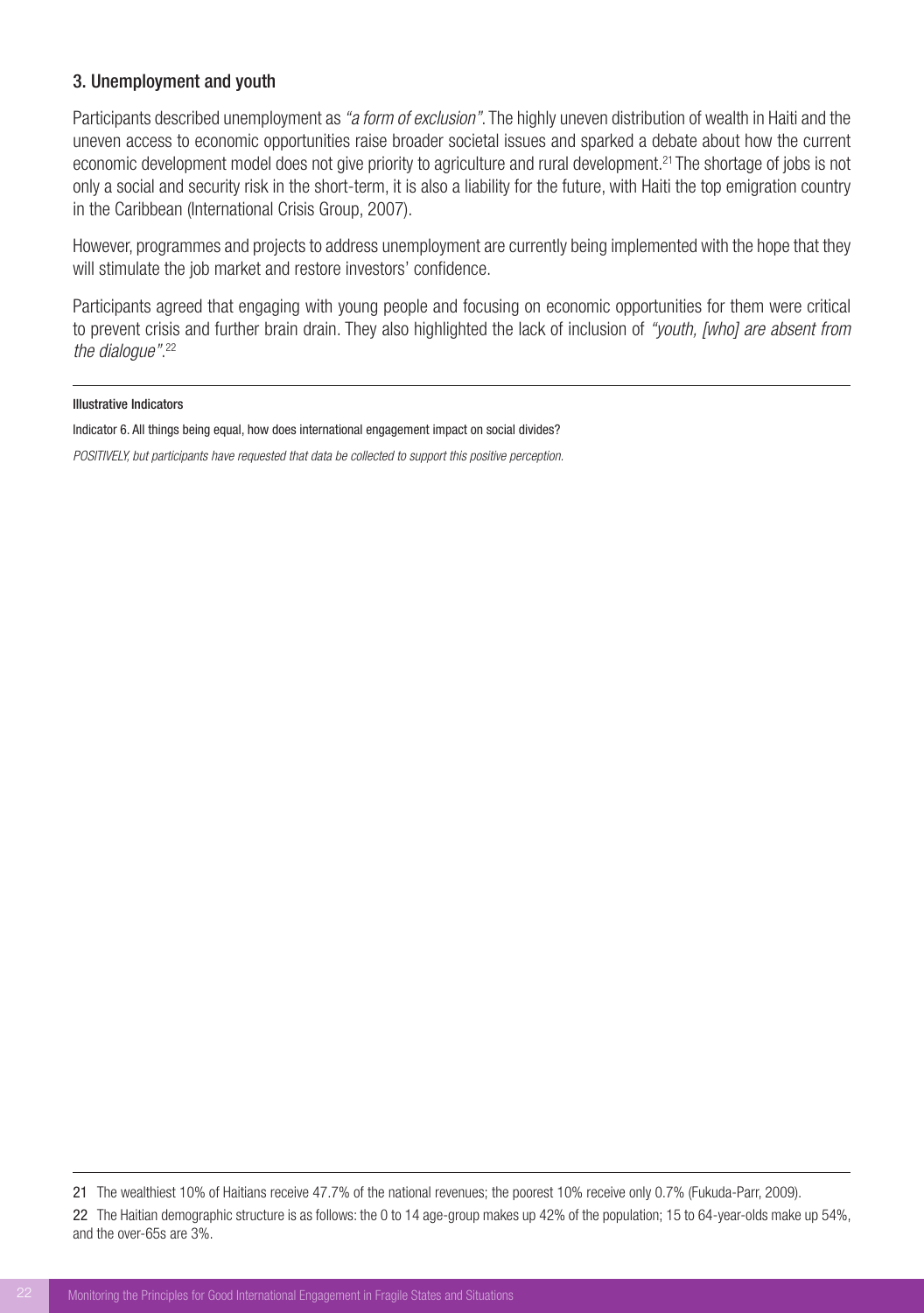### Principle 7. Align with local priorities in different ways in different contexts

The notion of "local" in this principle was interpreted as meaning either national or subnational, depending on the context. Participants noted that partners' increasing alignment with national priorities contrasts with the very limited recognition of subnational needs. Three issues were agreed upon:

### 1. Alignment to national priorities and systems needs to be deepened

The participants agreed that the conditions were now conducive to increase partners' alignment with national priorities and systems. According to most Haitian participants, this increase is *"too slow"* (see debate on PIUs, Principle 3). However, Paris Declaration Monitoring Survey data show that donor use of public finance management system in Haiti is not only better than the average for fragile countries, it is also better than all the countries taking part in the 2008 Paris Declaration Monitoring Survey (OECD, 2008; and see Table 2).

This contrast between perception and data can be attributed to two factors:

- (i) A lack of clear priorities: In spite of public awareness campaigns on the DSNCRP and multiple planning documents, neither international participants nor Haitian civil society were able to list the government's priorities. There is a risk of *"losing the thread in the face of an excess of documents"*. 23 To allow partners to improve their alignment with national priorities, these priorities need to be clarified, and a push is needed for implementing them.
- (ii) **Donors' constraints:** there is a timing mismatch between Haitian decision-making and budget cycles and those of donors. Donors are under pressure to *"spend within given deadlines, whereas some ministries have difficulty spending [the available budgets] quickly enough"*.

### Table 2. Use of national systems (2007)

|                         | Public finance management systems | <b>Procurement systems</b> |
|-------------------------|-----------------------------------|----------------------------|
| Haïti                   | 46%                               | 31%                        |
| Fragile states average  | 26%                               | 25%                        |
| Other countries average | 39%                               | 41%                        |

*Source:* OECD-DAC (2008), *Resource Flows to Fragile and Conflict-affected States*, OECD, Paris. www.oecd.org/dataoecd/14/14/43293581.pdf.

### 2. Subnational issues are being overlooked

The decision-making, resource allocation and capacity development focus of central government and the international community has been on Port-au-Prince over the last decade. This tends to prevent the local perspective from being taken into account, even though some departments and communes have great opportunities (*e.g.* mango production), while others face great risks (vulnerability to natural disasters). *"The micro level eludes us"* confessed one international representative. Participants agreed that disparities between departments and local differences are not, as yet, being taken into account. 24

Furthermore, even though national planning includes communal or departmental plans, *"an eagerness to take part"*  at these levels is confronted with problems of human and financial resources. There are real *"problems of access to information in order to define needs"*. Planning thus tends to be mainly "top-down", from the capital, and very seldom "bottom-up" (see Box 1).

However, there are two areas in which the subnational level has received attention:

<sup>23</sup> The DSNCRP is quite comprehensive. In other countries affected by crisis, a holistic poverty reduction strategy paper like this is usually accompanied by a shorter-term, more focused action plan.

<sup>24</sup> *E.g*. a scattered rural settlement, the most isolated regions, or mountainous terrain.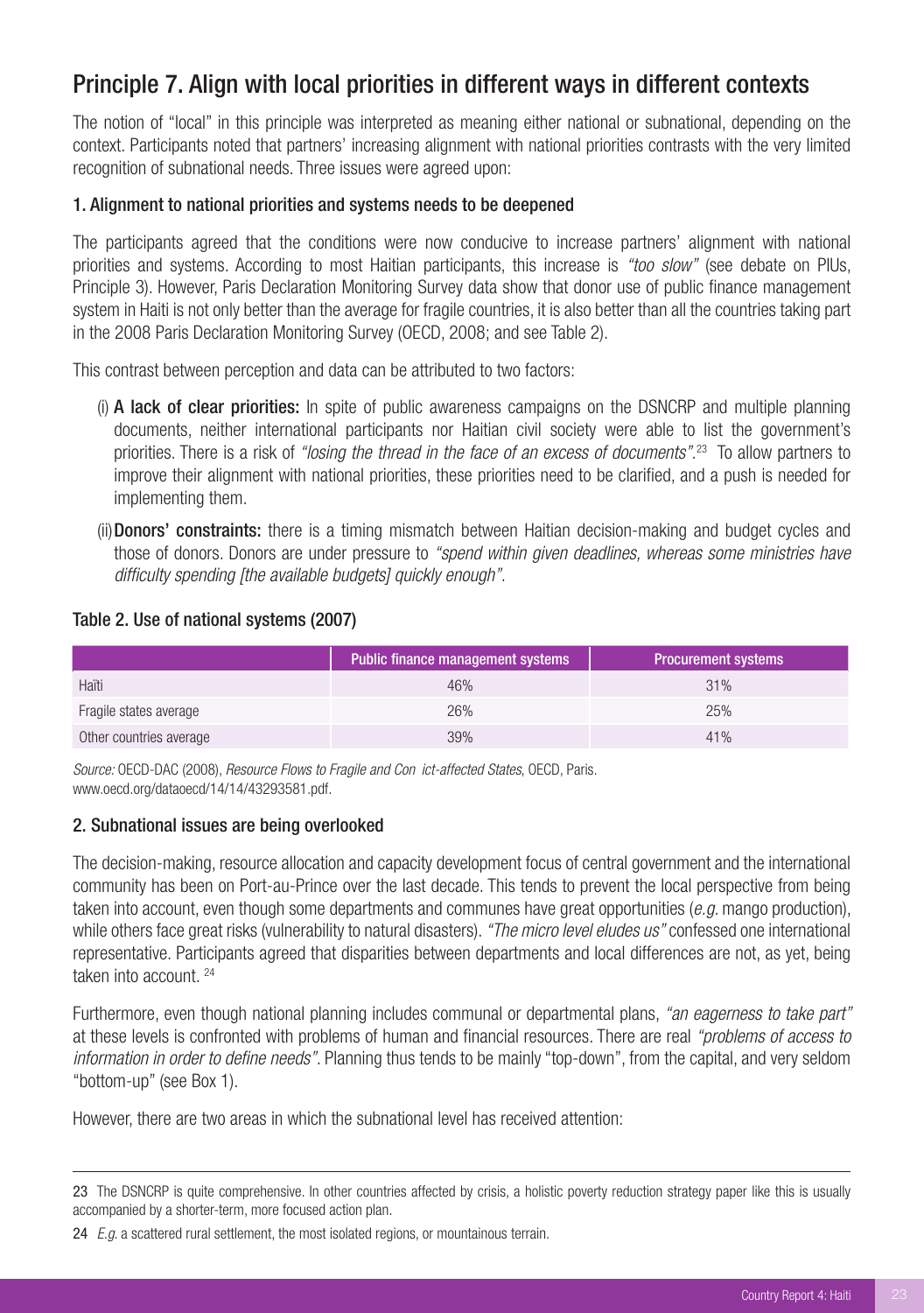- (i) Response to emergency situations, particularly hurricanes and storms, which call for a precise and localised response.
	- a. Engagement in areas critical to the stabilisation process, notably Cité Soleil in Port-au-Prince. As mentioned earlier, which has a media dimension on top of being a strategic issue because of its proximity to the airport and the warehouses of the main companies.

### Box 1: Co-ordination at the subnational level

A civil society representative working in a rural area pointed out that in the field there is an image of overlapping projects if not *"a cacophony between actors"*, when the problem is not the absence of any information on the roles and responsibilities of the different international actors.<sup>25</sup>

Information flows currently travel in a "top-down" direction from the capital; this could be complemented by "a bottom-up and participative" approach from elsewhere in the country. As well as improving the impact of international engagement, a mix of "top-down" and "bottom-up" processes could increase state legitimacy in the eyes of citizens.

### 3. Which counterparts for local co-operation?

Whilst all agreed that the local dimension needs to be better integrated into co-operation, there was debate on the feasibility of such an approach:

- How do we define a legal framework when local governments have not yet been set up?
- What is the right level of engagement? One civil society representative proposed making the communal sections<sup>26</sup> the entry point, because of the concrete nature of discussions at this level. However, there are 577 communal sections in Haiti, so implementing this strategy would be expensive.
- How do we identify local representatives? This is essential to the success of a participatory approach. However, the "scattered" nature of Haitian society makes the issue of appropriate representation a recurring problem (see also the weakness of political parties mentioned under Principle 3). Attempts are being made to understand local dynamics and link them to national planning. For example, the Economic and Social Assistance Fund (FAES), a government entity which carries out community projects (building water supply systems, modernising schools, repairing rural roads, etc.), is developing a project to support communal development plans in Nippes on the Plateau Central.

#### Illustrative Indicators

Indicator 7. Percent of aid f ows to the government sector that is reported on partners' national budget.

*Haiti has already exceeded the target objective of the Paris Declaration of 85%: in 2007, 95% of the aid given to the Haitian public sector was reported in the government's budget (USD 298 million of the USD 313 million disbursed by donors).* <sup>27</sup>

26 The Haitian administrative system divides the country into departments, communes, and communal sections.

27 Indicator 3 of the Haiti Country report of the Paris Declaration Monitoring Survey (OECD, 2008): www.oecd.org/dataoecd/62/9/42543794. pdf.

<sup>25</sup> For example in the Bel-Air area only the United Nations Stabilization Mission in Haiti is known about (author's interviews, Bel-Air, May 2009).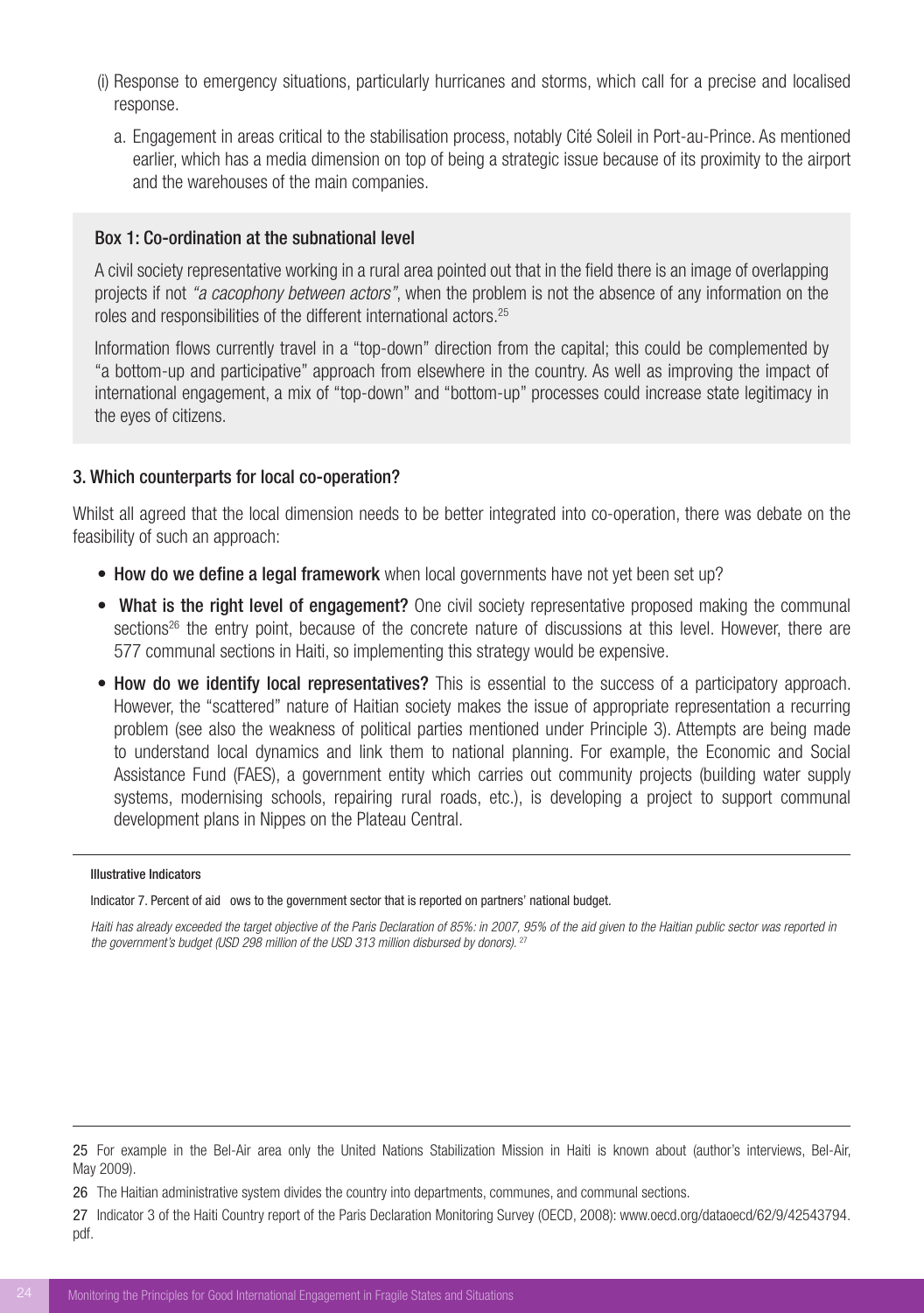### Principle 8. Agree on practical co-ordination mechanisms

As with Principle 7, the views expressed had to do more with implementation (operational aspects, daily joint working procedures) than with the actual principle. Participants were concerned with three aspects in particular:

### 1. The great variety of international actors and complex co-ordination arrangements

Co-ordination of international actors in Haiti has necessarily brought together a wide variety of actors tackling a host of issues. Participants emphasised:

- the heterogeneity of international actors in their working methods and operational models (diplomats, security agencies, aid agencies, international organisations, NGOs, humanitarian bodies, etc.);
- the variable participation by international actors in co-ordination mechanisms; and
- the competitive "canvassing" of funding agencies by international NGOs, etc.

Participants in particular compared traditional Northern donors<sup>28</sup> with South-South co-operation. Although regarded as faster and more responsive, South-South co-operation remains uncoordinated. Participants concluded that while co-ordination is resource-intensive, given Haiti's multiple priorities and challenges, it is almost always a worthwhile investment.

In contrast to the customarily three-pronged nature of international effort – development, defence and diplomacy – the Haitian situation has involved setting up 22 sector coordination groups (see Annex C), not all of which are functioning or have a clear sector policy. The multiplicity of sector groups leads to a profusion of documents, tables, evaluations and sector appraisals, not to mention the constantly acute problem of monitoring them. This may result in *"considerable wastage"* at both government and international level. Participants felt that *"some groups function very well and others poorly"*, with about three-quarters of the sector groups regarded as operating effectively, especially those concerned with agriculture.

### 2. The limits to co-ordination mechanisms

Although access to information on the activity of international NGOs is still regarded as inadequate, some co-ordination mechanisms have improved operational approaches. For example, the gradual establishment of databases and of mapping and zoning has enabled the actors and their interventions to be located more accurately.29 Thus at Camp Perrin, in the South, two NGOs had been distributing crop seeds following different procedures (one was distributing them free while the other was charging for them). They have now harmonised their practices, thereby avoiding misperceptions and confusion. Similarly, at Gonaïves two construction activities – one involving wage-remunerated work and the other a voluntary community contribution by the community respectively – have now been brought into line with each other.

Nevertheless, there is still a significant *"lack of information management"*, inadequate common reporting standards, and lack of any systematic *"do no harm"* review.

### 3. Dialogue and capacity for negotiation

Dialogue, negotiation and accountability through a "twin pact" – among (i) Haitian actors and (ii) Haitian and international partners – are vital for more effective development. Participants felt that the dialogue among Haitian actors was still too weak, noting a narrow political class, extreme concentration of economic power, and a Port-au-Prince/rural divide. On the other hand, it was recognised that Haitian civil society had a central, positive to play in promoting this "twin pact".

<sup>28</sup> Beyond bilateral aid, the majority of funding for multilateral bodies comes from countries in "the North": American taxpayers thus fund 24% of the United Nations budget, and those in Japan 12%; if all contributions from the 27 EU Member States are aggregated, European taxpayers fund 39% of the United Nations budget, and 30% of the International Monetary Fund and the World Bank budget.

<sup>29</sup> This work has been carried out in particular by the Office for Co-ordination, which is responsible to the Deputy Special Representative of the United Nations Stabilization Mission in Haiti (MINUSTAH), in co-ordination with the international partners.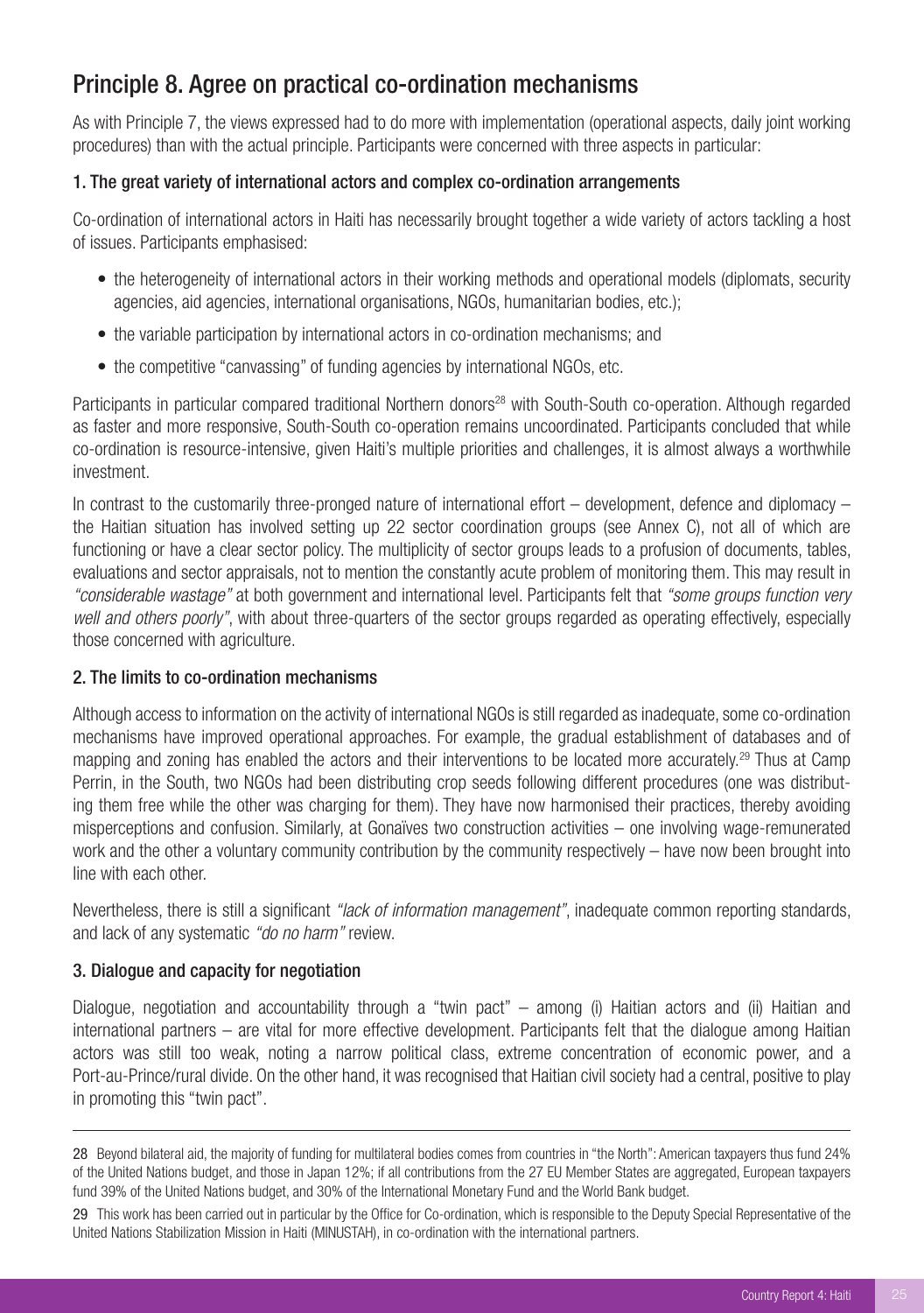#### Illustrative Indicators

### Indicator 8a. Is there an agreed division of labour?

*VARIABLE, depending on the areas of intervention.*

#### Indicator 8b. Percentage of assistance channelled through multi-donor trust funds:

*No consolidated data. However, multi-donor trust funds exist, notably in the field of support to elections and education.*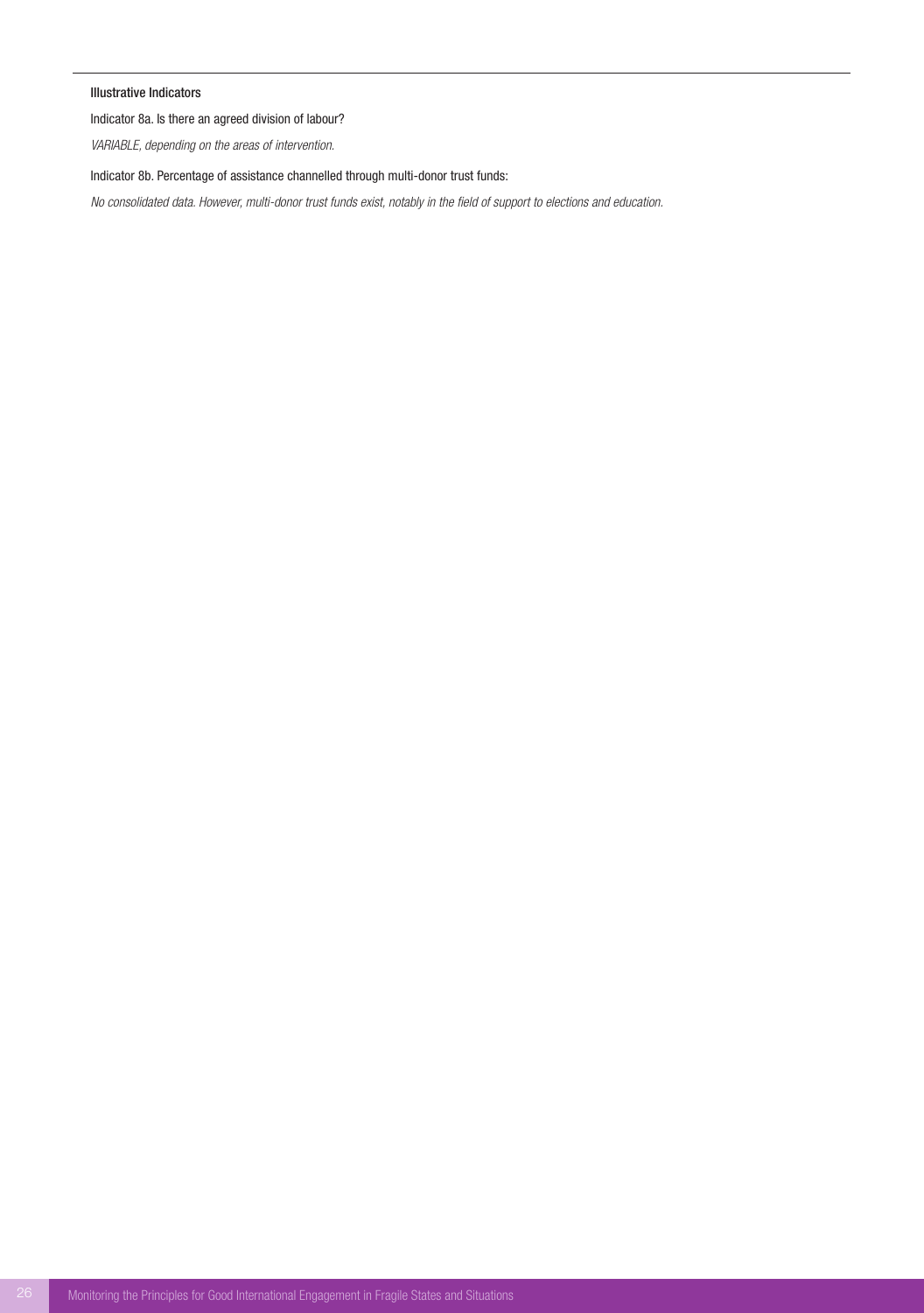### Principle 9. Act fast… but stay engaged

### 1. Act fast

Because of Haiti's legacy of decades of social, political, economic and environmental fragility, it is crucial that international engagement be particularly reactive and flexible: to respond to emergencies but also to make the best of windows of opportunities and consolidate gains over time. Several factors further accentuate the need to act fast: the steady fall in the per capita income over at least the past four decades; the global crisis of 2009, coupled with the turmoil experienced by the country in 2008; and the tragedy of the earthquake in 2010. To resume the pre-earthquake gains that were being made in security, democratic transition and attracting investors, it is crucial that the United Nations Stabilization Mission in Haiti (MINUSTAH) and trade legislation (such as HOPE II) be maintained over time. n view of the need to act fast and deliver tangible results in the short-term, criticism about the growing share of services provided either on an *ad hoc* basis or by non-state entities should be put into perspective.

However, short-term pressures should not obscure the importance of longer-term strategies.

### 2. … but stay engaged long enough

A representative of civil society commented that funding agencies act like *"firemen who fail to prevent the fire from starting again"*. This person was referring to the counter-productive effects of suspending aid as soon as the "symptoms" disappear. Other participants did not accept this view, emphasising on the contrary the important longterm international commitment, and especially MINUSTAH, which has been active since 2004. Neither is this assertion borne out by an examination of aid flows: aid to Haiti has exhibited modest but regular growth since 2005 (Table 3). Table 4 also indicates that aid predictability in Haiti is well above average, not just for fragile states but for all countries taking part in the 2008 Survey on Monitoring the Paris Declaration (OECD, 2008).

| CPA baseline <sup>30</sup><br><b>CPA planned</b> |      | Change |                       | <b>CPA/gross national income</b> |      |      |      |
|--------------------------------------------------|------|--------|-----------------------|----------------------------------|------|------|------|
| 2005                                             | 2008 | 2009   | 2010                  | 2005 to 2010                     |      | 2005 | 2010 |
| Constant 2005 USD million                        |      | $\%$   | <b>USD</b><br>million | $\frac{0}{0}$                    |      |      |      |
| 383                                              | 436  | 438    | 451                   | 18%                              | 68.0 | 8.7  | 8.7  |

### Table 3. Aid for Haiti (2005-2010)

*Source* : DAC-OECD (2008), *Resource Flows to Fragile and Conflict-affected States*, OECD, Paris. www.oecd.org/dataoecd/14/14/43293581.pdf.

### Table 4. Predictability of aid (2007)

|                             | Disbursements on schedule and recorded by government |
|-----------------------------|------------------------------------------------------|
| Haïti                       | 74%                                                  |
| Average, for fragile states | 45%                                                  |
| Average, other countries    | 58%                                                  |

*Source:* DAC-OECD (2008), *Resource Flows to Fragile and Conflict-affected States*, OECD, Paris. *www.oecd.org/dataoecd/14/14/43293581.pdf.*

30 Country Programmable Aid (CPA) reflects the amount of aid that can be programmed by the donor at partner country level.

CPA is defined through exclusions, by subtracting from gross ODA aid that is unpredictable by nature (humanitarian aid and debt forgiveness and reorganisation), entails no cross-border flows (development research in donor country, promotion of development awareness, imputed student costs, refugees in donor country and administrative costs), does not form part of co-operation agreements between governments (food aid and aid extended by local governments in donor countries), is not country programmable by the donor (core funding to national NGOs and International NGOs), or is not susceptible for programming at country level (*e.g.* contributions to Public Private Partnerships, for some donors aid extended by other agencies than the main aid agency).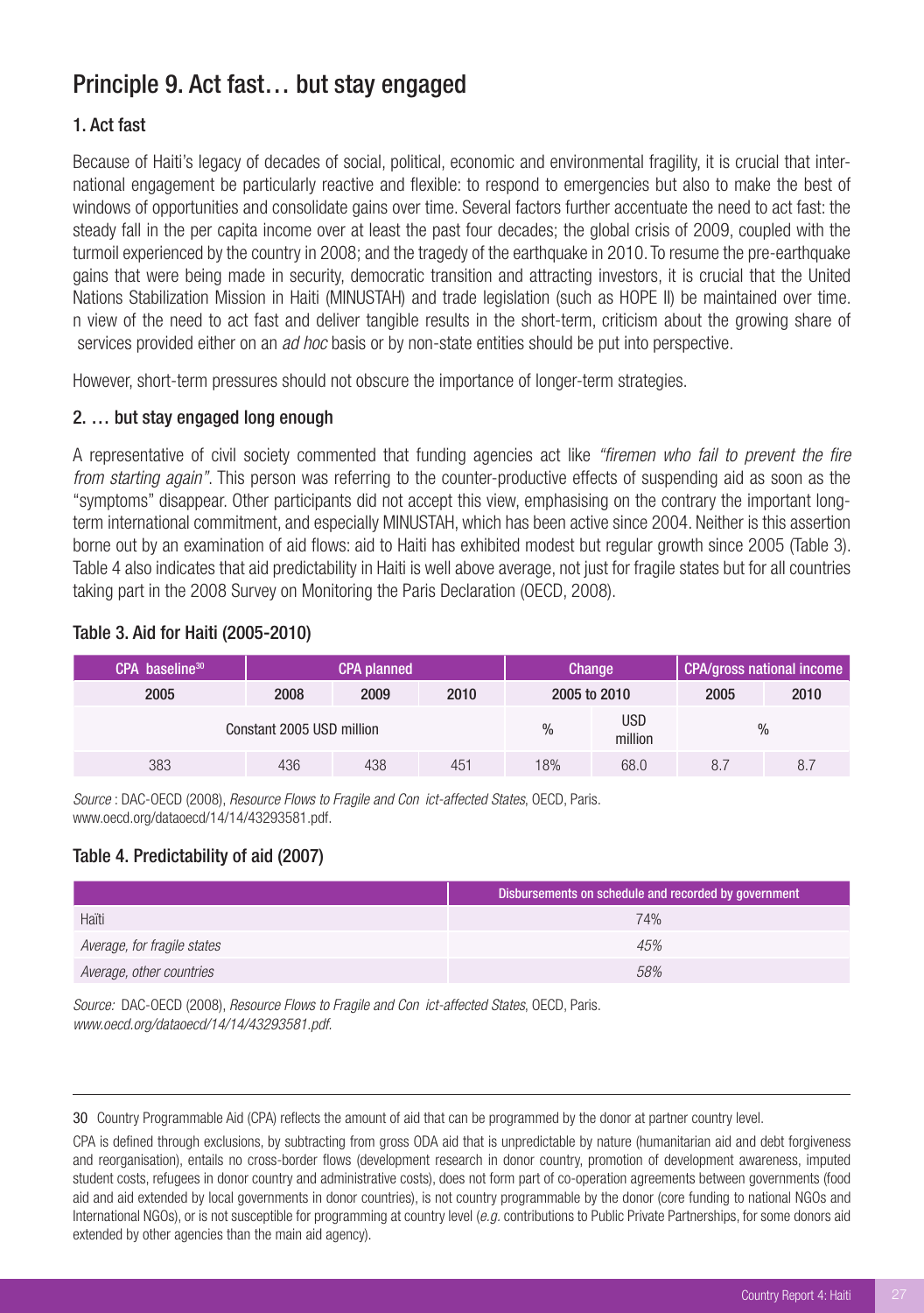#### Illustrative Indicators

Indicator 9a. Are there rapid response mechanisms?

*Yes, and on the whole they are effective.*

#### Indicator 9b. Amount of aid committed at a given time beyond a three-year timeframe

*Some funding agencies have 5-year country strategies.*

Indicator 9c. Aid f uctuations to GNP (1990-2005 average):

|       |                                                     | <b>Annual commitments</b>                                           | <b>Smoothed commitments.</b>                        |                                                                   |  |
|-------|-----------------------------------------------------|---------------------------------------------------------------------|-----------------------------------------------------|-------------------------------------------------------------------|--|
|       | <b>Commitments less</b><br>disbursements<br>(% GNP) | Absolute value of com-<br>mitments less<br>disbursements<br>(% GNP) | <b>Commitments less</b><br>disbursements<br>(% GNP) | Absolute value of<br>commitments less<br>disbursements<br>(% GNP) |  |
| Haiti | 12                                                  | l.9                                                                 | 0.3                                                 | 3.7                                                               |  |

*Source:* Celasun, O. and J. Walliser (2008), "Predictability of Aid: Do Fickle Donors Undermine Aid Effectiveness?", *Economic Policy*, Vol. 23, July, pp. 545-94.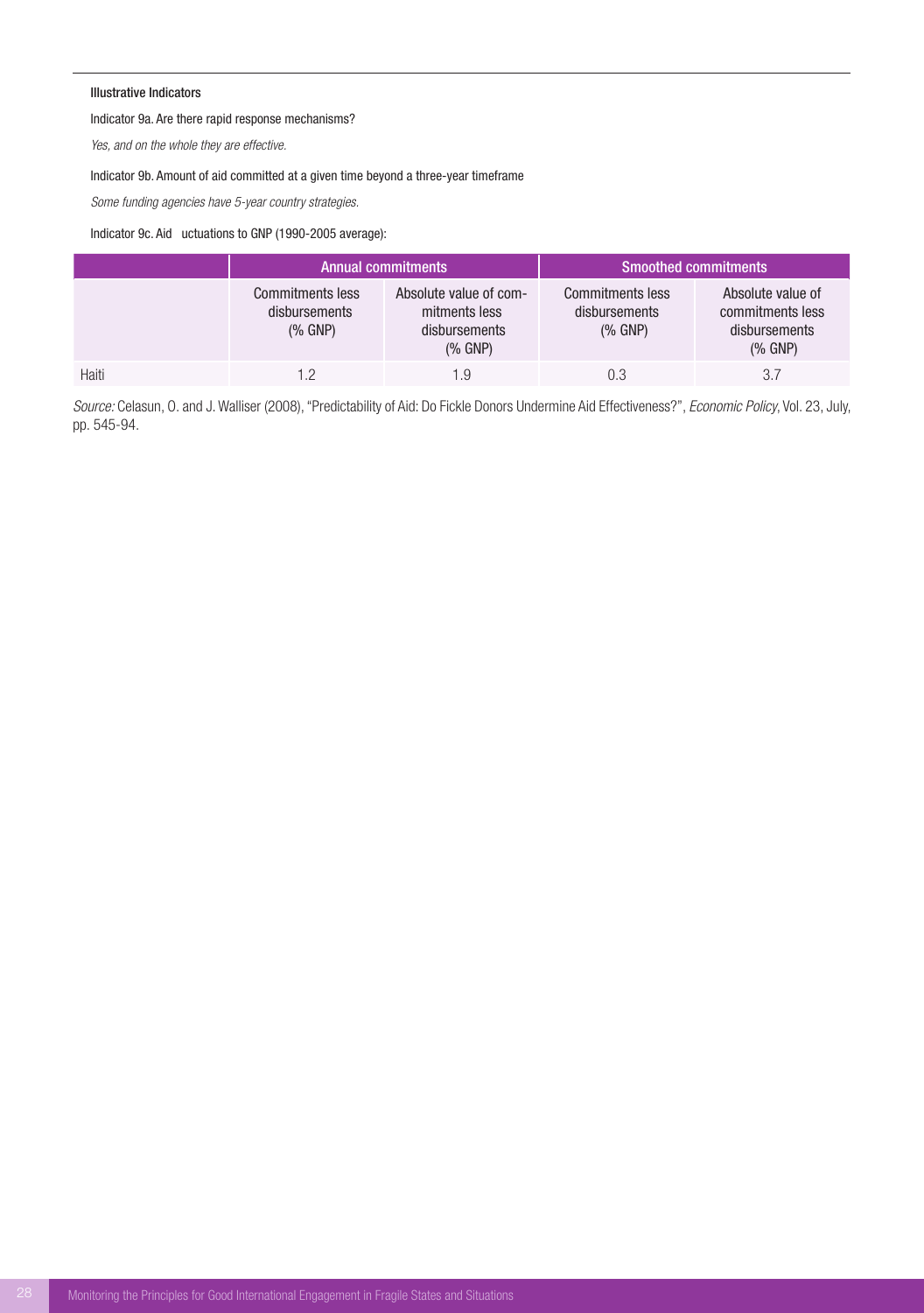### Principle 10. Avoid pockets of exclusion

The marked differences between regions and sectors create a complex playing field for implementation and monitoring of programmes such as the DSNCRP. Not surprisingly, the geographical concentration of aid was a recurrent criticism. By focusing excessive attention on one particular region, donors or national authorities may amplify disparities or exacerbate conflict over resources. Haitian actors attributed the aid concentration in the south of the country to the better infrastructure and therefore easier access. International representatives pointed out that the focus on Port-au-Prince is to some extent justified because of the need to invest quickly in the central administration so as to stabilise Haiti. Other relevant factors include population density, which is higher in the southern part of the country.

Nevertheless, it would be easier to adapt to disparities across regions (Chart 2) by establishing intermediate agencies on the ground: *"donor agencies welcome geographical decentralisation, but have no government counterparts at local level"*. As mentioned, the lack of any legal framework for local communities is also a major drawback in this respect.



### Chart 2. Mapping poverty: geographical variations

*Source:* Ministry of Planning and External Co-operation (2004).

#### Illustrative Indicators

Indicator 10a. Aid, revenue (gross national income) and Country Policy and Institutional Assessment score

- *official development assistance: USD (2008) 701 million, of which USD 434 million from Dac-oEcD members*
- *Gross national income: USD (2007) 6.1 billion.* <sup>31</sup>
- *country policy and institutional assessment (cPIa) score: 2.9 (2008) on a scale of 1 to 6.* <sup>32</sup>

#### Indicator 10b. Proportion of population living with less than USD 1 a day:

*54%.* <sup>33</sup>

- 31 *Source:* World Bank data: http://devdata.worldbank.org/AAG/hti\_aag.pdf.
- 32 *Source:* http://siteresources.worldbank.org/IDA/Resources/73153-1181752621336/IRAI2008table1.pdf.
- 33 *Source:* Central Intelligence Agency, USA: www.cia.gov.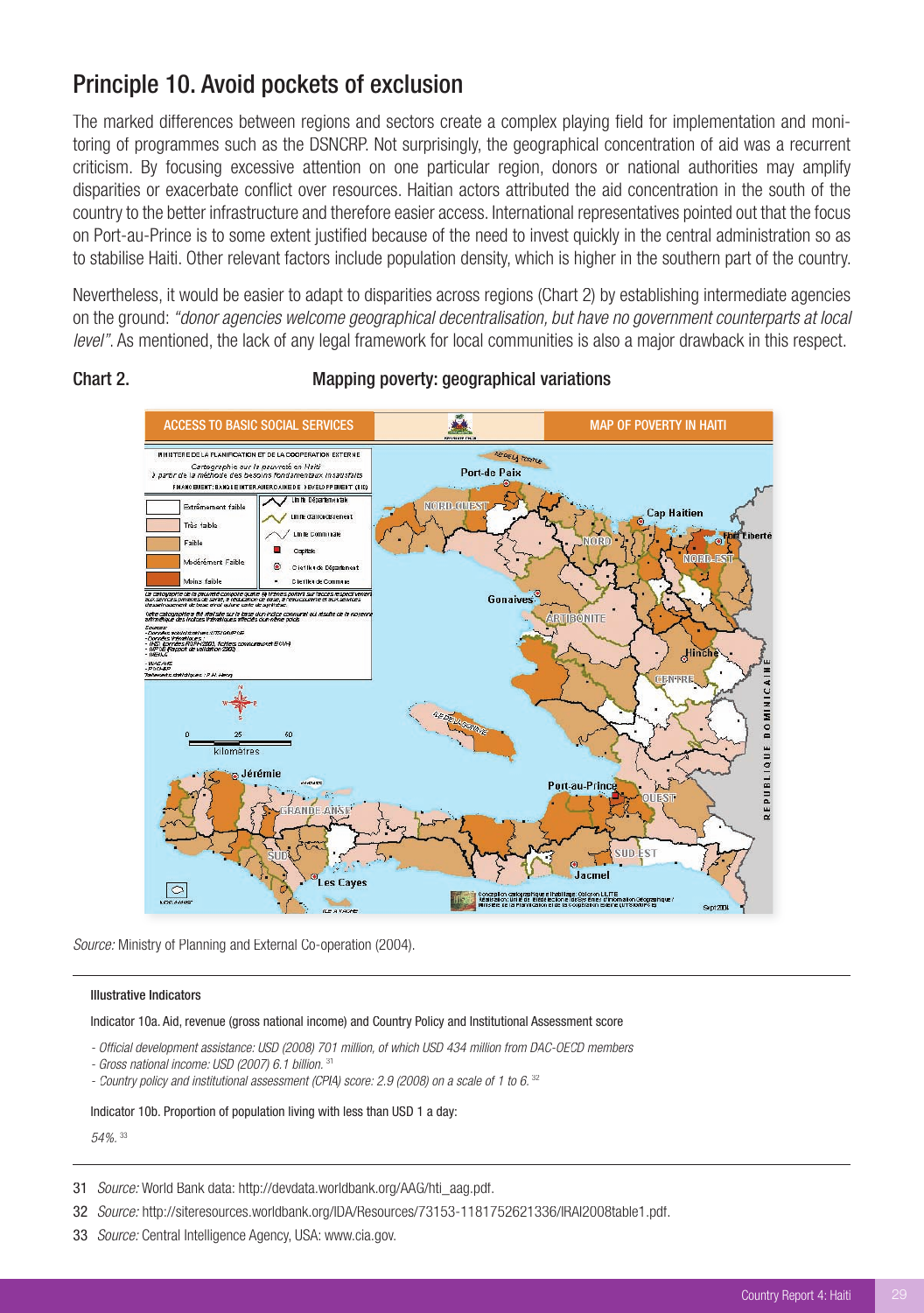# Part II: Priority actions

Priority actions identified by participants at the national consultation included:

| 1. Agree on a high-level mechanism to improve co-ordination between international actors and Haitian<br>Principle 1:<br>stakeholders (for example on the basis of the political dialogue on governance initiated at the Conference in<br>Take context as the<br>Washington DC on 14 April 2009).<br>starting point<br>2. Ensure that the DSNCRP (growth and poverty reduction strategy paper) remains the essential reference<br>document, reflecting a vision and priorities shared by the Haitian government and the international partners;<br>ensure that it is perceived as a real contract between national and international stakeholders.<br>3. Ensure that local differences are taken into account when identifying short-term priorities.<br>4. Encourage joint evaluations and field research that is either conducted jointly or that involves co-ordination.<br>5. Clarify the definition of the sector projects based on the DSNCRP to enable clearer priorities to be<br>established.<br>6. To limit brain drain, promote, as good practice, a moratorium on the recruitment of any public servant in the<br>Principle 2:<br>six months immediately after the person concerned has left his or her administrative post.<br>Do no harm<br>7. Establish a mechanism for evaluating the immediate results of the DSNCRP. Identify indicators that<br>can measure its impact on social and economic dynamics as well as on the forces underlying governance.<br>This might involve a mid-term evaluation and then a further evaluation at the end of the period covered by the<br><b>DSNCRP.</b><br>8. Re-establish a strategic plan to strengthen the state (funds are available to support such a programme).<br>Principle 3:<br>Focus on statebuilding<br>9. Map out priority needs for all essential state commitments, so that the government can develop a very clear<br>as the central objective<br>grasp of this issue.<br>10. Identify resources that can be mobilised, especially from taxation. Revive the public fiscal system so as to<br>re-establish the tax base, strengthen social solidarity, and provide people with more extensive services. Expand<br>the means available for the state to resume a strategic operational dimension while reorganising services in the<br>departments.<br>a. Draw up a framework to develop the private sector so that it is conducive to employment and expanding the<br>tax base. Reduce monopolies in certain economic sectors.<br>b. Devise a framework for improving the delivery of basic services. The recently adopted justice and security<br>reform plan should be subject to special monitoring.<br>c. Monitor the listed results of programmes carried out by international actors to strengthen the state, and<br>assess the impact of initiatives related to this goal.<br>d. Revise legislation dating from the Duvalier period which governs the activities of state bodies so that current<br>control and management requirements can be met. Update the handbook of procedures for each ministry.<br>e. Develop a public service human resources policy to enhance the status of public servants and ensure their<br>professional loyalty.<br>f. Implement the anti-corruption strategy prepared by the Anti-Corruption Unit, including setting up anti-<br>corruption offices throughout the country's different departments and strengthening enforcement of the legal<br>framework.<br>11. Prepare a road map for progressing from Phase II to Phase III alignment, <sup>34</sup> lessen dependency on the PIUs<br>and strengthen monitoring and control facilities. |  |
|------------------------------------------------------------------------------------------------------------------------------------------------------------------------------------------------------------------------------------------------------------------------------------------------------------------------------------------------------------------------------------------------------------------------------------------------------------------------------------------------------------------------------------------------------------------------------------------------------------------------------------------------------------------------------------------------------------------------------------------------------------------------------------------------------------------------------------------------------------------------------------------------------------------------------------------------------------------------------------------------------------------------------------------------------------------------------------------------------------------------------------------------------------------------------------------------------------------------------------------------------------------------------------------------------------------------------------------------------------------------------------------------------------------------------------------------------------------------------------------------------------------------------------------------------------------------------------------------------------------------------------------------------------------------------------------------------------------------------------------------------------------------------------------------------------------------------------------------------------------------------------------------------------------------------------------------------------------------------------------------------------------------------------------------------------------------------------------------------------------------------------------------------------------------------------------------------------------------------------------------------------------------------------------------------------------------------------------------------------------------------------------------------------------------------------------------------------------------------------------------------------------------------------------------------------------------------------------------------------------------------------------------------------------------------------------------------------------------------------------------------------------------------------------------------------------------------------------------------------------------------------------------------------------------------------------------------------------------------------------------------------------------------------------------------------------------------------------------------------------------------------------------------------------------------------------------------------------------------------------------------------------------------------------------------------------------------------------------------------------------------------------------------------------------------------------------------------------------------------------------------------------------------------------------------------------------------------------------------------------------------------------------------------|--|
|                                                                                                                                                                                                                                                                                                                                                                                                                                                                                                                                                                                                                                                                                                                                                                                                                                                                                                                                                                                                                                                                                                                                                                                                                                                                                                                                                                                                                                                                                                                                                                                                                                                                                                                                                                                                                                                                                                                                                                                                                                                                                                                                                                                                                                                                                                                                                                                                                                                                                                                                                                                                                                                                                                                                                                                                                                                                                                                                                                                                                                                                                                                                                                                                                                                                                                                                                                                                                                                                                                                                                                                                                                                            |  |
|                                                                                                                                                                                                                                                                                                                                                                                                                                                                                                                                                                                                                                                                                                                                                                                                                                                                                                                                                                                                                                                                                                                                                                                                                                                                                                                                                                                                                                                                                                                                                                                                                                                                                                                                                                                                                                                                                                                                                                                                                                                                                                                                                                                                                                                                                                                                                                                                                                                                                                                                                                                                                                                                                                                                                                                                                                                                                                                                                                                                                                                                                                                                                                                                                                                                                                                                                                                                                                                                                                                                                                                                                                                            |  |
|                                                                                                                                                                                                                                                                                                                                                                                                                                                                                                                                                                                                                                                                                                                                                                                                                                                                                                                                                                                                                                                                                                                                                                                                                                                                                                                                                                                                                                                                                                                                                                                                                                                                                                                                                                                                                                                                                                                                                                                                                                                                                                                                                                                                                                                                                                                                                                                                                                                                                                                                                                                                                                                                                                                                                                                                                                                                                                                                                                                                                                                                                                                                                                                                                                                                                                                                                                                                                                                                                                                                                                                                                                                            |  |
|                                                                                                                                                                                                                                                                                                                                                                                                                                                                                                                                                                                                                                                                                                                                                                                                                                                                                                                                                                                                                                                                                                                                                                                                                                                                                                                                                                                                                                                                                                                                                                                                                                                                                                                                                                                                                                                                                                                                                                                                                                                                                                                                                                                                                                                                                                                                                                                                                                                                                                                                                                                                                                                                                                                                                                                                                                                                                                                                                                                                                                                                                                                                                                                                                                                                                                                                                                                                                                                                                                                                                                                                                                                            |  |
|                                                                                                                                                                                                                                                                                                                                                                                                                                                                                                                                                                                                                                                                                                                                                                                                                                                                                                                                                                                                                                                                                                                                                                                                                                                                                                                                                                                                                                                                                                                                                                                                                                                                                                                                                                                                                                                                                                                                                                                                                                                                                                                                                                                                                                                                                                                                                                                                                                                                                                                                                                                                                                                                                                                                                                                                                                                                                                                                                                                                                                                                                                                                                                                                                                                                                                                                                                                                                                                                                                                                                                                                                                                            |  |
|                                                                                                                                                                                                                                                                                                                                                                                                                                                                                                                                                                                                                                                                                                                                                                                                                                                                                                                                                                                                                                                                                                                                                                                                                                                                                                                                                                                                                                                                                                                                                                                                                                                                                                                                                                                                                                                                                                                                                                                                                                                                                                                                                                                                                                                                                                                                                                                                                                                                                                                                                                                                                                                                                                                                                                                                                                                                                                                                                                                                                                                                                                                                                                                                                                                                                                                                                                                                                                                                                                                                                                                                                                                            |  |
|                                                                                                                                                                                                                                                                                                                                                                                                                                                                                                                                                                                                                                                                                                                                                                                                                                                                                                                                                                                                                                                                                                                                                                                                                                                                                                                                                                                                                                                                                                                                                                                                                                                                                                                                                                                                                                                                                                                                                                                                                                                                                                                                                                                                                                                                                                                                                                                                                                                                                                                                                                                                                                                                                                                                                                                                                                                                                                                                                                                                                                                                                                                                                                                                                                                                                                                                                                                                                                                                                                                                                                                                                                                            |  |
|                                                                                                                                                                                                                                                                                                                                                                                                                                                                                                                                                                                                                                                                                                                                                                                                                                                                                                                                                                                                                                                                                                                                                                                                                                                                                                                                                                                                                                                                                                                                                                                                                                                                                                                                                                                                                                                                                                                                                                                                                                                                                                                                                                                                                                                                                                                                                                                                                                                                                                                                                                                                                                                                                                                                                                                                                                                                                                                                                                                                                                                                                                                                                                                                                                                                                                                                                                                                                                                                                                                                                                                                                                                            |  |
|                                                                                                                                                                                                                                                                                                                                                                                                                                                                                                                                                                                                                                                                                                                                                                                                                                                                                                                                                                                                                                                                                                                                                                                                                                                                                                                                                                                                                                                                                                                                                                                                                                                                                                                                                                                                                                                                                                                                                                                                                                                                                                                                                                                                                                                                                                                                                                                                                                                                                                                                                                                                                                                                                                                                                                                                                                                                                                                                                                                                                                                                                                                                                                                                                                                                                                                                                                                                                                                                                                                                                                                                                                                            |  |
|                                                                                                                                                                                                                                                                                                                                                                                                                                                                                                                                                                                                                                                                                                                                                                                                                                                                                                                                                                                                                                                                                                                                                                                                                                                                                                                                                                                                                                                                                                                                                                                                                                                                                                                                                                                                                                                                                                                                                                                                                                                                                                                                                                                                                                                                                                                                                                                                                                                                                                                                                                                                                                                                                                                                                                                                                                                                                                                                                                                                                                                                                                                                                                                                                                                                                                                                                                                                                                                                                                                                                                                                                                                            |  |
|                                                                                                                                                                                                                                                                                                                                                                                                                                                                                                                                                                                                                                                                                                                                                                                                                                                                                                                                                                                                                                                                                                                                                                                                                                                                                                                                                                                                                                                                                                                                                                                                                                                                                                                                                                                                                                                                                                                                                                                                                                                                                                                                                                                                                                                                                                                                                                                                                                                                                                                                                                                                                                                                                                                                                                                                                                                                                                                                                                                                                                                                                                                                                                                                                                                                                                                                                                                                                                                                                                                                                                                                                                                            |  |
|                                                                                                                                                                                                                                                                                                                                                                                                                                                                                                                                                                                                                                                                                                                                                                                                                                                                                                                                                                                                                                                                                                                                                                                                                                                                                                                                                                                                                                                                                                                                                                                                                                                                                                                                                                                                                                                                                                                                                                                                                                                                                                                                                                                                                                                                                                                                                                                                                                                                                                                                                                                                                                                                                                                                                                                                                                                                                                                                                                                                                                                                                                                                                                                                                                                                                                                                                                                                                                                                                                                                                                                                                                                            |  |
|                                                                                                                                                                                                                                                                                                                                                                                                                                                                                                                                                                                                                                                                                                                                                                                                                                                                                                                                                                                                                                                                                                                                                                                                                                                                                                                                                                                                                                                                                                                                                                                                                                                                                                                                                                                                                                                                                                                                                                                                                                                                                                                                                                                                                                                                                                                                                                                                                                                                                                                                                                                                                                                                                                                                                                                                                                                                                                                                                                                                                                                                                                                                                                                                                                                                                                                                                                                                                                                                                                                                                                                                                                                            |  |
|                                                                                                                                                                                                                                                                                                                                                                                                                                                                                                                                                                                                                                                                                                                                                                                                                                                                                                                                                                                                                                                                                                                                                                                                                                                                                                                                                                                                                                                                                                                                                                                                                                                                                                                                                                                                                                                                                                                                                                                                                                                                                                                                                                                                                                                                                                                                                                                                                                                                                                                                                                                                                                                                                                                                                                                                                                                                                                                                                                                                                                                                                                                                                                                                                                                                                                                                                                                                                                                                                                                                                                                                                                                            |  |
|                                                                                                                                                                                                                                                                                                                                                                                                                                                                                                                                                                                                                                                                                                                                                                                                                                                                                                                                                                                                                                                                                                                                                                                                                                                                                                                                                                                                                                                                                                                                                                                                                                                                                                                                                                                                                                                                                                                                                                                                                                                                                                                                                                                                                                                                                                                                                                                                                                                                                                                                                                                                                                                                                                                                                                                                                                                                                                                                                                                                                                                                                                                                                                                                                                                                                                                                                                                                                                                                                                                                                                                                                                                            |  |
|                                                                                                                                                                                                                                                                                                                                                                                                                                                                                                                                                                                                                                                                                                                                                                                                                                                                                                                                                                                                                                                                                                                                                                                                                                                                                                                                                                                                                                                                                                                                                                                                                                                                                                                                                                                                                                                                                                                                                                                                                                                                                                                                                                                                                                                                                                                                                                                                                                                                                                                                                                                                                                                                                                                                                                                                                                                                                                                                                                                                                                                                                                                                                                                                                                                                                                                                                                                                                                                                                                                                                                                                                                                            |  |
|                                                                                                                                                                                                                                                                                                                                                                                                                                                                                                                                                                                                                                                                                                                                                                                                                                                                                                                                                                                                                                                                                                                                                                                                                                                                                                                                                                                                                                                                                                                                                                                                                                                                                                                                                                                                                                                                                                                                                                                                                                                                                                                                                                                                                                                                                                                                                                                                                                                                                                                                                                                                                                                                                                                                                                                                                                                                                                                                                                                                                                                                                                                                                                                                                                                                                                                                                                                                                                                                                                                                                                                                                                                            |  |

34 Phase I: alignment is impossible because of the lack of national and sector strategies, or because the executive is not representative; Phase II: partial alignment is possible; Phase III: there is no political or major technical barrier to alignment (OECD DAC staff).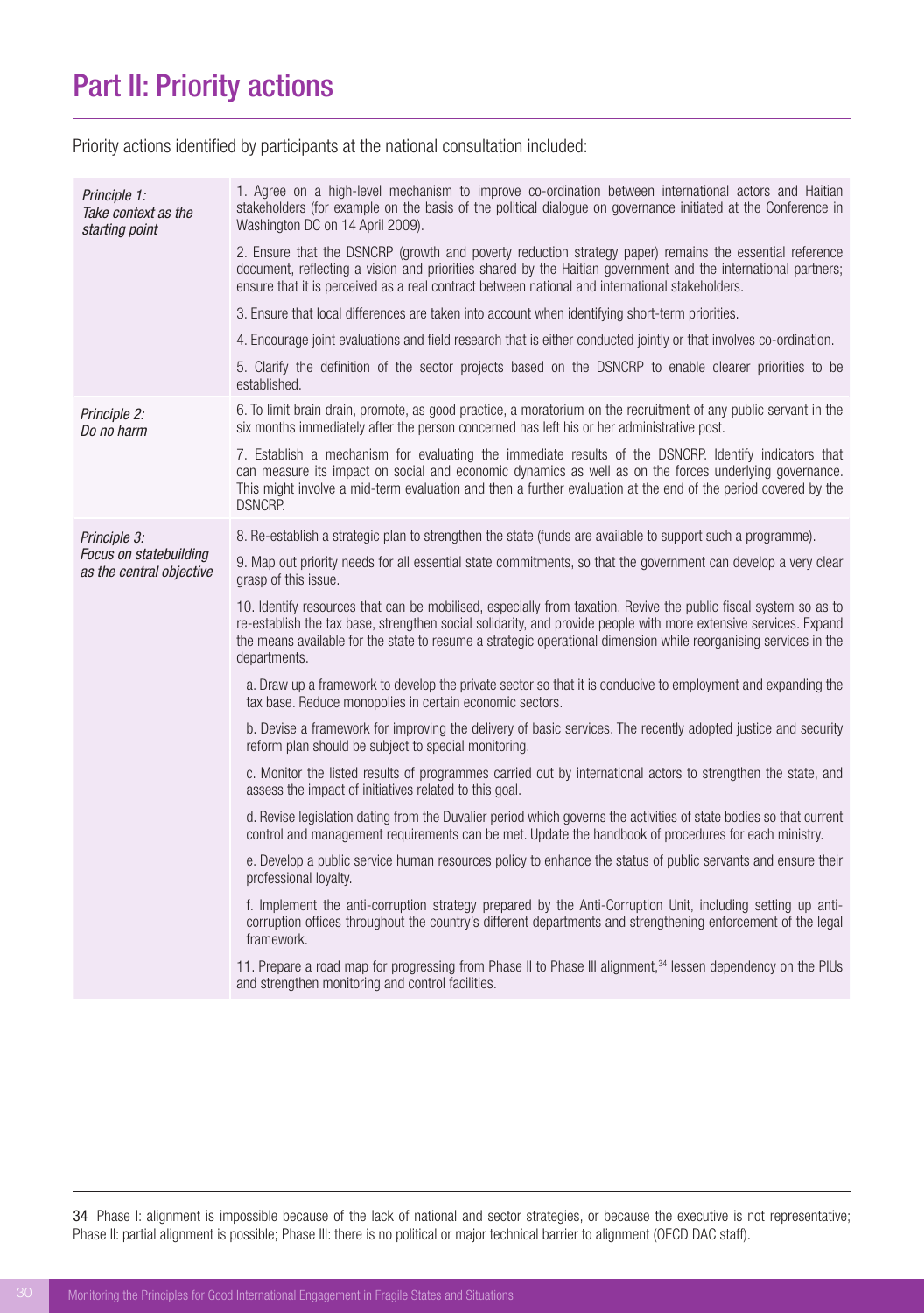| Principle 4:<br>Prioritise prevention                                                                  | 12. Strengthen the mechanisms for international organisations to monitor the local context more effectively, so as<br>to better align international aid with the local situation and to consider sub-national and regional issues.                                                         |  |  |  |  |  |  |
|--------------------------------------------------------------------------------------------------------|--------------------------------------------------------------------------------------------------------------------------------------------------------------------------------------------------------------------------------------------------------------------------------------------|--|--|--|--|--|--|
|                                                                                                        | 13. Strengthen contingency planning and the ability of the government and international actors to respond rapidly<br>(for example, in the area of food security).                                                                                                                          |  |  |  |  |  |  |
|                                                                                                        | 14. Establish a national policy for developing agricultural productivity in regions with strong food-producing po-<br>tential. Expand the road infrastructure in accordance with food security needs. Create an insurance mechanism<br>for protection against sharp rises in world prices. |  |  |  |  |  |  |
|                                                                                                        | 15. Invest and encourage investment in the social sphere, which is a basic aspect of long-term stabilisation. En-<br>sure that social programmes are funded through long-term mechanisms so that national authorities can steadily<br>re-establish their strategic priorities.             |  |  |  |  |  |  |
|                                                                                                        | 16. Encourage employment programmes that target young people, along with rural development programmes.                                                                                                                                                                                     |  |  |  |  |  |  |
|                                                                                                        | 17. Launch a dialogue on family planning.                                                                                                                                                                                                                                                  |  |  |  |  |  |  |
|                                                                                                        | 18. Promote reforestation through new legislative incentives. Establish clear land use property rights.                                                                                                                                                                                    |  |  |  |  |  |  |
| Principle 5:<br>Recognise the links<br>between political,<br>security and<br>development<br>objectives | 19. Encourage discussions between the executive, legislature and civil society before any strengthening of inter-<br>ministerial capacity.                                                                                                                                                 |  |  |  |  |  |  |
|                                                                                                        | 20. Strengthen inter-ministerial capacity on the basis of the government's general policy declaration while mak-<br>ing the best possible use of existing inter-ministerial co-ordination arrangements.                                                                                    |  |  |  |  |  |  |
|                                                                                                        | 21. Promote an attractive legal framework for foreign investors, especially in the clothing sector. Establish a<br>dialogue between the actors concerned.                                                                                                                                  |  |  |  |  |  |  |
|                                                                                                        | 22. Strengthen the customs system and regulations.                                                                                                                                                                                                                                         |  |  |  |  |  |  |
| Principle 6:<br>Promote                                                                                | 23. Identify actions in the DSNCRP aimed at reducing poverty. Give priority to executing and promoting these<br>actions while supporting dialogue with the target groups. <sup>35</sup>                                                                                                    |  |  |  |  |  |  |
| non-discrimination as<br>a basis for inclusive                                                         | 24. Continue to ensure that cases of exclusion are dealt with in programming, in particular through:                                                                                                                                                                                       |  |  |  |  |  |  |
| and stable societies                                                                                   | a. Re-allocating data on aid management (budgetary allocations, assistance, development indicators)<br>according to the subdivisions in Haitian society $(e.g.$ urban $vs.$ rural, young people, men vs. women).                                                                           |  |  |  |  |  |  |
|                                                                                                        | b. Developing a policy that stimulates engagement in the most neglected or vulnerable departments.                                                                                                                                                                                         |  |  |  |  |  |  |
|                                                                                                        | c. Continuing support institutions responsible for fighting discrimination, such as the Ministry for the Condition<br>of Women.                                                                                                                                                            |  |  |  |  |  |  |
|                                                                                                        | d. Strengthening transparency of the geographical distribution of budgetary allocations and official develop-<br>ment assistance.                                                                                                                                                          |  |  |  |  |  |  |
|                                                                                                        | 25. Develop ways of communicating that are geared to the various subdivisions of Haitian society to strengthen<br>understanding of the procedures of international engagement, as well as commitment and transparency.                                                                     |  |  |  |  |  |  |
| Principles 7-8-9-10:                                                                                   | 26. Support broader alignment at sector and local community levels.                                                                                                                                                                                                                        |  |  |  |  |  |  |
| The practicalities                                                                                     | 27. Improve co-ordination between international actors through joint missions, joint offices, common reporting<br>arrangements and the use of multi-donor trust funds.                                                                                                                     |  |  |  |  |  |  |
|                                                                                                        | 28. Superimpose a bottom-up and participatory approach on the mainly top-down current approach:                                                                                                                                                                                            |  |  |  |  |  |  |
|                                                                                                        | a. Jointly develop a methodology for increasing the flow of information coming from the communes.                                                                                                                                                                                          |  |  |  |  |  |  |
|                                                                                                        | b. Plan for the establishment at communal level of committees for monitoring and popular consultation<br>(with quorums for women, young people and other vulnerable groups) in order to facilitate local consultation<br>with beneficiaries before, during and after projects.             |  |  |  |  |  |  |
|                                                                                                        | 29. Develop information systems based on standardised data collection so as to improve data management and<br>communication with partners.                                                                                                                                                 |  |  |  |  |  |  |
|                                                                                                        | 30. Provide joint training courses for national and international partners to strengthen mutual understanding of<br>the constraints faced by each, and promote reliance on common standards.                                                                                               |  |  |  |  |  |  |

35 If the social insurance system were strengthened with budgetary support and technical assistance programmes, it could cover 20% of the Haitian population by 2011 (currently 3% are covered by the state and 2% by the private sector).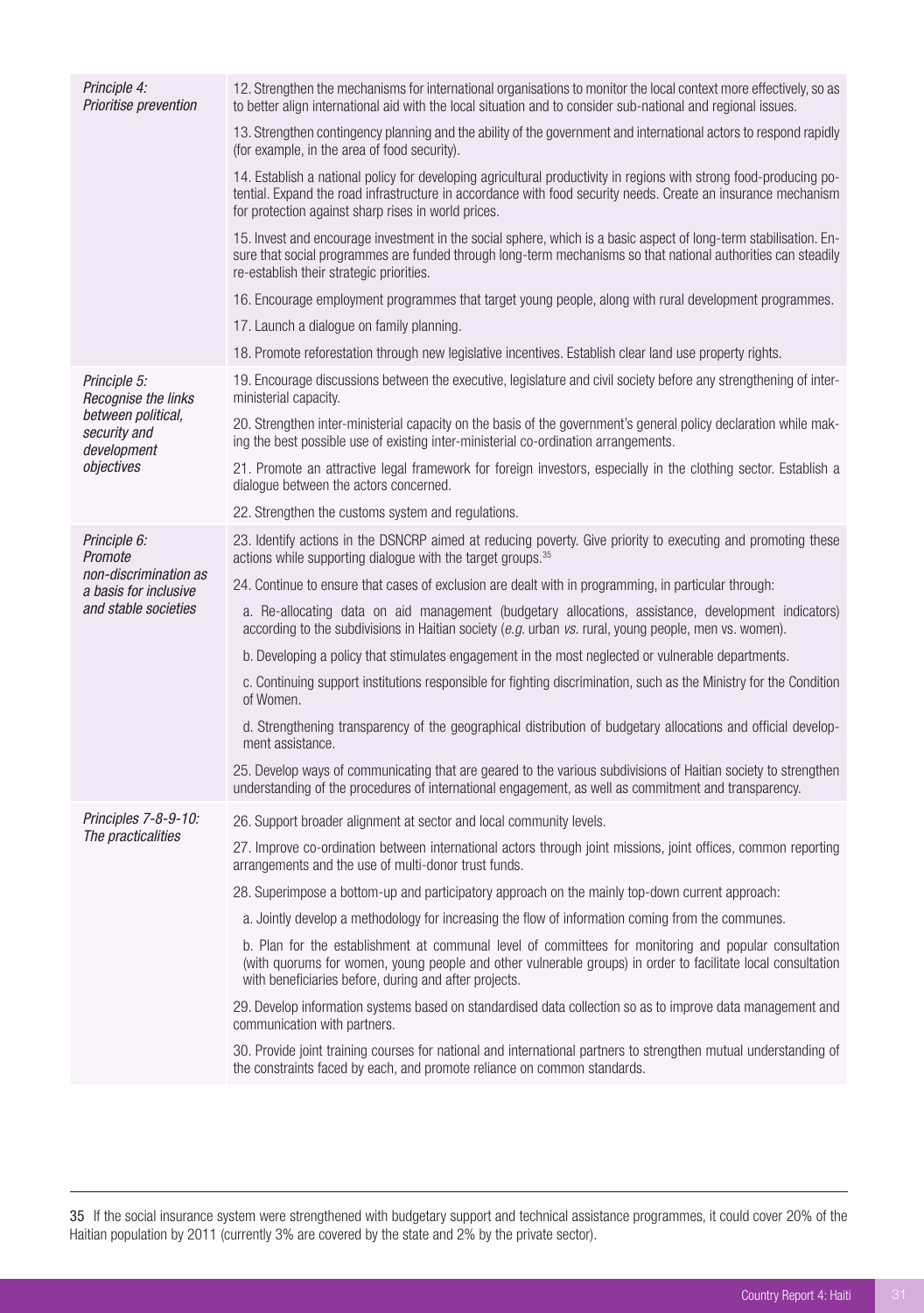### Annex A: Principles for good international engagement in fragile states and situations

### Preamble

A durable exit from poverty and insecurity for the world's most fragile states will need to be driven by their own leadership and people. International actors can affect outcomes in fragile states in both positive and negative ways. International engagement will not by itself put an end to state fragility, but the adoption of the following shared Principles can help maximise the positive impact of engagement and minimise unintentional harm. The Principles are intended to help international actors foster constructive engagement between national and international stakeholders in countries with problems of weak governance and conflict, and during episodes of temporary fragility in the stronger performing countries. They are designed to support existing dialogue and co-ordination processes, not to generate new ones. In particular, they aim to complement the partnership commitments set out in the Paris Declaration on Aid Effectiveness. As experience deepens, the Principles will be reviewed periodically and adjusted as necessary.

The long-term vision for international engagement in fragile states is to help national reformers to build effective, legitimate, and resilient state institutions, capable of engaging productively with their people to promote sustained development. Realisation of this objective requires taking account of, and acting according to, the following Principles:

1. Take context as the starting point. It is essential for international actors to understand the specific context in each country, and develop a shared view of the strategic response that is required. It is particularly important to recognise the different constraints of capacity, political will and legitimacy, and the differences between: (i) post-conflict/crisis or political transition situations; (ii) deteriorating governance environments, (iii) gradual improvement, and; (iv) prolonged crisis or impasse. Sound political analysis is needed to adapt international responses to country and regional context, beyond quantitative indicators of conflict, governance or institutional strength. International actors should mix and sequence their aid instruments according to context, and avoid blue-print approaches.

2. Do no harm. International interventions can inadvertently create societal divisions and worsen corruption and abuse, if they are not based on strong conflict and governance analysis, and designed with appropriate safeguards. In each case, international decisions to suspend or continue aid-financed activities following serious cases of corruption or human rights violations must be carefully judged for their impact on domestic reform, conflict, poverty and insecurity. Harmonised and graduated responses should be agreed, taking into account overall governance trends and the potential to adjust aid modalities as well as levels of aid. Aid budget cuts in-year should only be considered as a last resort for the most serious situations. Donor countries also have specific responsibilities at home in addressing corruption, in areas such as asset recovery, anti-money laundering measures and banking transparency. Increased transparency concerning transactions between partner governments and companies, often based in OECD countries, in the extractive industries sector is a priority.

3. Focus on state-building as the central objective. States are fragile when state <sup>36</sup> structures lack political will and/ or capacity to provide the basic functions needed for poverty reduction, development and to safeguard the security and human rights of their populations. International engagement will need to be concerted, sustained, and focused on building the relationship between state and society, through engagement in two main areas. Firstly, supporting the legitimacy and accountability of states by addressing issues of democratic governance, human rights, civil society engagement and peacebuilding. Secondly, strengthening the capability of states to fulfil their core functions is essential in order to reduce poverty. Priority functions include: ensuring security and justice; mobilising revenue; establishing an enabling environment for basic service delivery, strong economic performance and employment

36 The term "state" here refers to a broad definition of the concept which, includes the executive branch of the central and local governments within a state but also the legislative and the judiciary arms of government.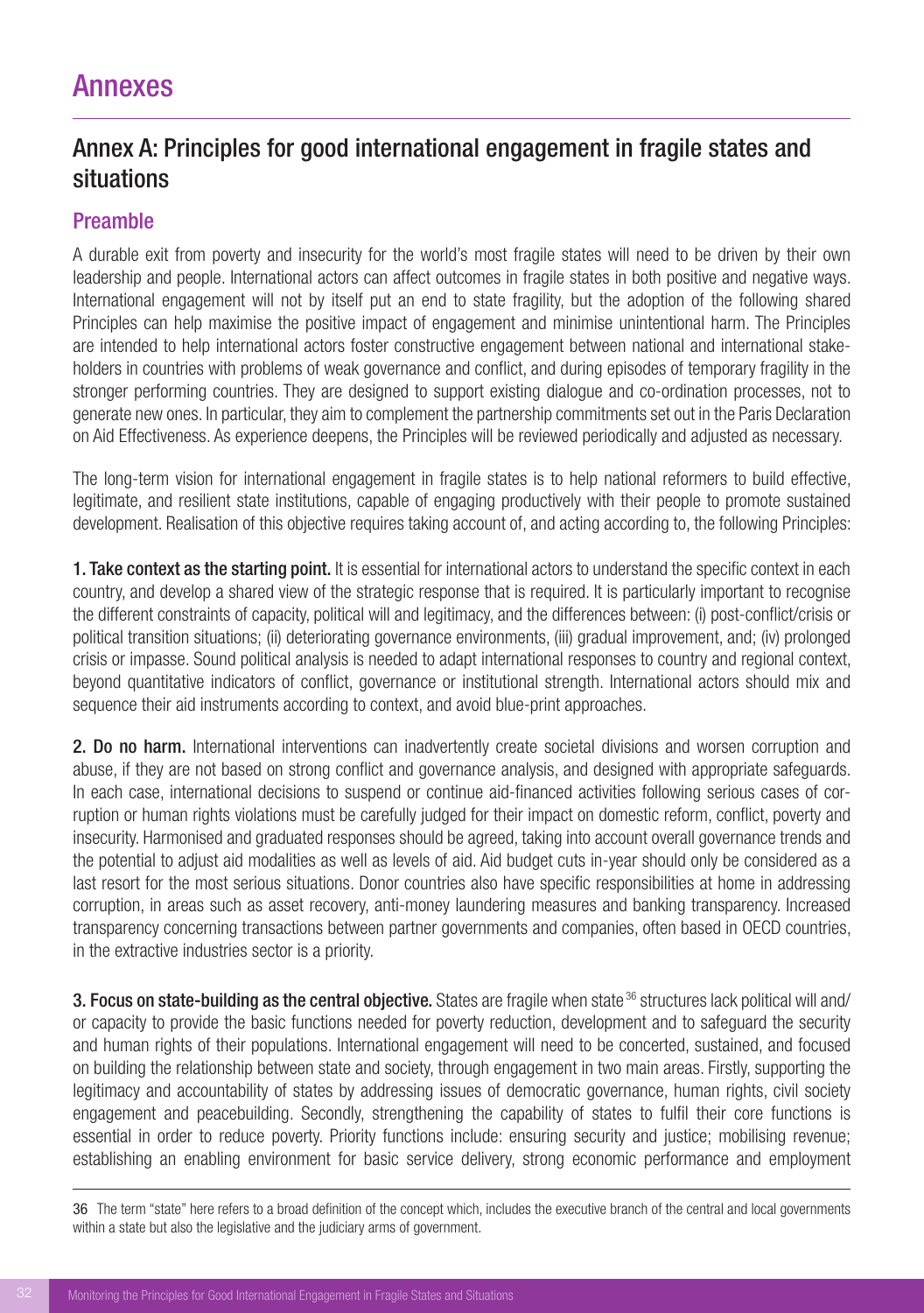generation. Support to these areas will in turn strengthen citizens' confidence, trust and engagement with state institutions. Civil society has a key role both in demanding good governance and in service delivery

.

4. Prioritise prevention. Action today can reduce fragility, lower the risk of future conflict and other types of crises, and contribute to long-term global development and security. International actors must be prepared to take rapid action where the risk of conflict and instability is highest. A greater emphasis on prevention will also include sharing risk analyses; looking beyond quick-fix solutions to address the root causes of state fragility; strengthening indigenous capacities, especially those of women, to prevent and resolve conflicts; supporting the peacebuilding capabilities of regional organisations, and undertaking joint missions to consider measures to help avert crises.

5. Recognise the links between political, security and development objectives. The challenges faced by fragile states are multi-dimensional. The political, security, economic and social spheres are inter-dependent. Importantly, there may be tensions and trade-offs between objectives, particularly in the short- term, which must be addressed when reaching consensus on strategy and priorities. For example, international objectives in some fragile states may need to focus on peacebuilding in the short-term, to lay the foundations for progress against the MDGs in the longerterm. This underlines the need for international actors to set clear measures of progress in fragile states. Within donor governments, a "whole of government" approach is needed, involving those responsible for security, political and economic affairs, as well as those responsible for development aid and humanitarian assistance. This should aim for policy coherence and joined-up strategies where possible, while preserving the independence, neutrality and impartiality of humanitarian aid. Partner governments also need to ensure coherence between ministries in the priorities they convey to the international community.

6. Promote non-discrimination as a basis for inclusive and stable societies. Real or perceived discrimination is associated with fragility and conflict, and can lead to service delivery failures. International interventions in fragile states should consistently promote gender equity, social inclusion and human rights. These are important elements that underpin the relationship between state and citizen, and form part of long-term strategies to prevent fragility. Measures to promote the voice and participation of women, youth, minorities and other excluded groups should be included in state-building and service delivery strategies from the outset.

7. Align with local priorities in different ways in different contexts. Where governments demonstrate political will to foster development, but lack capacity, international actors should seek to align assistance behind government strategies. Where capacity is limited, the use of alternative aid instruments – such as international compacts or multidonor trust funds – can facilitate shared priorities and responsibility for execution between national and international institutions. Where alignment behind government-led strategies is not possible due to particularly weak governance or violent conflict, international actors should consult with a range of national stakeholders in the partner country, and seek opportunities for partial alignment at the sectoral or regional level. Where possible, international actors should seek to avoid activities which undermine national institution-building, such as developing parallel systems without thought to transition mechanisms and long term capacity development. It is important to identify functioning systems within existing local institutions, and work to strengthen these.

8. Agree on practical co-ordination mechanisms between international actors. This can happen even in the absence of strong government leadership. Where possible, it is important to work together on: upstream analysis; joint assessments; shared strategies; and co-ordination of political engagement. Practical initiatives can take the form of joint donor offices, an agreed division of labour among donors, delegated co-operation arrangements, multi-donor trust funds and common reporting and financial requirements. Wherever possible, international actors should work jointly with national reformers in government and civil society to develop a shared analysis of challenges and priorities. In the case of countries in transition from conflict or international disengagement, the use of simple integrated planning tools, such as the transitional results matrix, can help set and monitor realistic priorities.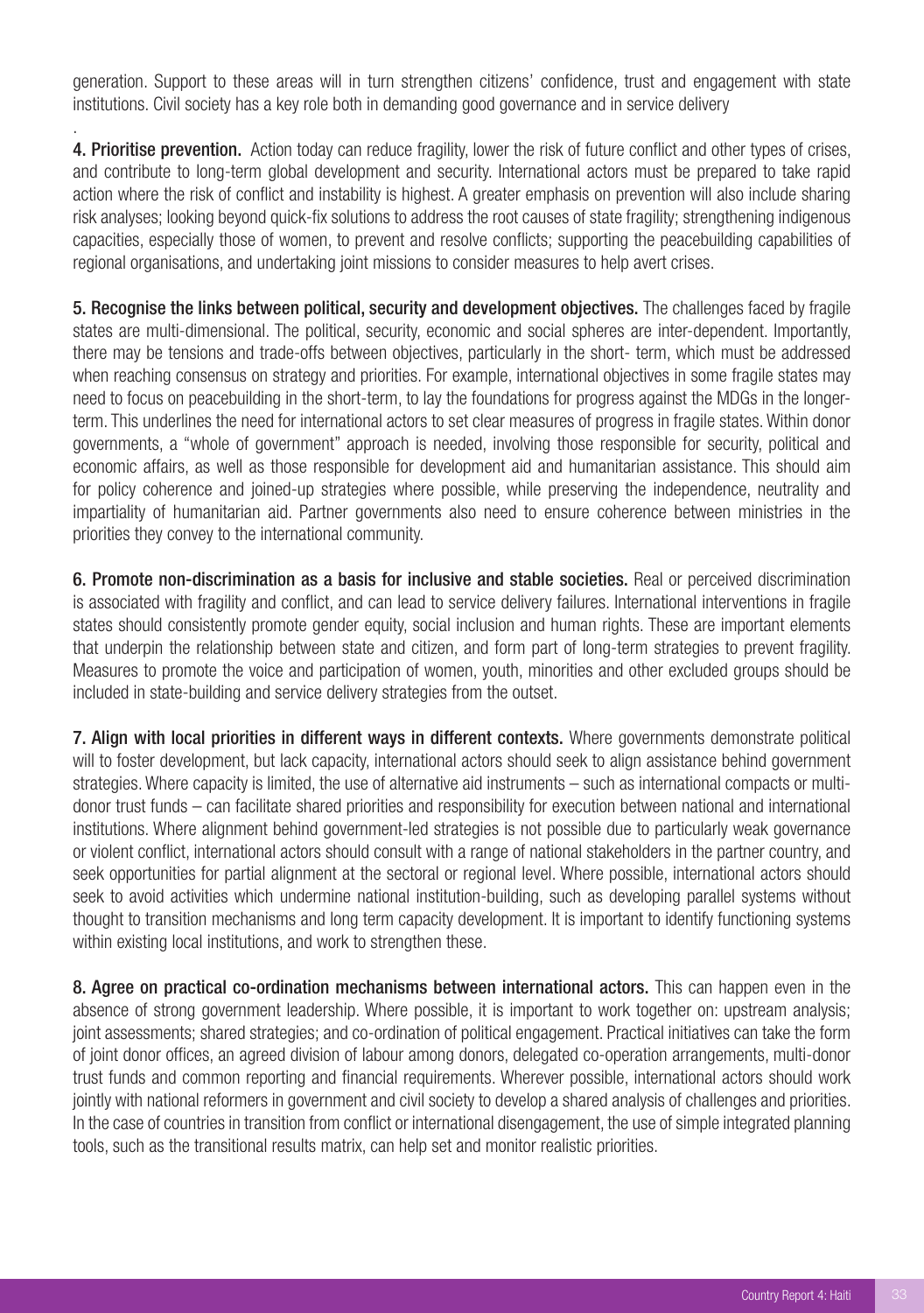9. Act fast... but stay engaged long enough to give success a chance. Assistance to fragile states must be flexible enough to take advantage of windows of opportunity and respond to changing conditions on the ground. At the same time, given low capacity and the extent of the challenges facing fragile states, international engagement may need to be of longer-duration than in other low-income countries. Capacity development in core institutions will normally require an engagement of at least ten years. Since volatility of engagement (not only aid volumes, but also diplomatic engagement and field presence) is potentially destabilising for fragile states, international actors must improve aid predictability in these countries, and ensure mutual consultation and co-ordination prior to any significant changes to aid programming.

10. Avoid pockets of exclusion. International actors need to address the problem of "aid orphans" – states where there are no significant political barriers to engagement, but few international actors are engaged and aid volumes are low. This also applies to neglected geographical regions within a country, as well as neglected sectors and groups within societies. When international actors make resource allocation decisions about the partner countries and focus areas for their aid programs, they should seek to avoid unintentional exclusionary effects. In this respect, co-ordination of field presence, determination of aid flows in relation to absorptive capacity and mechanisms to respond to positive developments in these countries, are therefore essential. In some instances, delegated assistance strategies and leadership arrangements among donors may help to address the problem of aid orphans.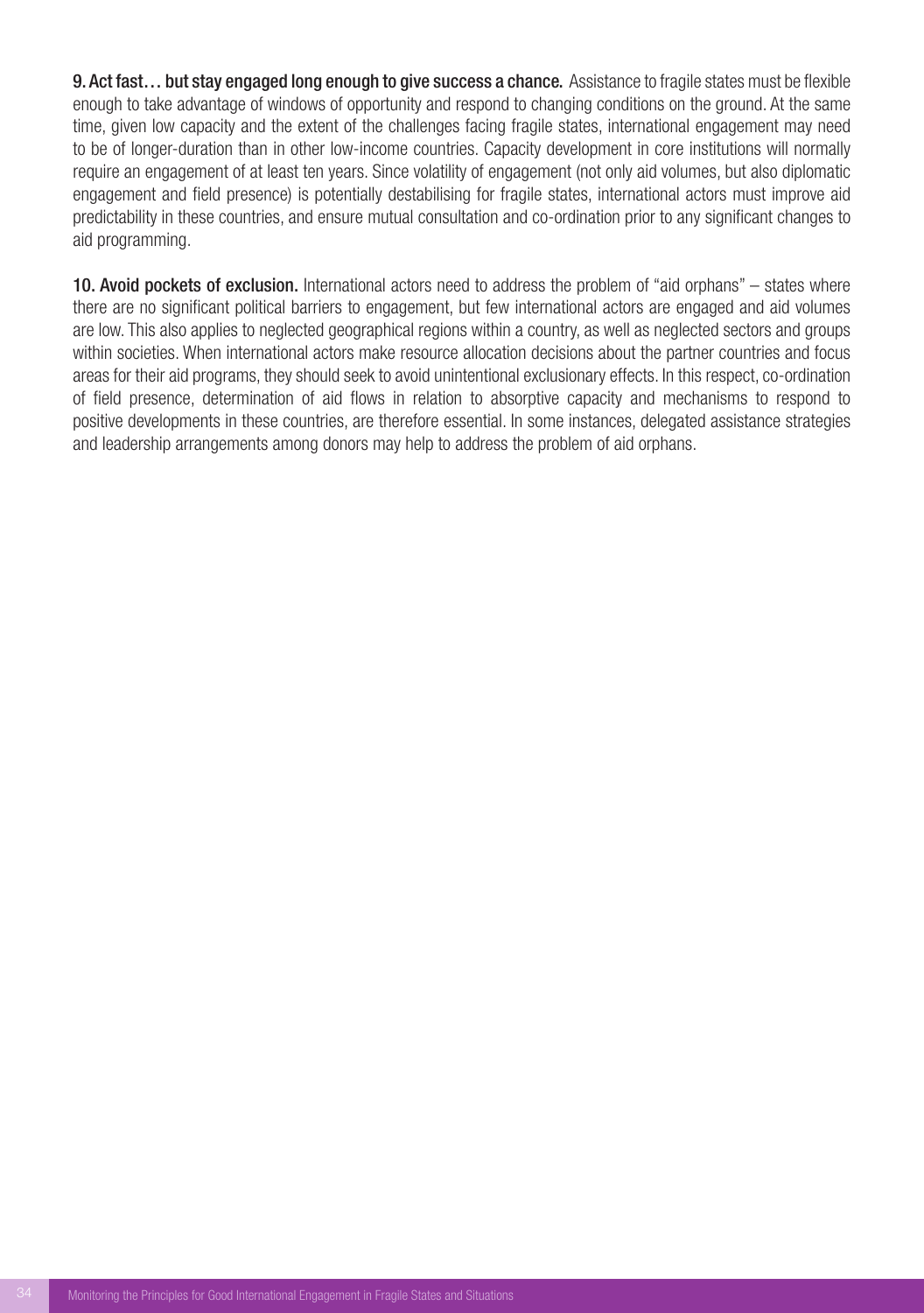### Annex B: Statistical data on international engagement in Haiti

Based on 2005 figures, the net disbursement of per capita ODA was USD 60. It averaged USD 41.7 in sub-Saharan Africa and USD 18.2 per capita in low-income countries. In overall volume, this represented 12.1% of GDP compared to an average for Africa of 5.1% and an average for low-income countries of 3.2% (*Source:* OECD).





*Source*: OECD (2010), *Annual Report on Resource Flows to Fragile States*, OECD, Paris.

### Table 5. Commitments and disbursements by sector of activity, 2007 (USD million)

|                                                                                 | <b>Commitments</b>       | <b>Net disbursements</b> |
|---------------------------------------------------------------------------------|--------------------------|--------------------------|
| Security sector and its reform                                                  | 4.7                      | 2.7                      |
| Peace-building, conflict prevention and resolution                              | 38.6                     | 17.6                     |
| Post-conflict peace-building (United Nations)                                   | 1.9                      | 1.9                      |
| Reintegration                                                                   | 0.1                      | 0.1                      |
| Mine clearance                                                                  | $\overline{\phantom{a}}$ |                          |
| Child soldiers                                                                  | $\overline{0}$           | $\overline{0}$           |
| Total A: "Conflict prevention and resolution,<br>peace and security"            | 45.3                     | 22.3                     |
| Economy and development policy                                                  | 26.8                     | 23.5                     |
| Public sector management (public finances)                                      | 25.4                     | 0.3                      |
| Legal and judicial development                                                  | 7.7                      | 10.7                     |
| Government and administration                                                   | 11.9                     | 7.3                      |
| Strengthening civil society                                                     | 4.2                      | 5.4                      |
| Elections                                                                       | 4.6                      | 0.8                      |
| Human rights                                                                    | 1.7                      | 1.4                      |
| Facilitating access to information                                              | 0.5                      | 0.6                      |
| Equality of women                                                               | 0.5                      | 0.5                      |
| Monetary institutions                                                           | $\overline{\phantom{a}}$ | $\overline{\phantom{a}}$ |
| Total B "Government, civil society and monetary<br>institutions" ("Governance") | 83.3                     | 50.5                     |
| Total A + B "PEACE AND GOVERNANCE"                                              | 670.9                    | 546.5                    |

*Source:* OECD (2007), OECD online database, OECD, Paris.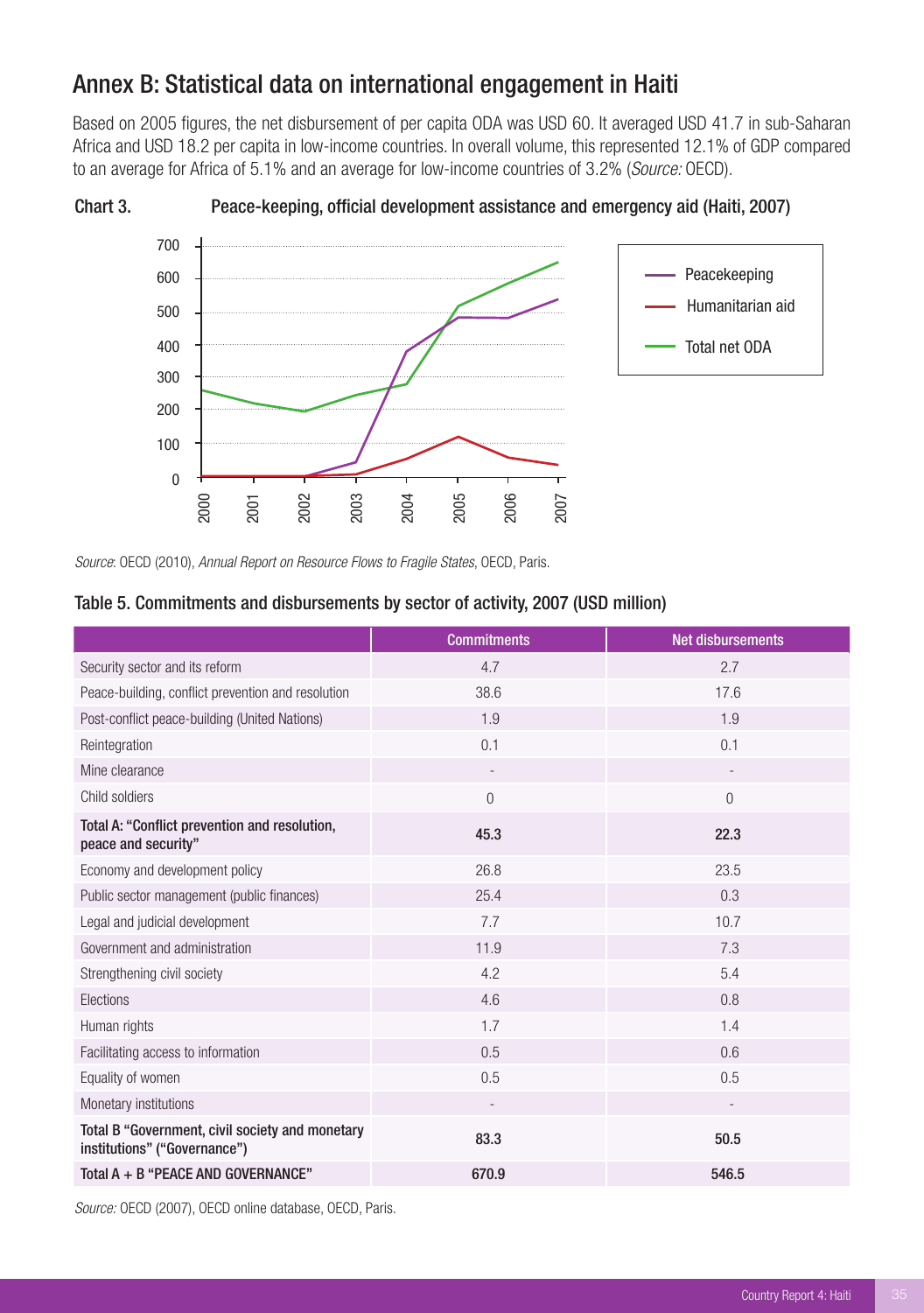### Table 6. Peacekeeping expenditures compared to ODA, 2000-07 (USD million)

| <b>Peacekeeping Expenditures</b> |                          |      |                          |                          |      |                          |                          | Peacekeeping             | Peace-keeping as %<br>of ODA |         |
|----------------------------------|--------------------------|------|--------------------------|--------------------------|------|--------------------------|--------------------------|--------------------------|------------------------------|---------|
|                                  | 2000                     | 2001 | 2002                     | 2003                     | 2004 | 2005                     | 2006                     | 2007                     | 2000-07                      | 2000-07 |
| <b>Burundi</b>                   | $\overline{\phantom{a}}$ |      |                          | 40                       | 304  | 239                      | 118                      |                          | 701                          | 29%     |
| Ivory Coast                      | $\overline{\phantom{a}}$ |      |                          | 83                       | 337  | 382                      | 450                      | 471                      | 1 7 2 3                      | 53%     |
| Dem. Rep. Congo                  | 246                      | 389  | 480                      | 636                      | 901  | 055                      | 1 0 8 5                  | 1 1 1 6                  | 5 9 0 8                      | 39%     |
| Eritrea                          | 164                      | 185  | 210                      | 184                      | 180  | 156                      | 126                      | 113                      | 1 3 1 8                      | 59%     |
| Haiti                            |                          |      |                          | 35                       | 377  | 480                      | 484                      | 535                      | 1910                         | 65%     |
| Liberia                          | $\overline{\phantom{a}}$ |      | $\qquad \qquad -$        | 548                      | 741  | 707                      | 676                      | 688                      | 3 3 6 0                      | 196%    |
| Lebanon                          | 46                       | 50   | $\overline{\phantom{a}}$ | ٠                        | 56   | $\overline{\phantom{a}}$ |                          |                          | 152                          | 4%      |
| Sierra Leone                     | 521                      | 618  | 603                      | 449                      | 265  | 86                       | $\overline{\phantom{a}}$ | $\overline{\phantom{a}}$ | 2 5 4 1                      | 79%     |
| Sudan                            | $\overline{\phantom{a}}$ |      |                          | $\overline{\phantom{a}}$ | 219  | 801                      | 990                      | 846                      | 2856                         | 33%     |
| Timor-Leste                      | 528                      | 454  | 288                      | 196                      | 82   | $\overline{2}$           | $\overline{0}$           | $\overline{\phantom{a}}$ | 1 5 4 9                      | 78%     |
| <b>Total</b>                     | 1 505                    | 695  | 581                      | 2 1 7 1                  | 3461 | 3 9 0 8                  | 3929                     | 3770                     | 22 019                       | 49%     |

Source: DAC-OECD (2008), Resource f ows to fragile and confict-affected states, OCDE, Paris. www.oecd.org/dataoecd/14/14/43293581.pdf.

### Table 7. Foreign investment in Haiti and real annual variation as percentage

| Foreign investment          |      |      |      |       |      |  |  |  |  |
|-----------------------------|------|------|------|-------|------|--|--|--|--|
|                             | 1997 | 2002 | 2006 | 2007  | 2008 |  |  |  |  |
| Real annual variation, as % | 7.65 | 2.55 | 2.18 | 2 7 7 | 1.54 |  |  |  |  |
| % of GNP                    | 24.5 | 25.1 | 28.9 | 27.7  | 25.7 |  |  |  |  |

*Source:* Inter-American Development Bank: www.iadb.org/res/lmw\_countrytables.cfm?country=Haiti.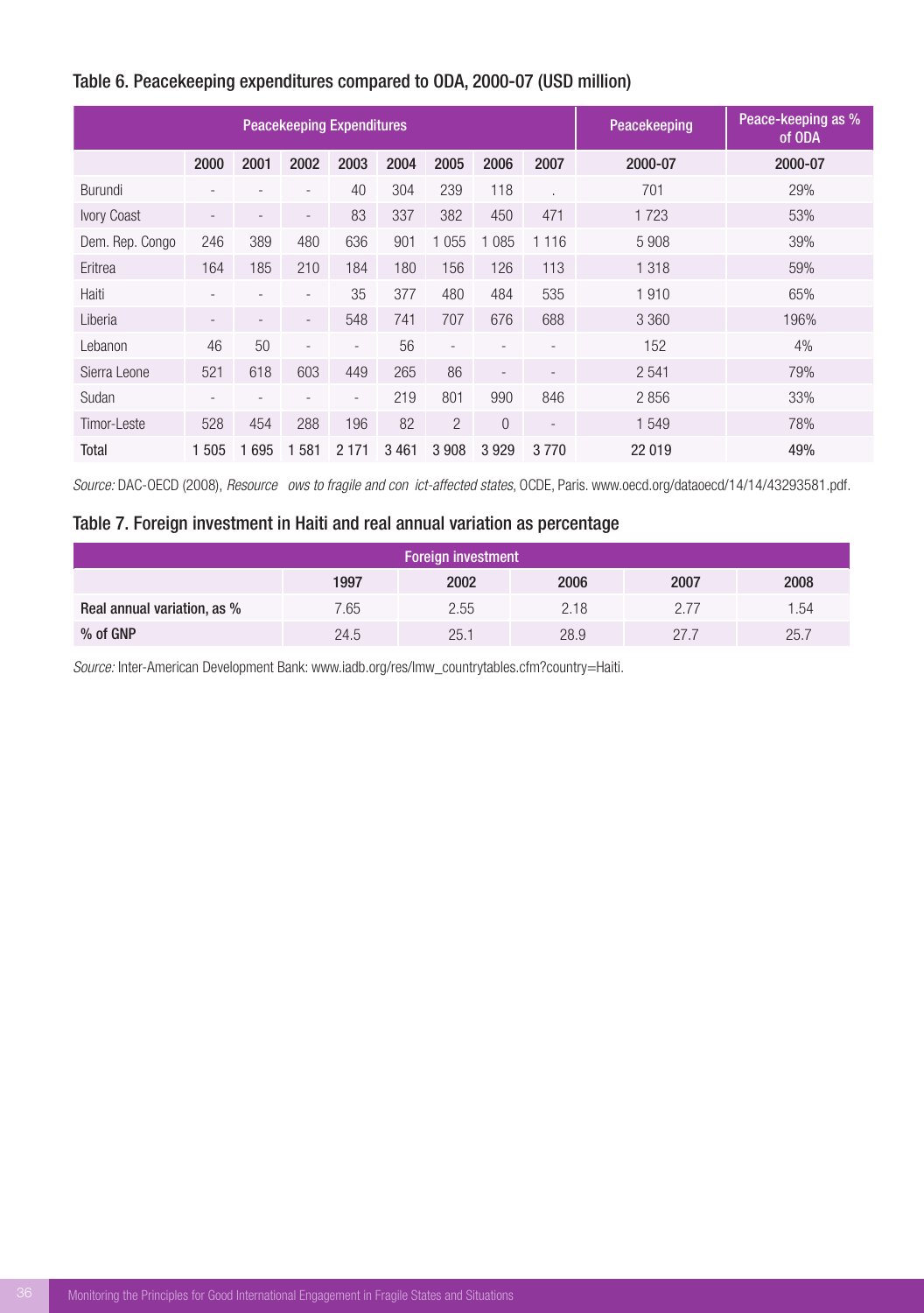### Annex C: The co-ordination of technical and financial partners

Mechanisms for co-ordinating technical and financial partners (TFPs) are aligned to the mechanisms for co-ordinating national aid by the Ministry of Planning and External Co-operation, and are consistent with the principles of the Paris Declaration on Aid Effectiveness and the Accra Agenda for Action.

### 1. Strategic co-ordination

In strategic terms, funding agencies in Haiti have two co-ordination platforms:

### a. The Restricted Group

The Restricted Group of technical and financial partners is a political co-ordination group. Convened by the Special Representative of the United Nations Secretary-General (SRSG), it includes representatives from diplomatic and multilateral missions to Haiti (the European Union, the Inter-American Development Bank, the World Bank and the International Monetary Fund).

There is also a broader group consisting of all cooperation partners present in Haiti. The group includes the G11 (see below), Germany, Switzerland, Mexico, Norway, the Organisation of American States (OAS), the *Organisation internationale de la francophonie* (OIF), the Caribbean Community (CARICOM), Venezuela, Cuba and China.

### b. The Executive Committee of Technical and Financial Partners (G11)

The Executive Committee of Technical and Financial Partners (G11) is co-ordinated by the United Nations Resident Co-ordinator and brings together the following 11 main TFPs in Haiti: the EU, the World Bank, the Inter-American Development Bank (IDB), the IMF, the United Nations, Canada, Spain, France, the United States, Japan and a representative (rotating every six months) of the ABC countries (Argentina, Brazil and Chile).

The G11 activities are structured into five main action lines as follows: monitoring of the DSNCRP; monitoring of governance indicators; sector co-ordination; implementation of the Paris Declaration; and communication.

Besides ensuring strategic co-ordination among the main partners, the G11 aims to promote the effectiveness of aid, a fully consistent joint strategy and a joint dialogue with the government. In strategic terms, the G11 constitutes the Advisory Committee of the funding agencies. The committee is appointed by the government to support monitoring of the DSNCRP.

Finally, four members of the G11 represent the TFPs in the Inter-ministerial Technical Sub-Committee for Co-ordination and the Sector Monitoring of Implementation (SCTICS) of the DSNCRP. The sub-committee is responsible for the (technical and operational) sector co-ordination of the execution and monitoring of the DSNCRP.

### 2. Operational and sector co-ordination

A system of 22 sector groups has been established to improve operational co-ordination between the TFPs and offer support to the government's sector and geographical co-ordination (Chart 4).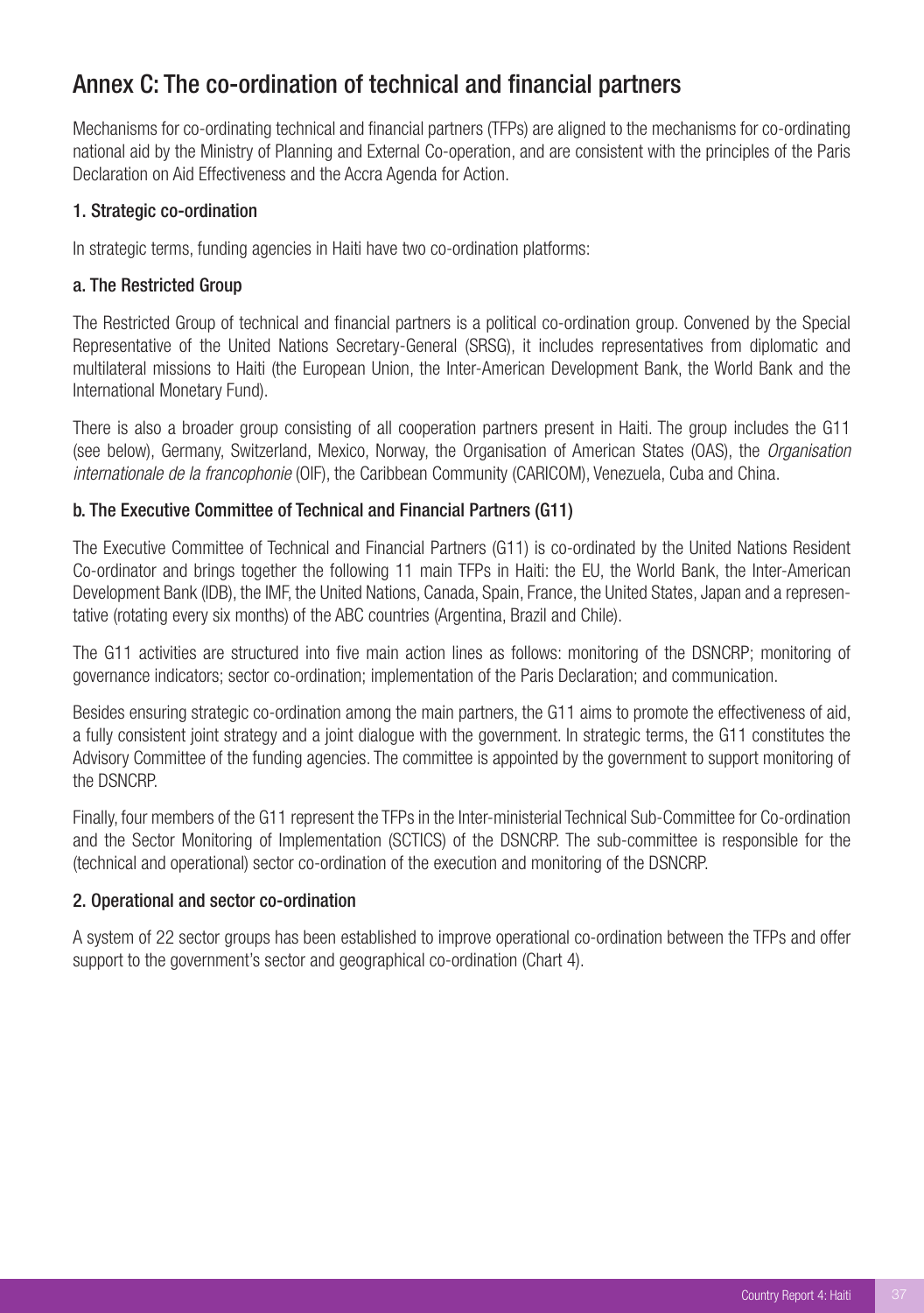### Chart 4. Chart 4.



The sector co-ordination of technical and financial partners in Haiti

*Source:* Office of the United Nations Resident Co-ordinator, July 2008.

The TFP sector groups promote the consistency and compatibility of action by the TFPs and work overall in accordance with national priorities. Co-ordination of this kind serves to avoid duplication, overcome possible barriers to implementation and promote joint activity so as to optimise the use of resources. Groups exist only in those areas in which there is a perceived need at operational level for TFPs to co-ordinate their activity.

The sector groups are co-ordinated by the TFPs and consist of TFP and NGO representatives. Meanwhile, sector charts are co-ordinated by the sector ministries and include all those who intervene in the sector concerned.

The two types of working group co-operate with each other to promote the effectiveness of development initiatives.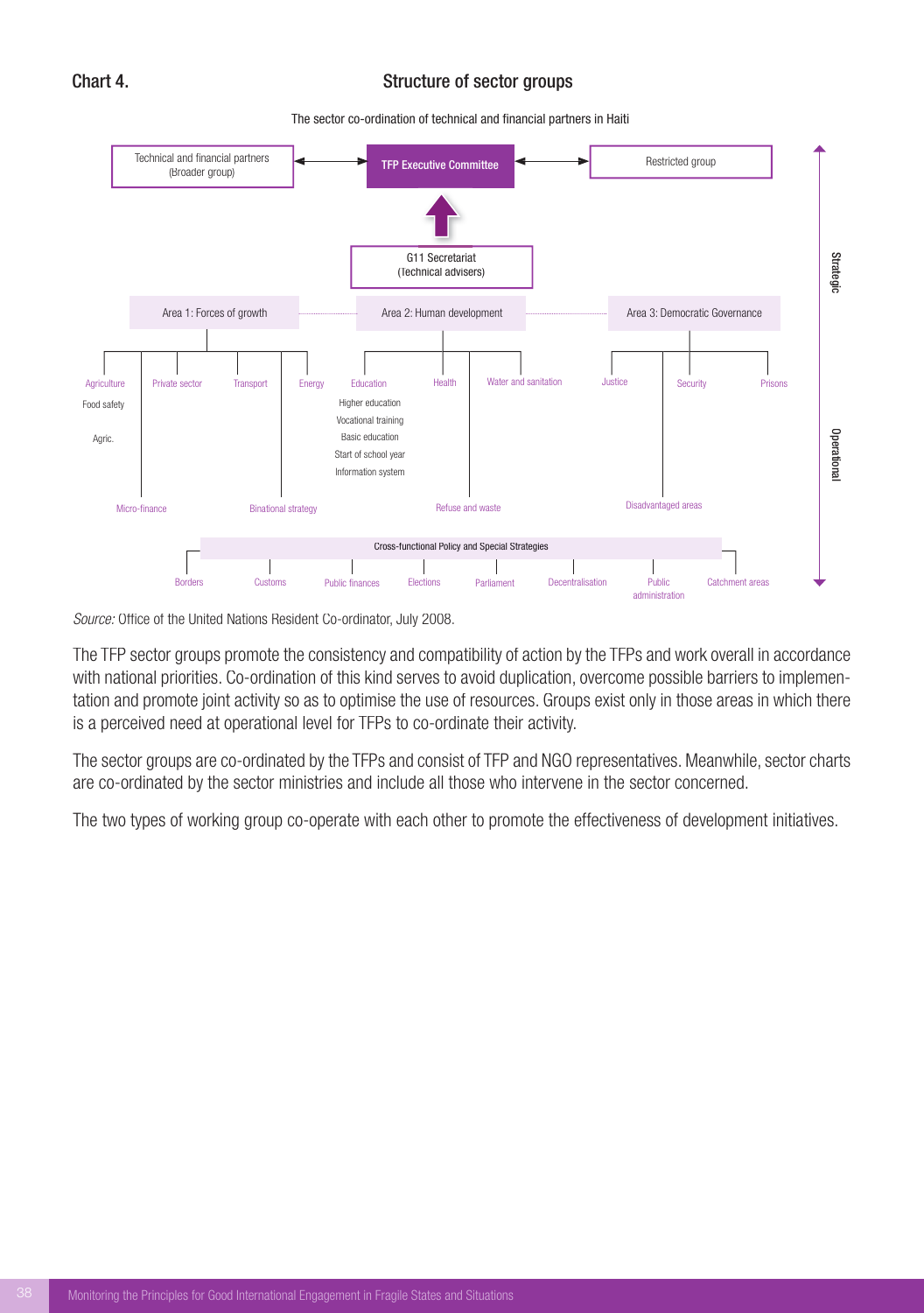### Annex D: Bibliography

*This annex contains publications of relevance to development co-operation in Haiti. Some of them are referred to directly in the report; others are useful resources but are not referred to directly.* 

Bayard, Budry/Association des agro-professionnels haïtiens (2007), *La filière riz en Haïti: Diagnostic global et perspectives*, Port-au-Prince.

Brodwin, P. (1997), "Politics, Practical Logic, and Primary Health Care in Rural Haiti", *Medical Anthropology Quarterly*, New Series, Vol. 11, No. 1.

Cohen, M., P. Menon, M. Ruel, N. Smith and D. Wiesmann (2007), *Implementing a Conditional Cash Transfer Program in Haiti: Opportunities and challenges*, Inter-American Development Bank, Washington, DC.

Collier, P. (2009), "Haiti: From Natural Catastrophe to Economic Security", *A Report for the Secretary-General of the United Nations*, Department of Economics, Oxford University.

Coordination Nationale de la Sécurité Alimentaire (2007), *Analyse Compréhensive de la Sécurité Alimentaire et de la Vulnérabilité en Milieu rural Haïtien*, CNSA, Port-au-Prince.

Couharde, C. (2005), *Caractéristiques du cadre macroéconomique de la production alimentaire en Haïti et analyse de son impact sur la compétitivité de l'agriculture haïtienne*, Ministère de l'Agriculture/IDB, Port-au-Prince.

Dorte, V. (2008), "Making Poor Haitians Count", *World Bank Policy Research Working Paper*, No. 4571, March 2008, World Bank, Washington, DC.

Farmer, P. (1990), "Sending Sickness: Sorcery, Politics, and Changing Concepts of AIDS in Rural Haiti", *Medical Anthropology Quarterly*, New Series, Vol. 4, No. 1.

Fukuda-Parr, S. (2009), "Empowering People: Human Rights Review of Haiti's Poverty Reduction and Growth Strategies". *An Issue Paper*, New School, New York.

Glick-Schiller, N. and Fouron, G. (1990), "Everywhere we go, we are in danger: Ti Manno and the Emergence of a Haitian Transnational Identity", *American Ethnologist*, Vol. 17-2, pp. 329-347.

Haiti and MINUSTAH (2009), *Criminal Statistics*, Joint Mission Analysis Centre, MINUSTAH, May 2009, Haiti.

Haitian Platform to Advocate Alternative Development (PAPDA), (2008), *Crise alimentaire et les défis de la relance agricole en Haïti: Quelles réponses aujourd'hui?'*, PAPDA, Port-au-Prince.

Inter-American Development Bank (IDB) (2009a), *Conference on the Economic and Social Development of Haiti III: Toward a new paradigm of cooperation*, IDB, Washington, DC.

Inter-American Development Bank (IDB) (2009b), *Communiqué from the Conference on Haiti´s Economic and Social Development*, April 2009, IDB, Washington, DC.

International Crisis Group (2007), "Haiti: Justice Reform and the Security Crisis", *Latin America/Caribbean Briefing*, No. 14, ICG, Brussels.

International Crisis Group (2007), "Peacebuilding in Haiti: Including Haitians from Abroad", Latin America/Caribbean Report, No. 24, 14 December 2007, ICG, Brussels.

International Crisis Group (2008), "Latin American Drugs I: Losing the Fight", *Latin America Report*, No. 25, ICG, Brussels.

International Crisis Group (2008), "Latin American Drugs II: Improving Policy and Reducing Harm", *Latin America Report*, No. 26, ICG, Brussels.

Lamaute-Brisson *et al.* (2008), *Analyse compréhensive de la sécurité alimentaire et de la vulnérabilité*, World Food Programme WFP, National Food Security Coordination Unit (CNSA), Port-au-Prince.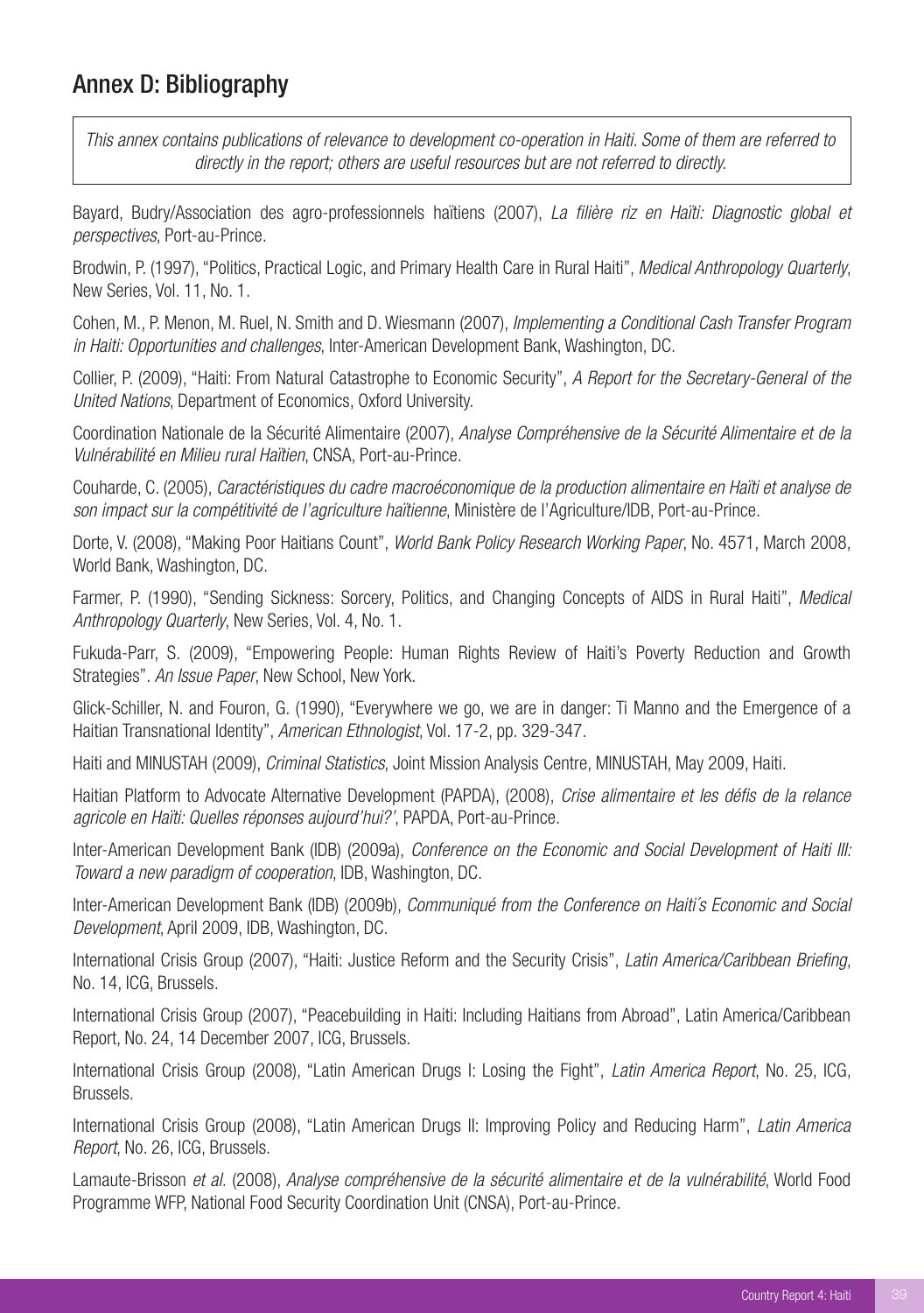Lundahl, M. (1996), "Income and Land Distribution: Some Remarks on Available Statistics", *Journal of Anti-American Studies and World Affairs*, Vol. 38, No. 2/3.

Ministère de l'agriculture, des ressources naturelles et du développement rural (MARNDR) and World Bank (2005), *Développement rural en Haïti: Diagnostic et axes d'intervention*, MARNDR/World Bank, Port-au-Prince.

Ministère du plan et de la coopération externe (2008), *Document de stratégie nationale pour la croissance et la réduction de la pauvreté*, Ministère du Plan et de la Coopération Externe, Port-au-Prince.

MINUSTAH (2009), *The Parallel Structures/Groups in Haiti*, Human Rights Section, MINUSTAH, Port-au-Prince.

Muggah, R. (2009), "Assessing Stabilization and Humanitarian Action in Haiti", *ODI Case Study*, Overseas Development Institute, London.

Muggah, R. Collinson and Elhwary (2009), "State Fragility, Stabilization and Humanitarian Action: A Conceptual Review", *ODI Paper*, Overseas Development Institute, London.

OECD (2006), *Piloting the Principles for Good International Engagement in Fragile States and Linkages to the Paris Declaration, Haiti report to the DAC Fragile States Group*, OECD, Paris.

OECD (2008a), *Resource Flows to Fragile and Conflict-affected States*, OECD, Paris.

OECD (2008b), *"Haiti Country Chapter"*, in OECD (2008), *Survey on Monitoring the Paris Declaration*, OECD, Paris.

OECD (2008c), *2008 Survey on Monitoring The Paris Declaration. Making Aid More Effective*, OECD, Paris.

ONPES/Ministère de la planification et de la coopération externe (2009), *Plaidoyers pour Haïti au travers les Objectifs du millénaire pour le développement*, Ministère de la planification et de la coopération externe, Port-au-Prince.

Orozco, M. (2006), *Understanding the Remittance Economy in Haiti*, World Bank, Washington, DC.

Pouligny, B. (2004), *Ils nous avaient promis la paix. Opérations de l'ONU et populations locales*, Presses de Sciences-Po, Paris.

Rosenthal, G. (2005), *Haiti: Short and Long-Term Development Issues*, CEPAL, Santiago.

Shamsie, Y. (2008), "Short and Medium Term Perspectives for the Haitian Economy: fostering Pro-Poor Economic development", paper presented at the *Conflict Prevention and Peace Forum*, Social Science Research Council, New York.

Unité de lutte contre la corruption (ULCC) (2007), *Enquête diagnostique sur la gouvernance et la corruption en Haïti*, ULCC, Port-au-Prince.

USAID and Vanderbilt University (2008), *Deepening Our Understanding of the Effects of US Foreign Assistance on Democracy Building*, USAID, Washington, DC.

Verner, D. (2008), "Making Poor Haitians Count", *World Bank Policy Research Working Paper*, No. 4571, March 2008, World Bank, Washington, DC.

Weatherly, U. G. (1926), "Haiti: An Experiment in Pragmatism", *The American Journal of Sociology*, Vol. 32, No. 3.

World Bank (2008), *Republic of Haiti: Public Expenditure Management and Financial Accountability Review* (PEMFAR), World Bank, Washington, DC.